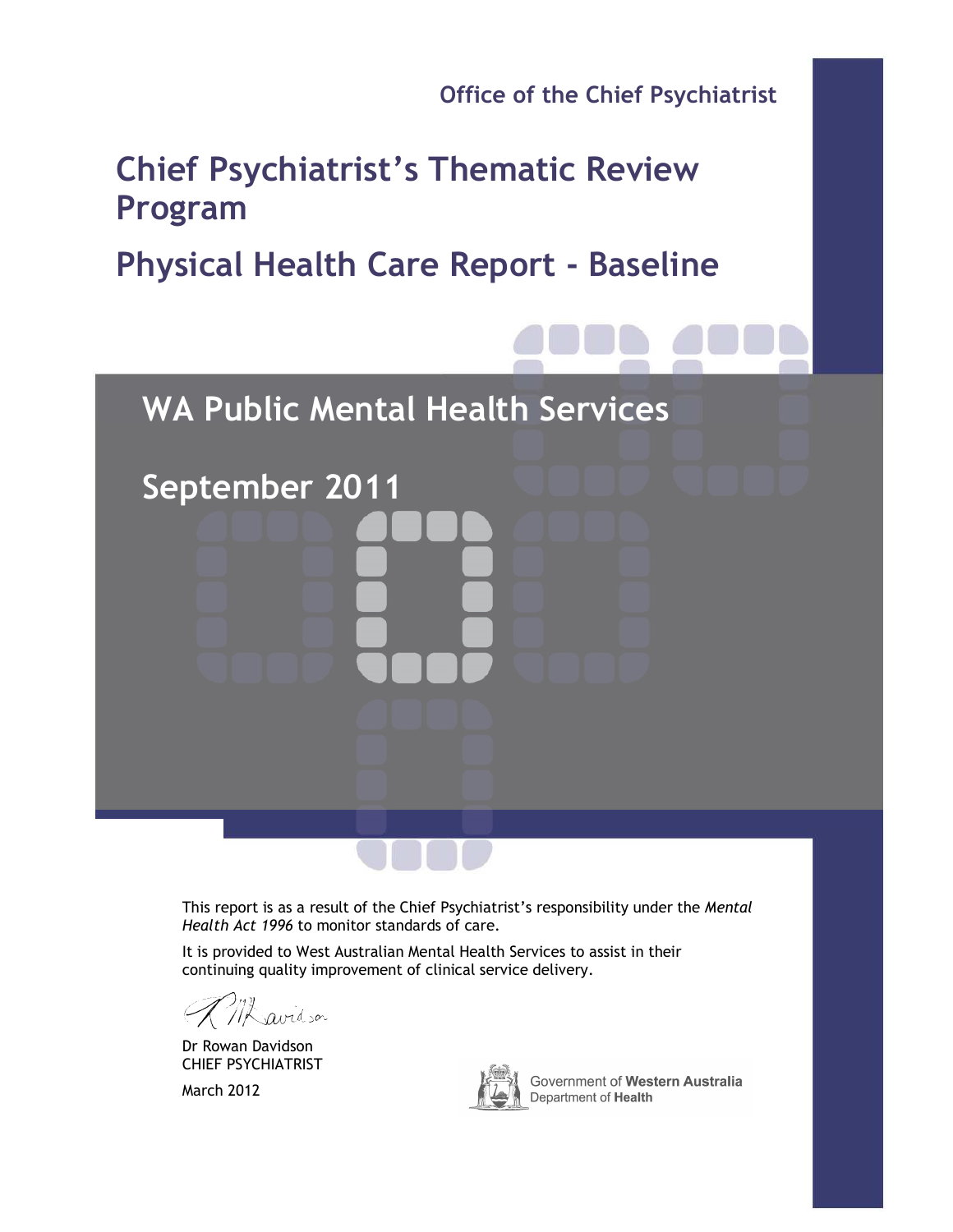## **Acknowledgements**

Acknowledgement is made of the commitment of the review team, Dr Theresa Marshall (Coordinator), and Andrea Kersten. Gratitude also goes to Linda Robartson and Stefanie Kerr for their administrative assistance. Without the expertise and dedication of this team, this review would not have been possible.

Thank you also goes to the staff at the mental health services that willingly met with the review team and provided the information required to make the review effective.

### **Important Disclaimer**

All information and content in this report is provided in good faith by the WA Department of Health, and is based on evidence collected in a standardised format. The information contained is not for public release. Requests for copies of the report should be made directly to the Chief Psychiatrist, Department of Health, 189 Royal Street, East Perth 6004.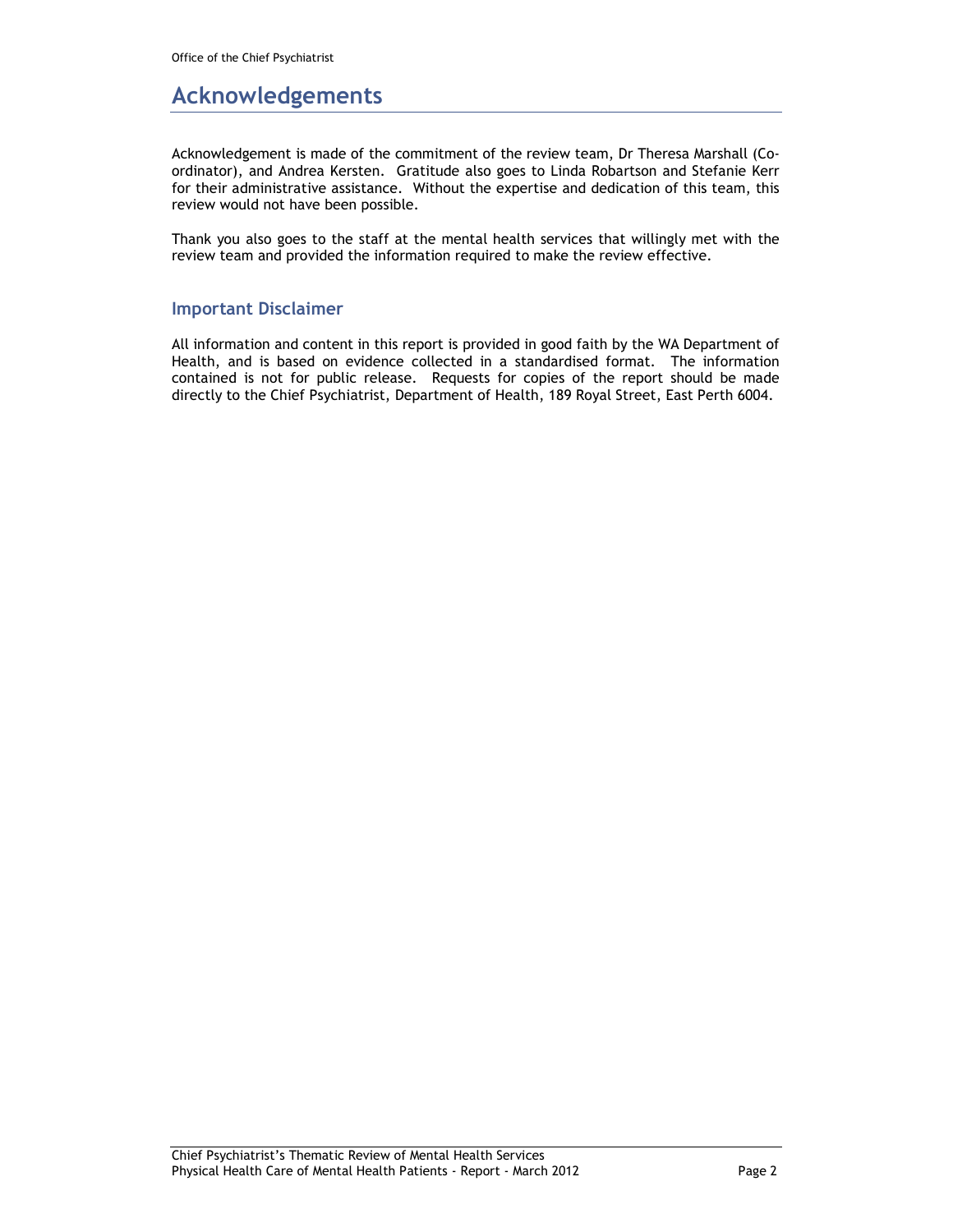## **Acronyms**

| <b>DOH</b>   | Department of Health                          |
|--------------|-----------------------------------------------|
| <b>MHA</b>   | Mental Health Act (1996)                      |
| <b>MHS</b>   | <b>Mental Health Service</b>                  |
| <b>NSMHS</b> | National Standards for Mental Health Services |
| <b>OCP</b>   | Office of the Chief Psychiatrist              |

## **Glossary**

#### **Community**

In the context of treatment setting - where mental health services are provided to people in a location other than the mental health service, usually in the home.

#### **Consultation – Liaison**

A section of the mental health service that specializes in the interface between general medicine and psychiatry, usually taking place in a hospital or medical setting.

#### **Consumer**

A person who is currently using, or has previously used a mental health service. (*NSMHS, 2010*)

#### **Day Program**

A program operated by the mental health service during business hours that usually provides rehabilitation activities.

#### **Inpatient Psychiatric Service**

A ward / unit / facility in a general hospital, private psychiatric hospital, stand alone psychiatric hospital or some other location used primarily for the treatment of mental health problems and / or mental illness. (*NSMHS, 2010*)

#### **Involuntary**

Means a person who is, for the time being, the subject of involuntary orders for the detention in an authorised hospital an involuntary patient, or a Community Treatment Order. (*MHA, 1996*)

#### **Open**

In the context of a type of admission, or inpatient ward setting. See 'Voluntary'

#### **Outpatient**

In the context of treatment setting - where mental health services are provided to people who are not currently in an inpatient psychiatric service.

#### **Secure**

In the context of a type of admission, or inpatient ward setting. See 'Involuntary'.

#### **Voluntary**

Admission to a mental health unit for treatment that results from the client making a decision for admission and signing the necessary agreement for inpatient treatment. (*NSMHS, 2010*)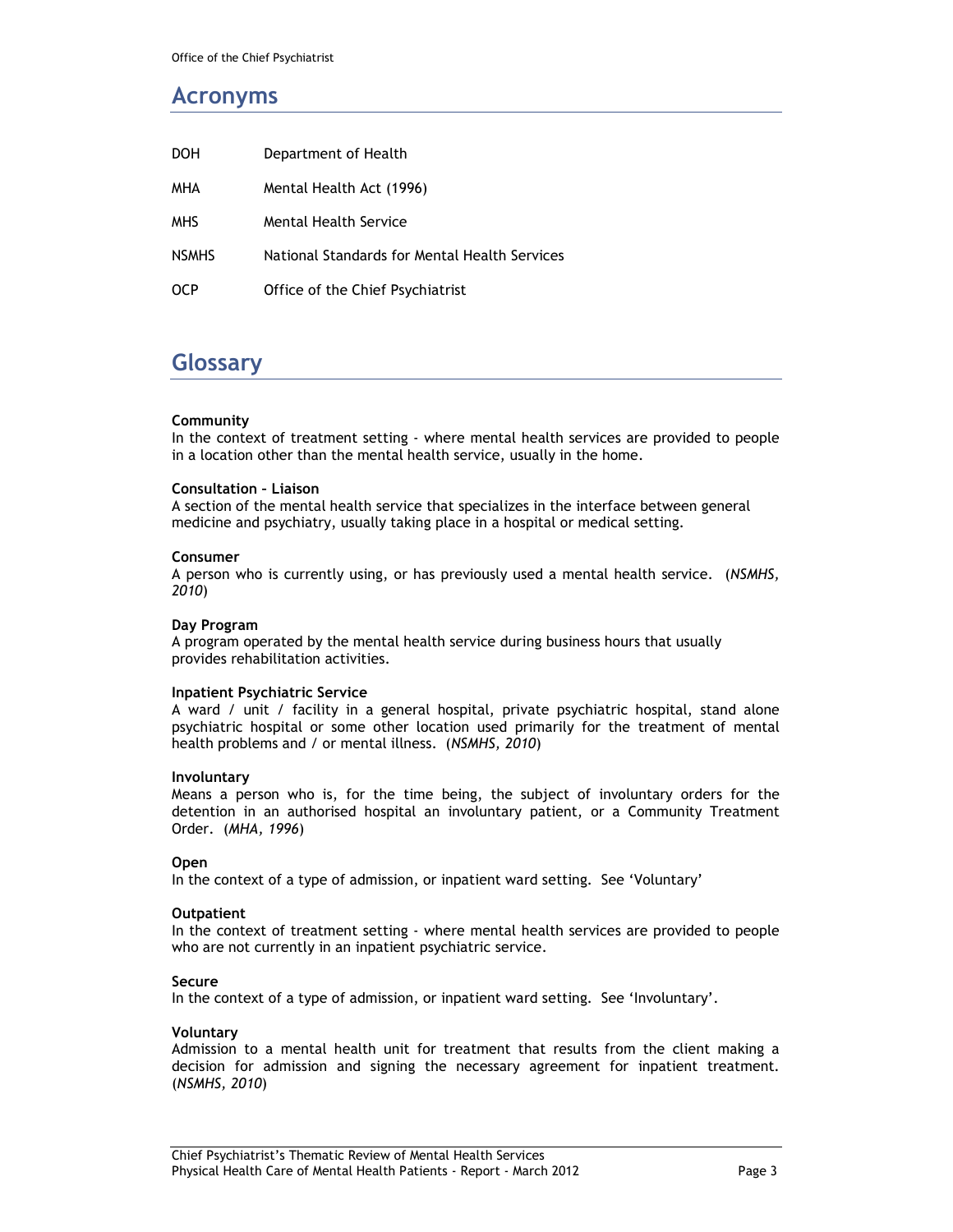## **Table of Contents**

| <b>Executive Summary</b>                           | 6  |
|----------------------------------------------------|----|
| Introduction                                       | 7  |
| Recommendations                                    | 8  |
| Context                                            | 9  |
| Review Methodology                                 | 12 |
| Findings from Clinician Interview                  | 13 |
| - Demographic Information                          |    |
| - Entry to the Service                             |    |
| - Physical Assessment / Health Care Within the MHS |    |
| - Substance Abuse and Dependence                   |    |
| - Formal Documentation                             |    |
| - Information Provision                            |    |
| Consumer Feedback                                  | 30 |
| - Demographic Information                          |    |
| <b>Contributing Factors to Success</b>             | 31 |
| Limitations of the Review                          | 32 |
| Conclusion                                         | 33 |
| References                                         | 34 |
| Appendix A                                         | 35 |
| - Physical Health Care Questionnaire               |    |
| Appendix B                                         | 42 |
| - Consumer Questionnaire                           |    |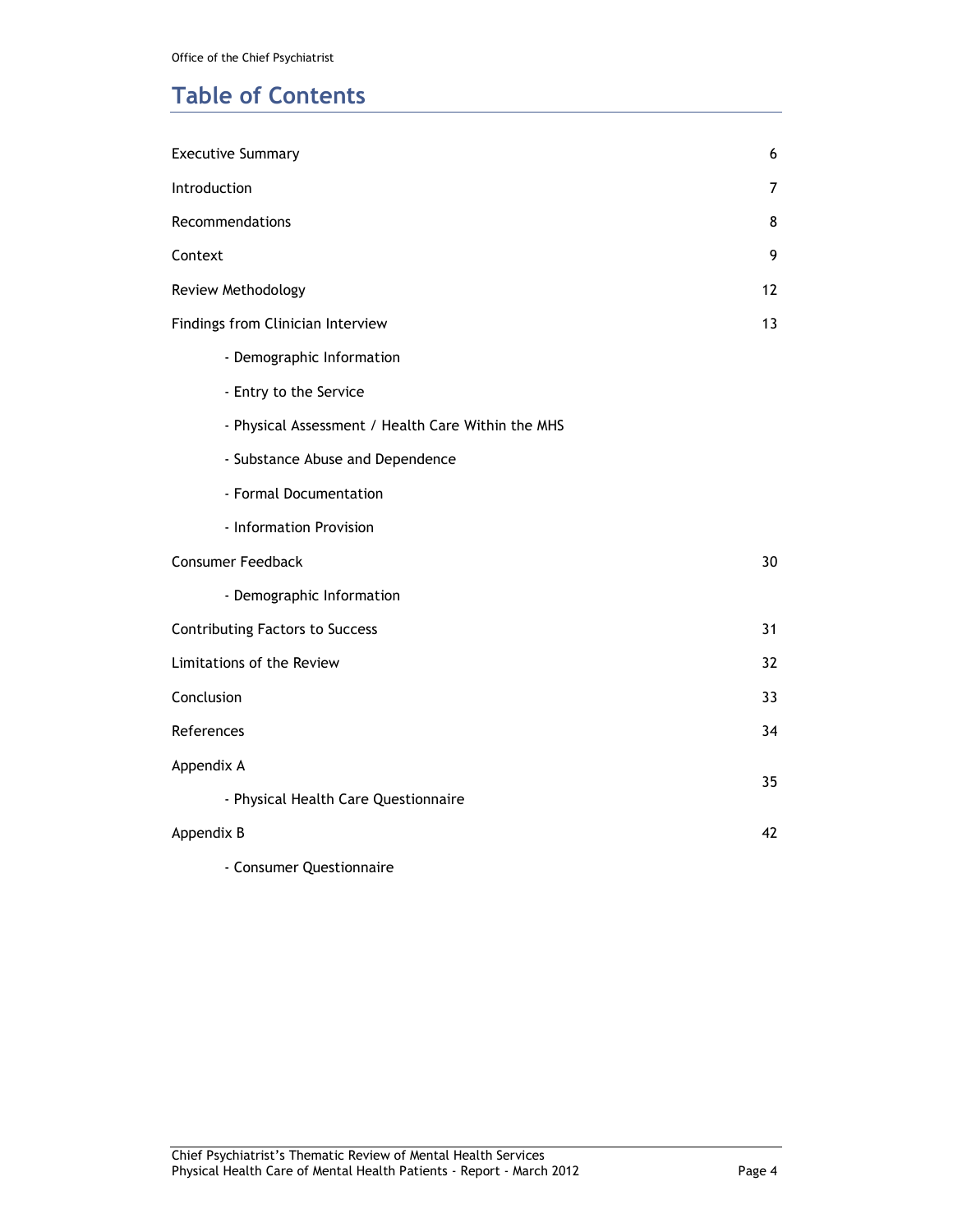### **LIST OF FIGURES**

| Figure 1 | Themes of Recommendations                                       |
|----------|-----------------------------------------------------------------|
| Figure 2 | Number of Program Areas Reviewed - by Setting and Stream        |
| Figure 3 | Percentage of Physical Assessments Conducted on Entry by Stream |
| Figure 4 | Availability of Equipment for Physical Examination              |
| Figure 5 | Frequency of Physical Health Assessments                        |
| Figure 6 | Percentage of Programs with Access to Additional Services       |
| Figure 7 | Consumer Feedback by Type of Admission                          |

### **LIST OF TABLES**

| Table 1 | Programs Reviewed by Stream                                   |
|---------|---------------------------------------------------------------|
| Table 2 | Practitioner Responsible for Physical Health Care Assessments |
| Table 3 | Management of Substance Abuse / Dependence Issues             |
| Table 4 | Physical Health Checks Performed (Consumer Feedback)          |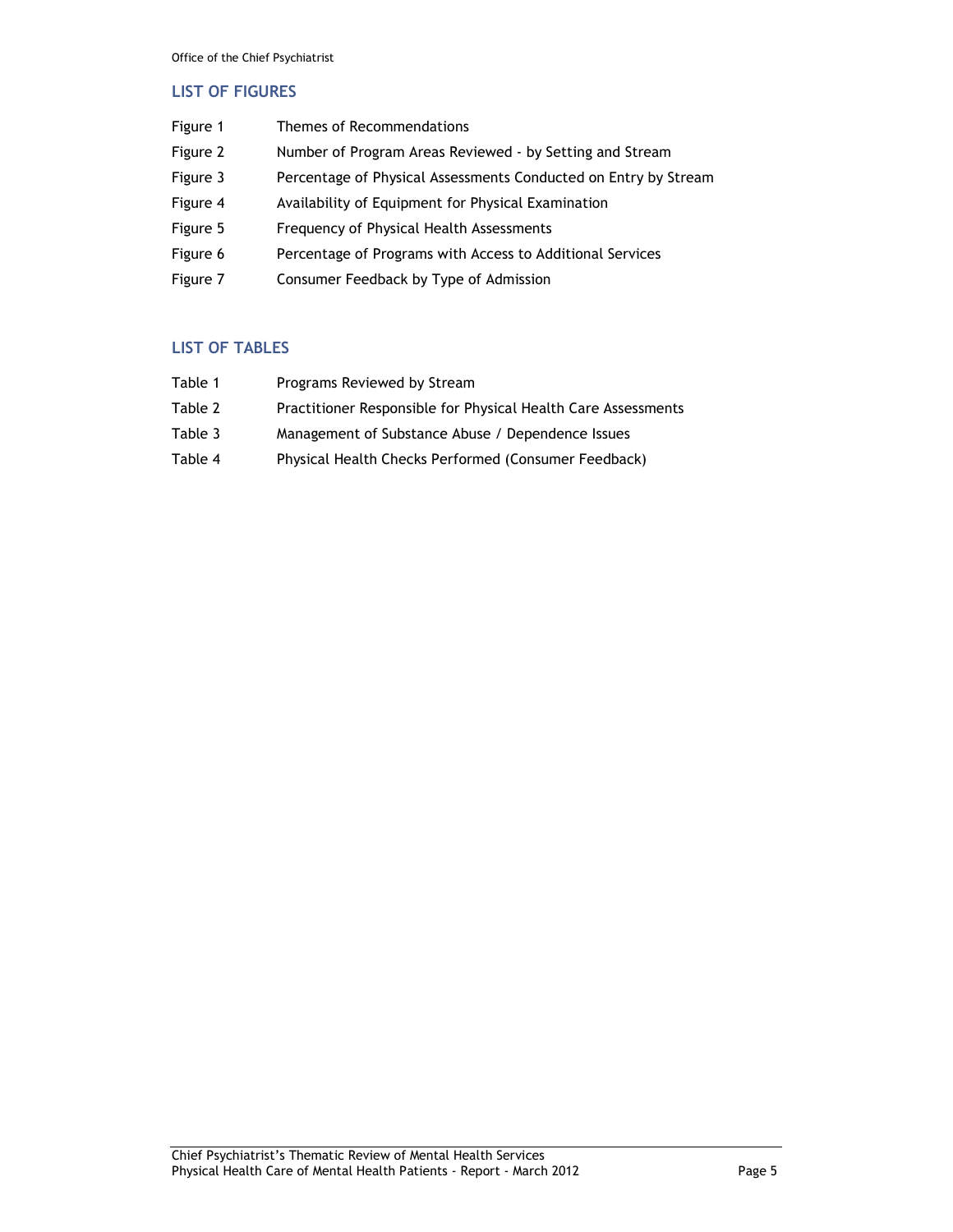## **Executive Summary**

The Chief Psychiatrist has responsibility under the *Mental Health Act 1996* to monitor standards of psychiatric care across Western Australia. In exercising this responsibility the Chief Psychiatrist has been conducting Clinical Governance Reviews of all public mental health services since 2003. During the period 2003 – 2009 a total of 19 Clinical Governance Reviews were completed with 500 recommendations made.

A number of salient themes have emerged, with the majority of services reviewed receiving recommendations in relation to each of these areas. In October 2010 the Chief Psychiatrist implemented Thematic Reviews of Mental Health Services (MHS) to enable a more specific focus of these salient themes.

The methodology utilized for the Thematic Reviews includes collecting baseline data, data analysis and trends, developing and disseminating guidelines and audit and reporting.

The current review (Thematic Review 1) examined the provision of physical health care to patients with a mental illness and serviced by public mental health services (MHS).

A total of 75 interviews were conducted with mental health clinicians across 38 mental health services. Interviewees represented a total of 96 programs across 4 streams. In addition a total of 306 patients provided feedback in relation to the physical health care that they received.

The aim of the review was to establish what processes were occurring, within MHS, in relation to the provision of physical health care.

A standardized interview tool was developed to assist Reviewers in interviewing the staff of the MHS. Similarly, a patient specific questionnaire was also developed to be sent to patients in the mail as well as to be utilized for the face to face interviews.

Overall the findings indicate that although MHS staff are cognizant of the importance of monitoring both the mental and of physical health care of their patients the practicalities often preclude comprehensive attention to both. The recommendations presented in this report are aimed at ensuring a more consistent approach to the management of physical health care issues across the State.

A total of 11 recommendations have been made and the findings of the review will contribute to the development of the Chief Psychiatrists Guidelines for the Physical Health Care of Mental Health Patients. These guidelines will reflect the work already completed by local MHS and research groups.

It is envisaged that MHS will implement the recommendations associated with this report and this will be followed by an audit of implementation approximately 6 months post release of the report.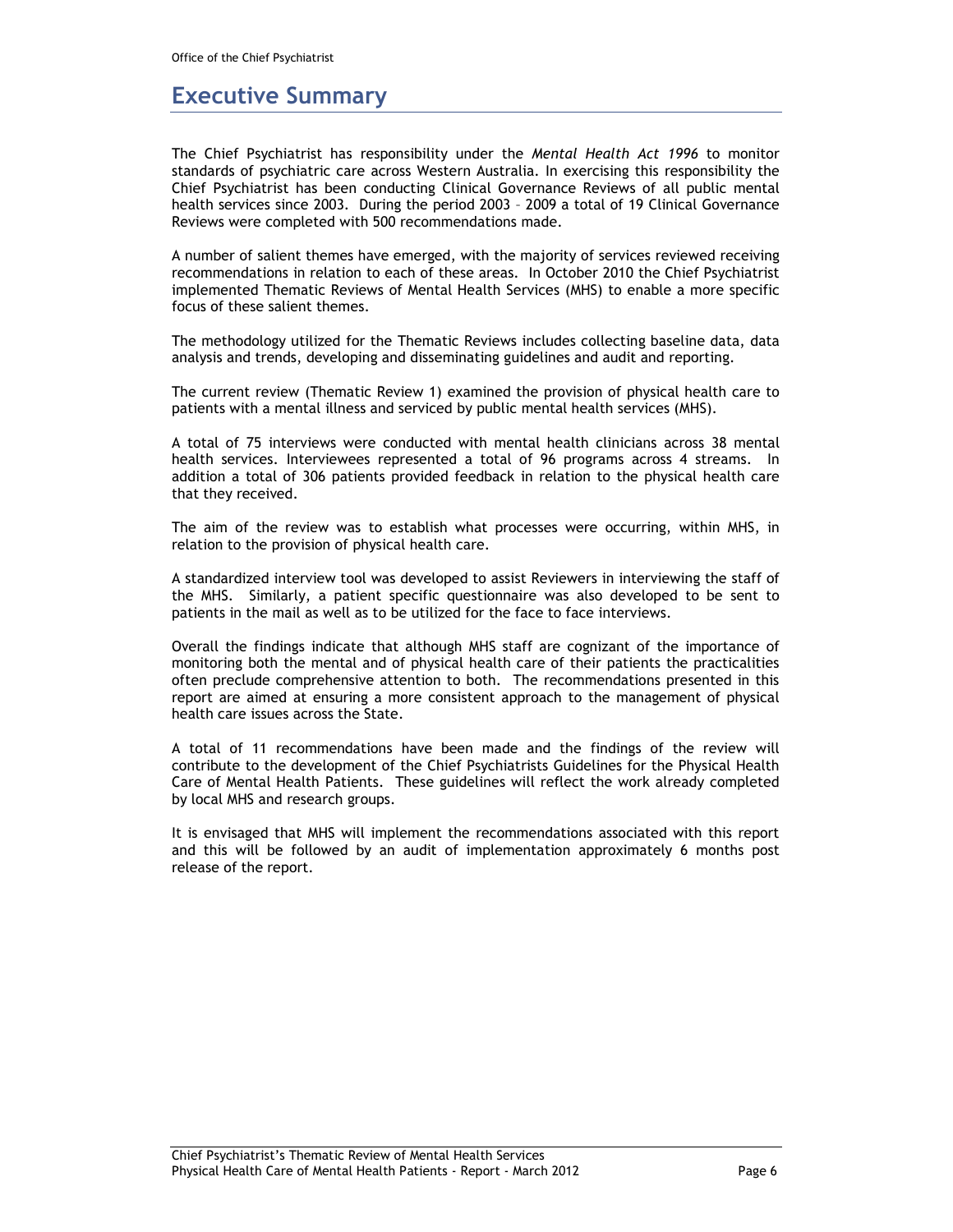### **Introduction**

The Chief Psychiatrist has responsibility under the *Mental Health Act 1996* to monitor standards of psychiatric care across Western Australia.

The Chief Psychiatrist's '*Clinical Governance Trends 2003 – 2009',* report was released in 2011*.* The report presented the findings associated with the reviews of public MHS since 2003. During the period 2003 – 2009 a total of 19 Clinical Governance Reviews were completed with a total of 500 recommendations made as a result.

A number of salient themes emerged, with the majority of MHS reviewed receiving recommendations in relation to each of these areas. Having identified these themes, the Clinical Governance Review methodology was modified to utilize a thematic approach. Specific methodology is documented in the enclosed '*Thematic Reviews of Mental Health Services Methodology 2010 - 2011*'.

There are a number of benefits, to the MHS, using this revised methodology, including:

- All services will have an annual review with the Office of the Chief Psychiatrist in relation to the specific theme.
- Less preparation and onus on the MHS
- Targeted recommendations recommendations will only be made in relation to the thematic area(s) under review

The thematic approach also provides an opportunity for the Chief Psychiatrist to develop specific guidelines in relation to each of the clinical care areas examined. It is envisaged that the guidelines will be developed in conjunction with the Area Mental Health Services to ensure that they complement currently existing processes.

In October 2010 the Chief Psychiatrist implemented Thematic Reviews of MHS. The first area of clinical care under review related to the Physical Health Care of Mental Health Patients. This report highlights the findings of that review, presents factors for success, limitations of the review and recommendations aimed at improving MHS management of their patient's physical health care needs.

Misavidson

**Dr Rowan Davidson Chief Psychiatrist**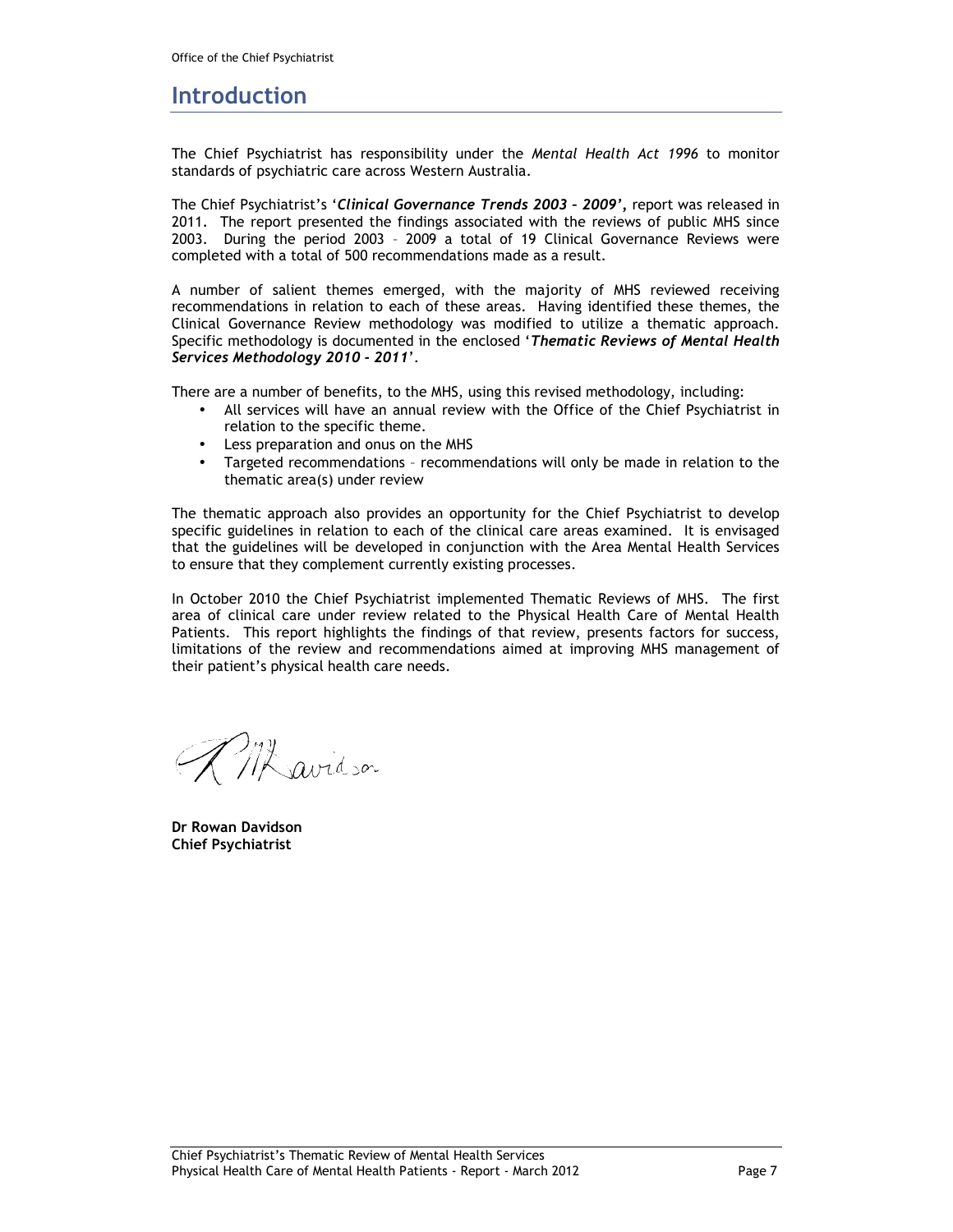## **Recommendations**

- 1. All MHS have a policy relating to the initial and ongoing monitoring of the physical health care of mental health patients (as per the Chief Psychiatrist's Physical Health Care Guidelines).
- 2. All MHS with inpatient facilities ensure that all inpatients receive a comprehensive, documented physical health assessment (criteria as per the Chief Psychiatrist's Physical Health Care Guideline) within 48 hours of admission or as soon as reasonably possible following admission.
- 3. All MHS adopt standardized assessment practices in relation to the physical health care of mental health patients (criteria as per the Chief Psychiatrist's Physical Health Care Guideline).
- 4. All MHS develop processes to ensure that copies of the results of patients undergoing physical health care assessments by an outside practitioner are provided to the MHS.
- 5. MHS develop documented Memorandums of Understanding with relevant stakeholders to ensure that there is effective communication and continuity of patient care.
- 6. All MHS have a policy on monitoring the effects of atypical antipsychotic medication on patient's physical health.
- 7. All MHS utilise a referral form that includes physical health care information.
- 8. All MHS that employee GP Liaison Officer positions ensure that there is a current GP Liaison Officer job description form (JDF).
- 9. All MHS have a policy in relation to what equipment is required in treatment rooms to enable physical health care assessments and monitoring.
- 10. All MHS offering Exercise groups, as part of their rehabilitation program should ensure that all participants have had a physical assessment by a Medical Practitioner within the three months prior to commencing the Exercise Program.
- 11. MHS located within a General Hospital setting should endeavour to have integrated medical records.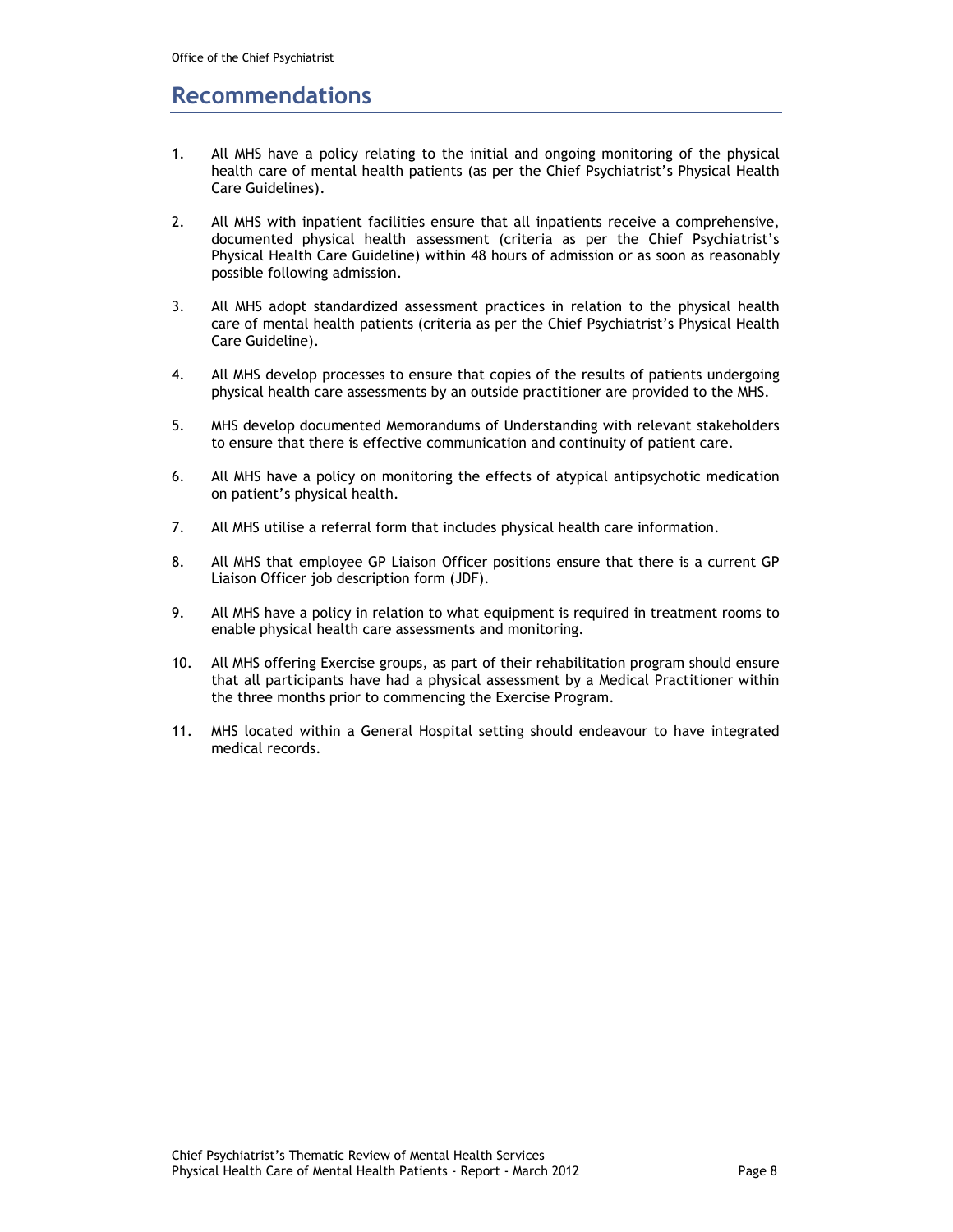## **Context**

### **CHIEF PSYCHIATRIST'S RESEARCH**

The Chief Psychiatrist has been conducting Clinical Governance Reviews of all public mental health services since 2003. During the period 2003 – 2009 a total of 19 Clinical Governance Reviews were completed with 500 recommendations made.

There are a number of salient themes emerging, with the majority of services reviewed receiving recommendations in relation to each of these areas. Emergent themes are represented in the chart below.





Having identified these themes, the Clinical Governance Review methodology was modified to utilize a thematic approach. It is intended that one or a combination of themes will be identified as an annual focus. An outline of the methodology is summarised in the section entitled Methodology.

### **OTHER RELATED RESEARCH**

There are three other major local projects which have contributed to our understanding of the physical health issues facing persons with a mental illness. They include the Duty to Care Report, the Clinical Case Note Audits and Clinical Guidelines for the Physical Care of Mental Health Consumers. The following section outlines their respective contributions.

### **Duty to Care Report**

Individuals with mental illness are a particularly marginalized group with the facets of their illness having wide reaching effects on their physical, social and psychological well being.

A significant amount of research (Lawrence, Holman & Jablensky, 2001) has been conducted into the prevalence of physical health issues in persons with a mental illness. In particular a unique large scale study (*Duty to Care*) was conducted involving 240,000 Western Australians (8 percent of the population) who used a mental health service during the period 1980-98. The aim of the study was to examine the physical health of people with mental illness and to provide data that can be utilized to develop targeted interventions.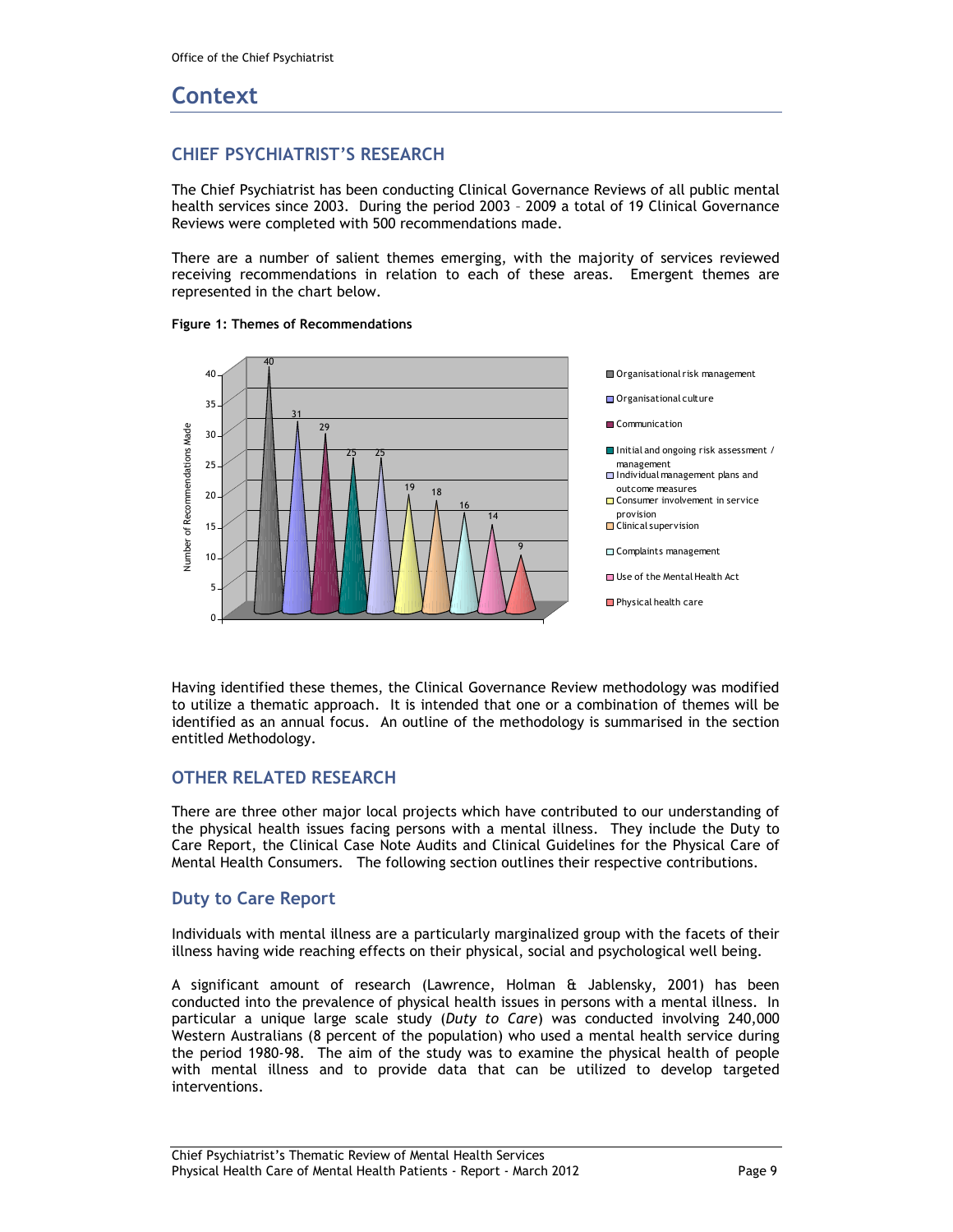The Duty to Care Report was released in 2001 and highlighted the following findings.

Individuals with a mental illness are:

- 2.5 times more likely to die from a physical illness than the general population
- More likely to smoke (43% as compared with 24% of the general population).
- More likely to experience nutritional deficiencies, obesity and diabetes
- More likely to engage in high risk behaviour such as smoking, alcohol or drug abuse
- Less likely to engage in health-promoting activities such as good diet and exercise

Historically, there has been a separation between the provision of physical and mental health care for this particular population with mental health services catering for their mental health care and General Practitioners (GP) being responsible for the physical health of the individual. This division of care can lead to individuals with a mental illness not receiving adequate health care in relation to their health needs especially if they do not have a designated GP.

In addition to the large scale research noted above additional specific Physical Health Care research has been also been conducted by the Centre for Clinical Research in Neuropsychiatry (CCRN) – Clinical Applications Unit (CAU). A summary of the research findings is presented below.

### **Clinical Case Note Audits Undertaken by the CCRN - CAU**

#### *Physical Health Care Assessment in the Mental Health Population*

The CCRN - CAU undertook an audit to characterize the psychiatric patient cohort across four Mental Health Service sites with regard to major preventable heart disease and also to investigate the process by which decisions are made associated to physical health risk. Data was collected from four sites.

#### **Findings**

The results of the research suggest that there is minimal focus on issues relating to cardiovascular disease within MHS settings. CVD risk factors including tobacco, substance and alcohol use were inconsistently collected across three of the four sites. Additional physical indicators including lipid profiles, height, weight and girth were inconsistently recorded in the clinical notes across all four sites. In relation to pre existing conditions the results suggest that abnormal results did not necessary equate to a follow up by the mental health service and a subsequent change in the clinical care of patients (Harrison, 2010).

The findings of the above research are supported by the findings associated with the current review.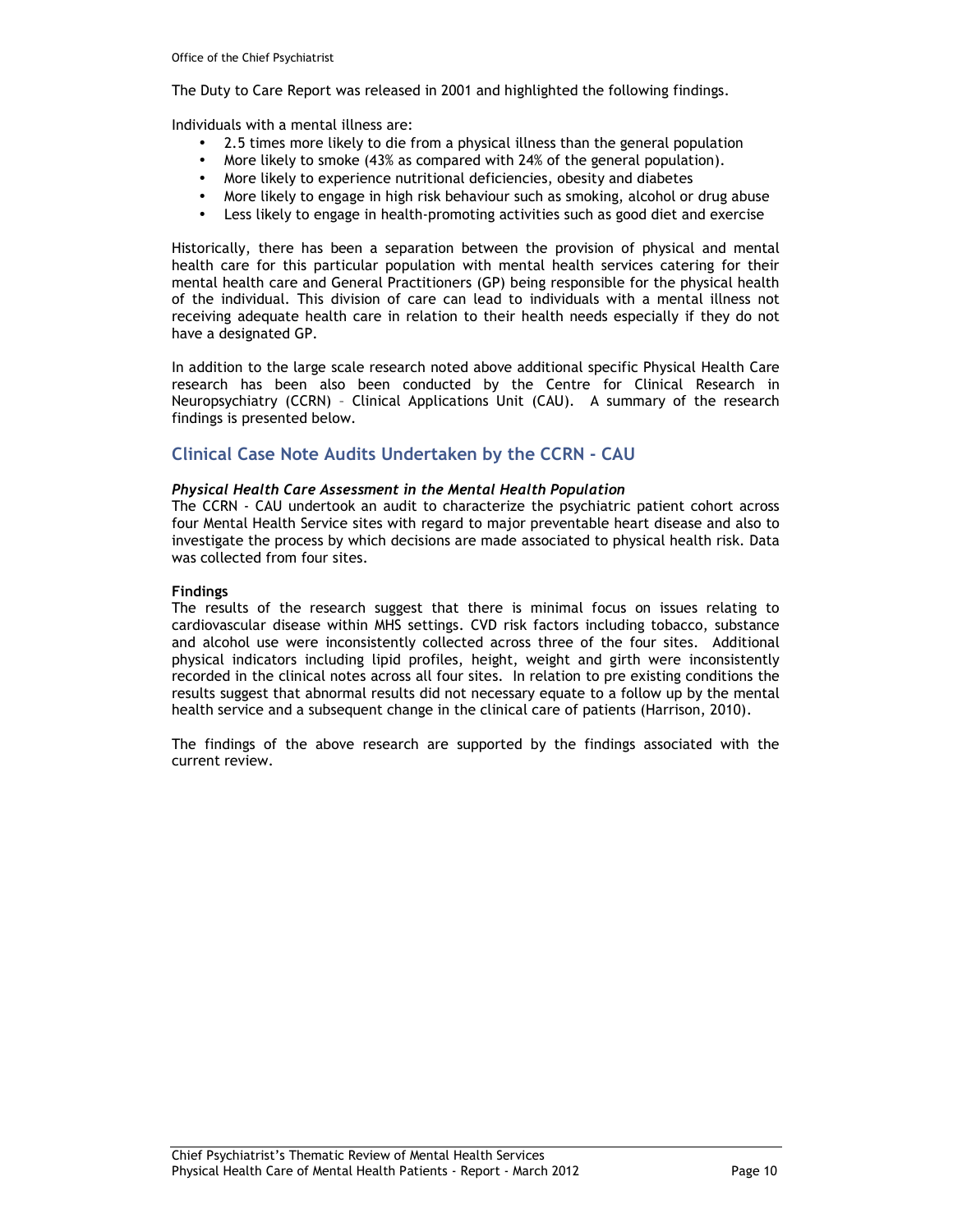### **Clinical Guidelines for the Physical Care of Mental Health Consumers**

In 2009 the Department of Health commissioned the Community, Culture and Mental Health Unit, School of Psychiatry and Clinical Neurosciences, the University of Western Australia to develop Clinical Guidelines for the Physical Care of Mental Health Consumers.

The project began with a review of the national and international literature and research. From this a set of evidence based best practice clinical guidelines have been developed to assist clinicians in assessing and monitoring the physical health care of their patients.

The Researchers consulted with mental health staff, consumers, carers, and stakeholders with regard to the content and layout of the guidelines. There are several components to the guidelines including a clinician handbook, a psychosocial assessment pack, a carer handbook and a consumer diary.

The Clinician Handbook contains evaluation tools for five areas that are reported to impact on a patient's physical health including:

- Medication effects
- Lifestyle factors
- Physical conditions
- Alcohol and Illicit drugs and
- Psychosocial factors

The psychosocial assessment pack has been designed to assist clinicians in better understanding their patient's health related behaviours and social situation including culture, religion, spirituality, exercise, diet, smoking, oral/dental, sexual activity, alcohol and other drug use, psychosocial supports. The package contains a wall chart – metabolic syndrome algorithm, a clinical handbook detailing medication and assessment information, general screening forms outlining the tests required for general medication use, specific medication use such as lithium carbonate and for monitoring Clozapine.

The Consumer Diary has been developed to assist patients in assimilating information, keeping a track of appointments, implementing strategies to reduce relapse and to record personal information. It is intended to compliment the information contained in the Clinicians handbook.

The Carer Handbook has been developed to facilitate carers working effectively with patients and mental health services to ensure both the mental and physical health of those that they care for.

The guidelines have been produced by the University of Western Australia. Copies are available at http://www.psychiatry.uwa.edu.au/research/community-culture/physicalcare-clinical-guidelines (Stanley, S & Laugharne, J, 2010).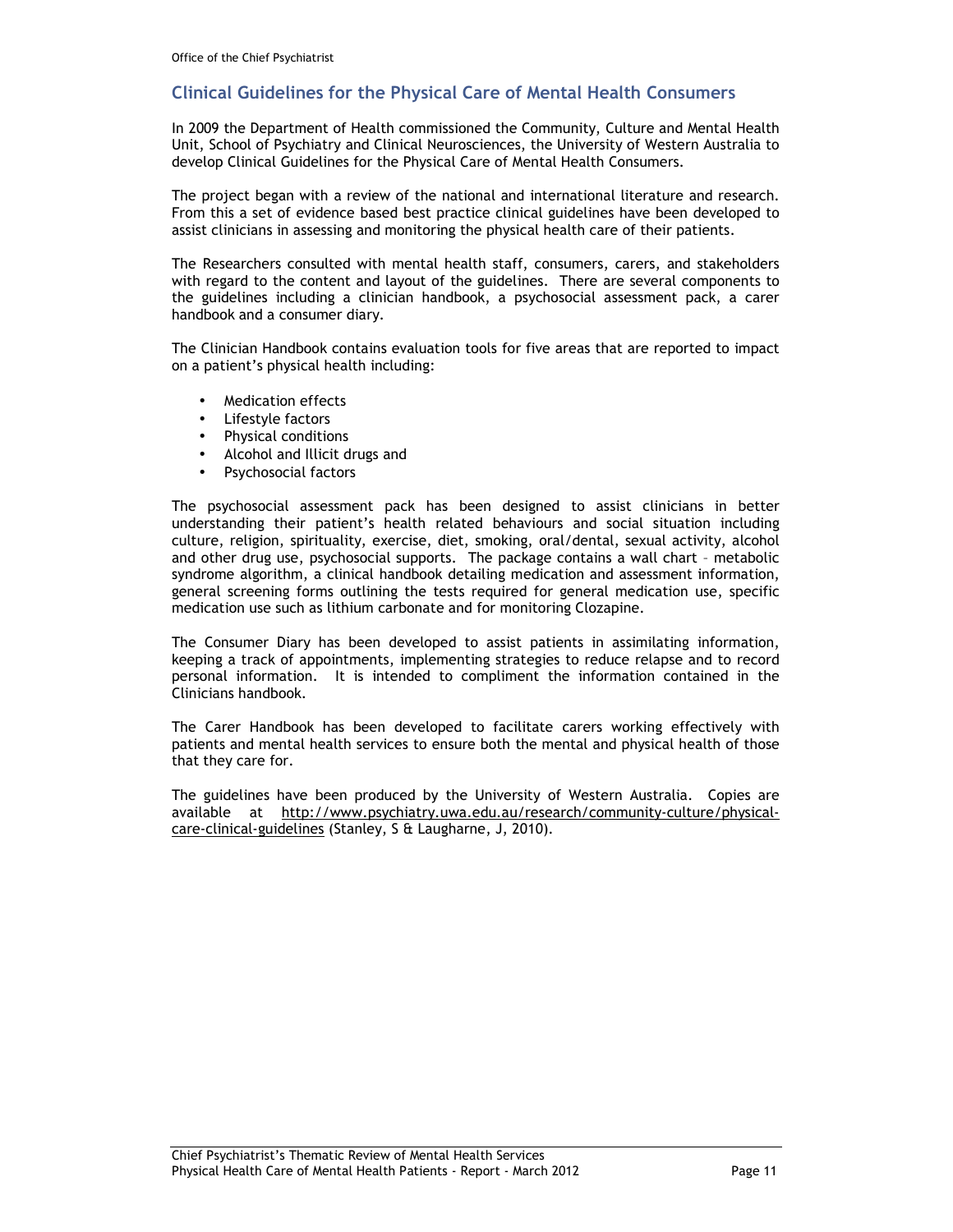## **Review Methodology**

The Physical Health Care thematic review methodology incorporates four phases as outlined below.



#### **Collection of Baseline Data**

In order to ascertain how mental health services are currently functioning in relation to the physical health care of mental health patients, baseline data was collected from all public mental health services within Western Australia. The data was collected via interview between a representative of the OCP and key clinical staff of the MHS. A standardised interview form was developed and where necessary the mental health service was asked to provide supporting documentation (eg. policies, standardised forms).

This initial collection of baseline data was to understand the processes in place at mental health services, rather than compliance with the processes. The latter will be assessed during the audit phase.

#### **Data Analysis and Trend Report**

Data collected from all mental health services was analysed by the OCP and the current report developed. A copy of this report will be provided to the Director General of Health, Area Mental Health Directors and MHS.

#### **Development and Dissemination of Guidelines**

The OCP is in the process of developing Chief Psychiatrist Guidelines relating to Physical Health Care. These Guidelines are being developed to ensure that they complement currently existing processes.

Upon approval of the Guidelines, a copy will be sent to all MHS. It is not intended that these guidelines are prescriptive, but rather provide general direction in relation to the thematic area in order to assist mental health services that do not have processes in place.

#### **Audit and Reporting**

The audit process is differentiated from the baseline data collection process in that the intention of the audit phase is to assess whether processes identified in the collection of baseline data are actually operational. For those MHS that did not have processes in place, there is an expectation that these processes have been implemented following dissemination of the Chief Psychiatrist's Guidelines relating to the particular area under review.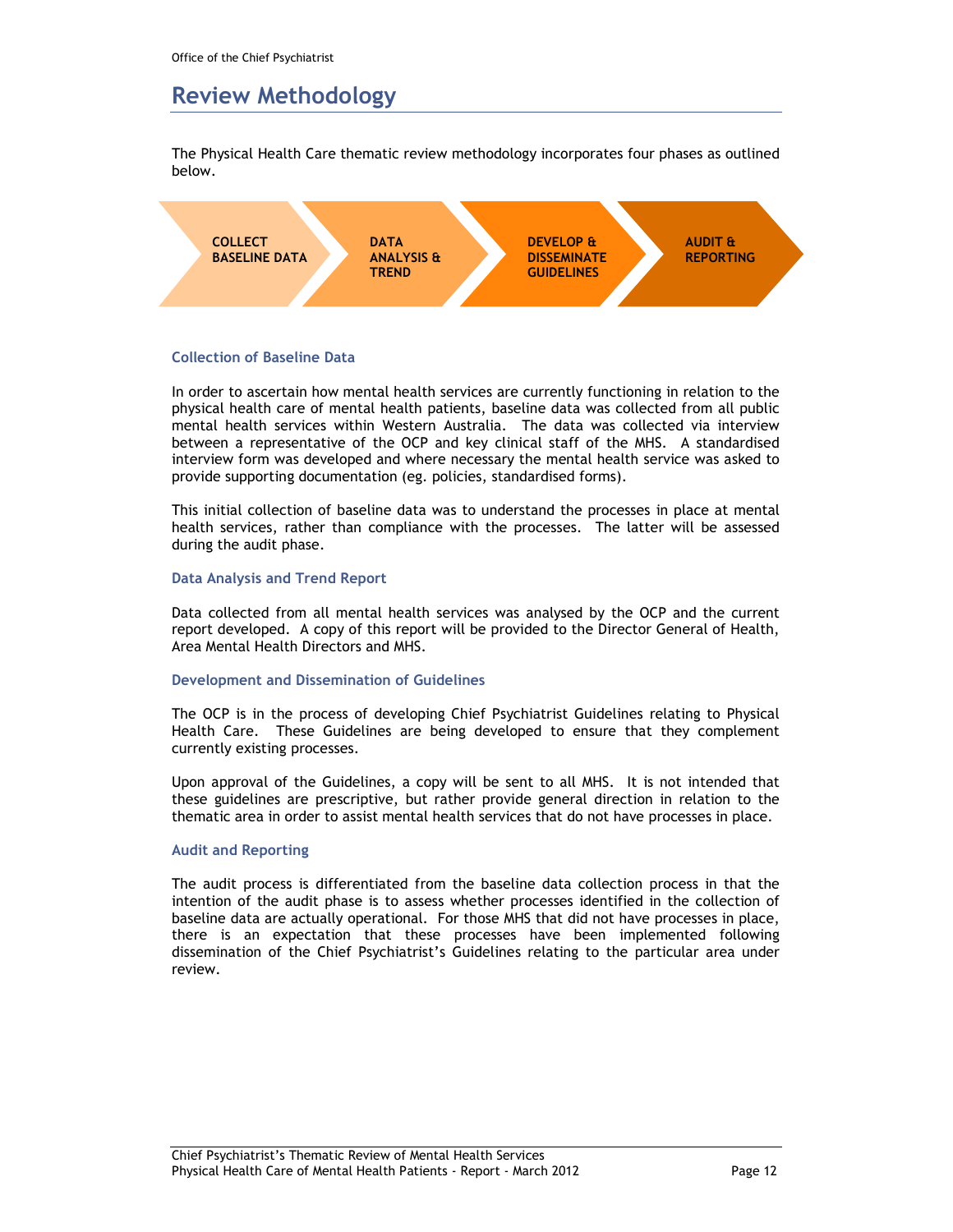## **Findings from Clinician Interview**

### **Demographic Information**

A total of 75 interviews were conducted with mental health clinicians across 38 mental health services. Interviewees represented a total of 96 programs across 4 streams. Table 1 provides a breakdown of programs by Stream.

#### **Table 1: Programs Reviewed by Stream**

| <b>Stream</b> | <b>Number of Programs</b> |  |  |
|---------------|---------------------------|--|--|
| <b>CAMHS</b>  | 20                        |  |  |
| Adult         | 53                        |  |  |
| Older Adult   | 20                        |  |  |
| Youth         |                           |  |  |
| Total         | 96                        |  |  |
| .             | $\overline{\phantom{a}}$  |  |  |

*Note: Some interviews covered multiple programs and /or streams* 

Within each of the Streams there were a variety of settings including those listed in Figure 2. It was necessary to interview key clinicians in each of the program areas as practices varied within MHS.

#### **Figure 2: Number of Program Areas Reviewed – by Setting and Stream**

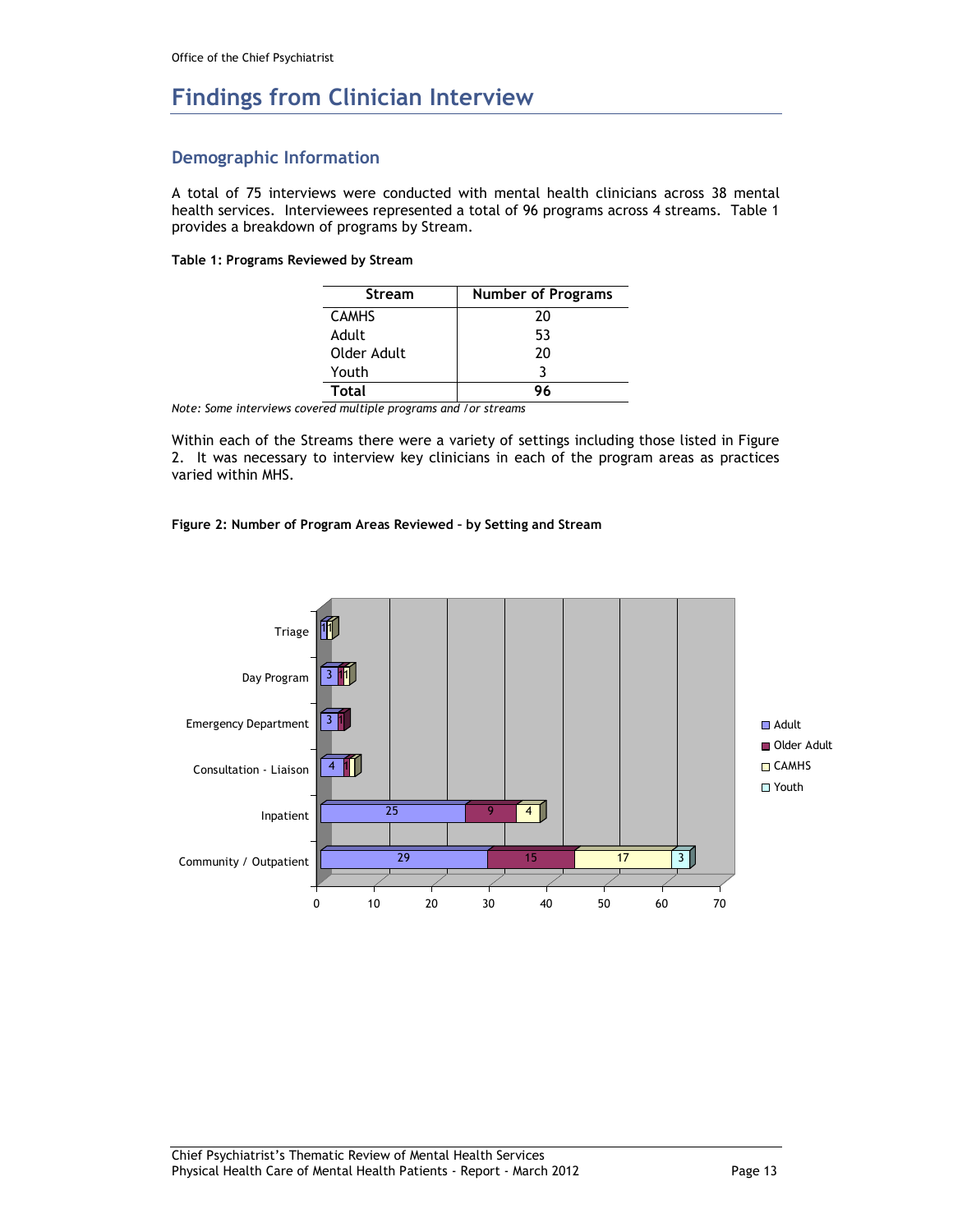### **Entry to the Service**

In order to understand the type of referrals that MHS were receiving staff were asked where they accepted referrals from. The aim was to establish if any one of the referrals sources provided more physical health care information, as part of the referral process, than the next.

Services reported accepting referrals from (but not limited to) the following sources:

- General Practitioners
- Other Mental Health Services
- General Hospital/Emergency Departments
- Self Referral/Family
- Courts/Justice
- Schools
- Private Practitioners
- Other Health Agencies (e.g. Aboriginal Medical Service)

While the list of referrals sources provided was not exhaustive it was apparent that referrals from General Hospitals/Emergency Departments, General Practitioners and Private Practitioners were more likely to contain some form of physical health care information as part of the referral process. This information was not standardised and the content was dependent on the Clinician completing the referral.

Referrals within some of the Older Adult services, from General Practitioners, appeared to be an exception. Given the co- morbidity issues associated with treating older adults a number of the older adult services require that patients have an organic /delirium workup prior to being admitted to the MHS. One Older Adult MHS required the following prior to acceptance of the patient - blood tests (FBP, CRP, U & E's LFT, TFT, Serum Calcium, phosphate, magnesium, B12, Folate, Syphilis serology, Fasting BSL and if diabetic a glycated haemoglobin), current medication levels, microbiology screening (MSU and Sputum) and an ECG (where possible). Feedback from the staff, at this MHS, highlighted the benefits of this level of screening prior to acceptance of the patient for ongoing treatment. The practices at the Older Adult MHS support the use of standardised referral forms and will be reflected in the recommendations associated with this report.

**What is the Emergency Department Policy (ED) on physical assessment for mental health consumers?** 

Anecdotal information suggests that emergency departments require that all patients undergo a full medical review prior to being triaged to a mental health unit for ongoing treatment.

Twenty one programs, associated with a particular ED, indicated that the ED had a specific policy on the physical assessment of mental health consumers. Ten of those programs had policies stating that a mental health consumers must be 'medically cleared' before being transferred to the mental health unit. This was particularly important with first time presentations. For the remaining 11 programs physical assessments were only conducted if it was a first time presentation or if clinically indicated. Consumers who were known to mental health services were more likely to be transferred directly to a mental health unit than to be 'medically cleared' in the ED.

The notion of a mental health patient being 'medically cleared' is one fraught with controversy in that the comprehensiveness of the physical assessments is variable with some involving just a physical screening process and others a full medical assessment including a range of laboratory tests. The effectiveness of this process appeared to be influenced by whether the ED employed Psychiatric Liaison Nurses (PLN). Those programs with PLNs reported that they were more likely to get assistance from the ED staff, in relation to physical assessments, then those that did not.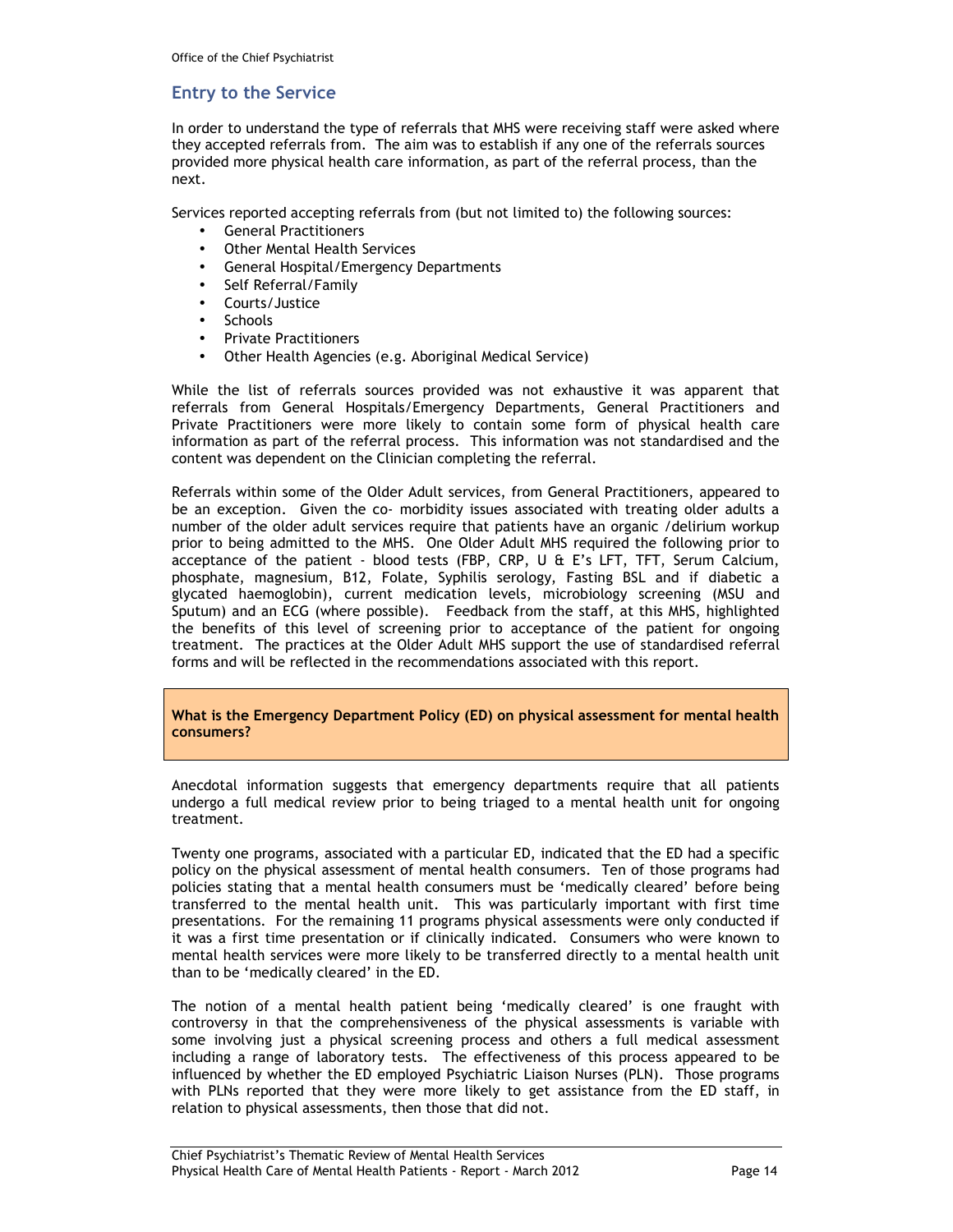#### **Does the MHS receive information about ED visits (for out of area ED visits or services without their own ED)**

Seven programs indicated that they received information about consumers presenting to EDs either via discharge summaries or hand over from PLNs although the latter was often an informal process.

The issue of communication between departments (EDs and MHS) appears to be affected by both the record keeping technology utilised and the structure of the medical records.

Electronic record keeping such as the Clinical Governance Management System (CGMS) and Treatment Episode Data Set – Discharges (TEDS) ensure that mental health units receive written information about the assessment and treatment patients have had, in the ED, prior to being transferred to the mental health unit. For those organisations that do not operate CGMS or TEDS the timeliness of discharge summaries can be protracted. If a patient is being discharged from an inpatient unit to a community MHS, the MHS is likely to receive the inpatient interim and final discharge summaries after the patient has already engaged with the community MHS.

The separation of General Hospital and Mental Health Service clinical records was also seen to impact the effectiveness of the communication processes. If the patient had two clinical records, one for mental health and one for general health and the patient presented at the ED, the ED staff had to wait until the medical record, containing mental health entries was retrieved from the MHS before being able to accurately assess and triage the patient.

The communication and documentation processes associated with MHS that have integrated medical records were found to be more effective and comprehensive respectively.

#### **Does the MHS currently perform physical assessments for Mental Health Consumers?**

Historically there has been a separation between mental and physical health care with the latter being seen as the responsibility of the patients General Practitioner. As the significance of mental illness on a patient's physical health has become better understood it has been recognised that mental health professionals also need to be involved in the ongoing monitoring of their patients physical health. This is particularly important for those patients, who may not have an identified GP, may not wish to engage with a GP or who have issues with medication compliance.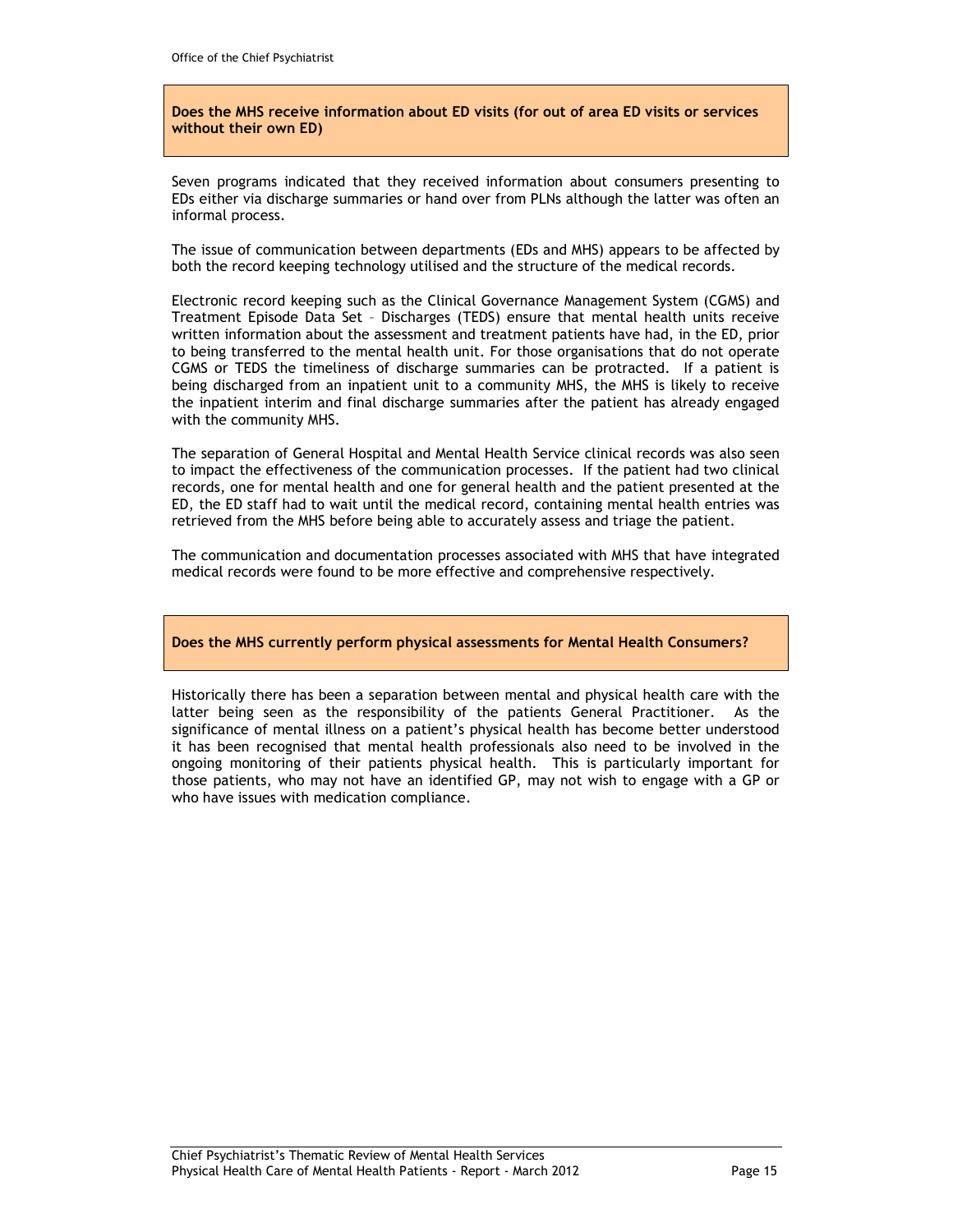

#### **Figure 3: Percentage of Physical Assessments Conducted on Entry by Stream**

Of the 74 programs reviewed a total of 37 indicated that they conducted some form of physical health assessment on entry to the service. Twenty six programs indicated that they did not perform assessments on entry, five reported completing partial assessments and six stated they were not applicable for the area in which they worked (i.e. CAMHS Centralised Triage). A comparison of the streams indicated that 65% of Older Adult services performed physical assessments on entry, followed by 54% of Adult services and 40% of CAMHS services. The latter result is likely to be reflective of the rate of co morbid issues in the Older Adult population.

A review of the physical assessment protocols indicated that they were variable across the sector with some services conducting more comprehensive reviews than others. This was largely dependent on the individual clinician conducting the physical assessments, if a standardized assessment tool was utilised and what equipment the service has readily available to assist with the assessment.

Currently in WA there are two projects which provide clinicians with guidance in relation to the collection of initial baseline physical examination data. The WA Statewide Standardised Clinical Documentation Steering Committee has adapted the New South Wales Mental Health Physical Examination form for use by clinicians collecting initial baseline data. In addition researchers from the School of Psychiatry and Clinical Neurosciences at the University of Western Australia have developed best practice Clinical Guidelines for the Physical Care of Mental Health Consumers. These guidelines are aimed at assisting clinicians in taking a more holistic approach to the care of mental health patients and as such include additional sections on lifestyle and psychosocial factors. Specific details of the assessment domains are located in the Formal Documentation section of this report (page 25).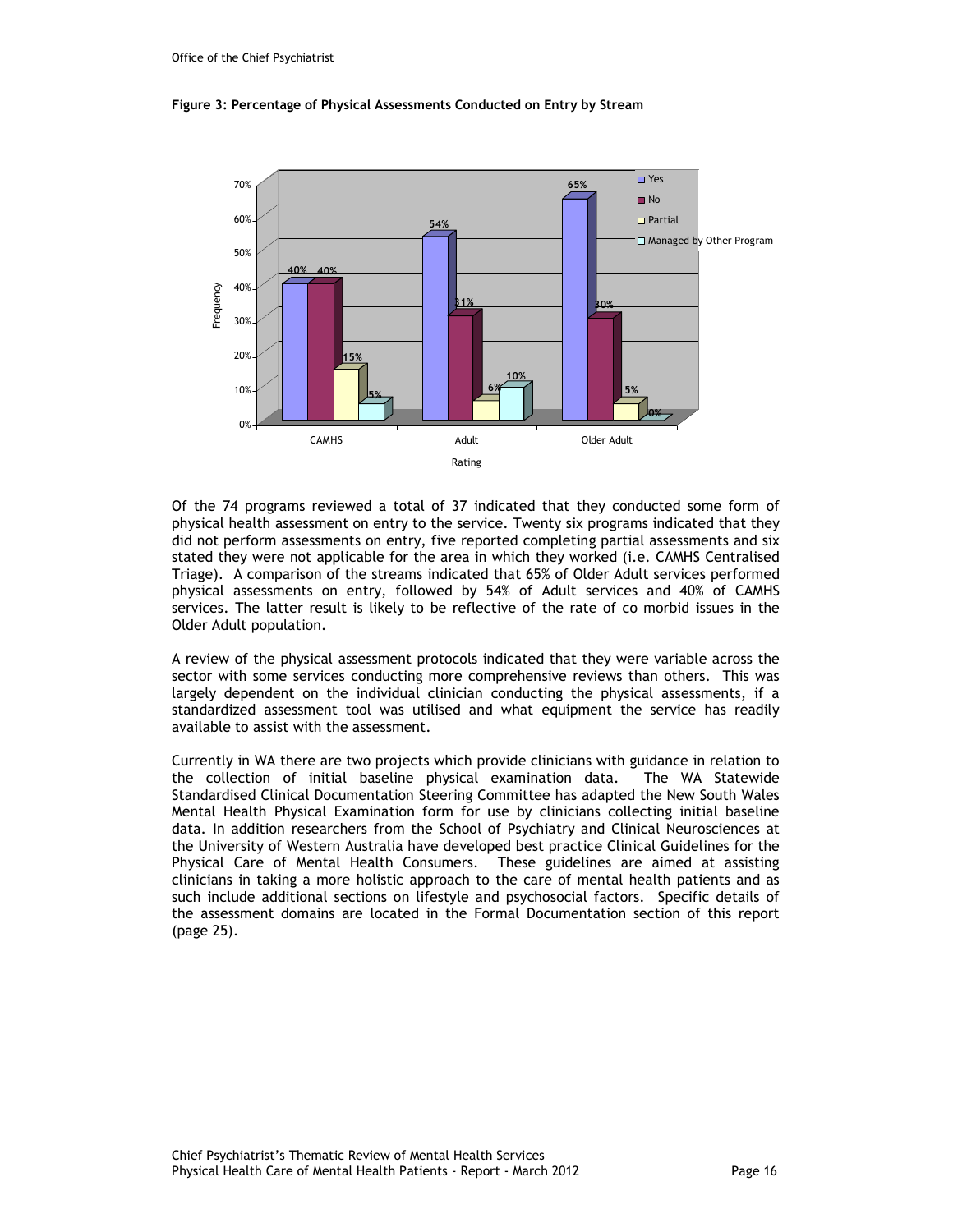### **Physical Assessment / Health Care within the MHS**

**Does the MHS have the necessary equipment immediately available to conduct a full physical assessment of a mental health consumer?** 

As with the physical health assessments, the review also found that there is a diversity of equipment, within MHS used to conduct these assessments. The physical health assessment criterion appears to be dependent on the individual clinician and the equipment that is available to them.

MHS require a range of equipment in order to complete both an initial assessment and the ongoing monitoring of a patients physical health. If utilising the form referred to in the previous section the MHS will require, at a minimum:

- A private well lit area with an examination bed and sink
- **Stethoscope**
- Sphygmomanometer
- Thermometer
- Tendon hammer
- Tuning fork (256 Hz)
- Weighing scales
- Tape measure
- Urinalysis sticks
- Auriscope and ophthalmoscope
- Snellen chart
- Penlight
- Height measure
- Disposable gloves
- **Examination lubricant**
- Neurological testing pins
- Extended Physical examination and investigations
	- o Peakflow monitor
	- o Glucometer
	- o Alcometer/breathalyser
	- o Oximeter
- Pathology venipuncture and associated collection equipment *(only required if not outsourced to a Pathology Centre)*
- Pathology specimen containers *(only required if not outsourced to a Pathology Centre)*

(New South Wales Health (2009) Policy Directive: Physical Health Care within Mental Health Services)

Figure 4 suggests that the availability of equipment in WA to facilitate physical health assessments was most prominent in the Adult sector however, when comparing the streams by percentages (16/20) 80% of the Older Adult programs had equipment, followed by (37/52) 71% of the Adult programs and (6/20) 30% of the CAMHS programs. MHS with dedicated treatment rooms were more likely to have equipment. Rural sites and those with patients requiring home visits faced additional challenges, needing to have mobile physical health assessment equipment.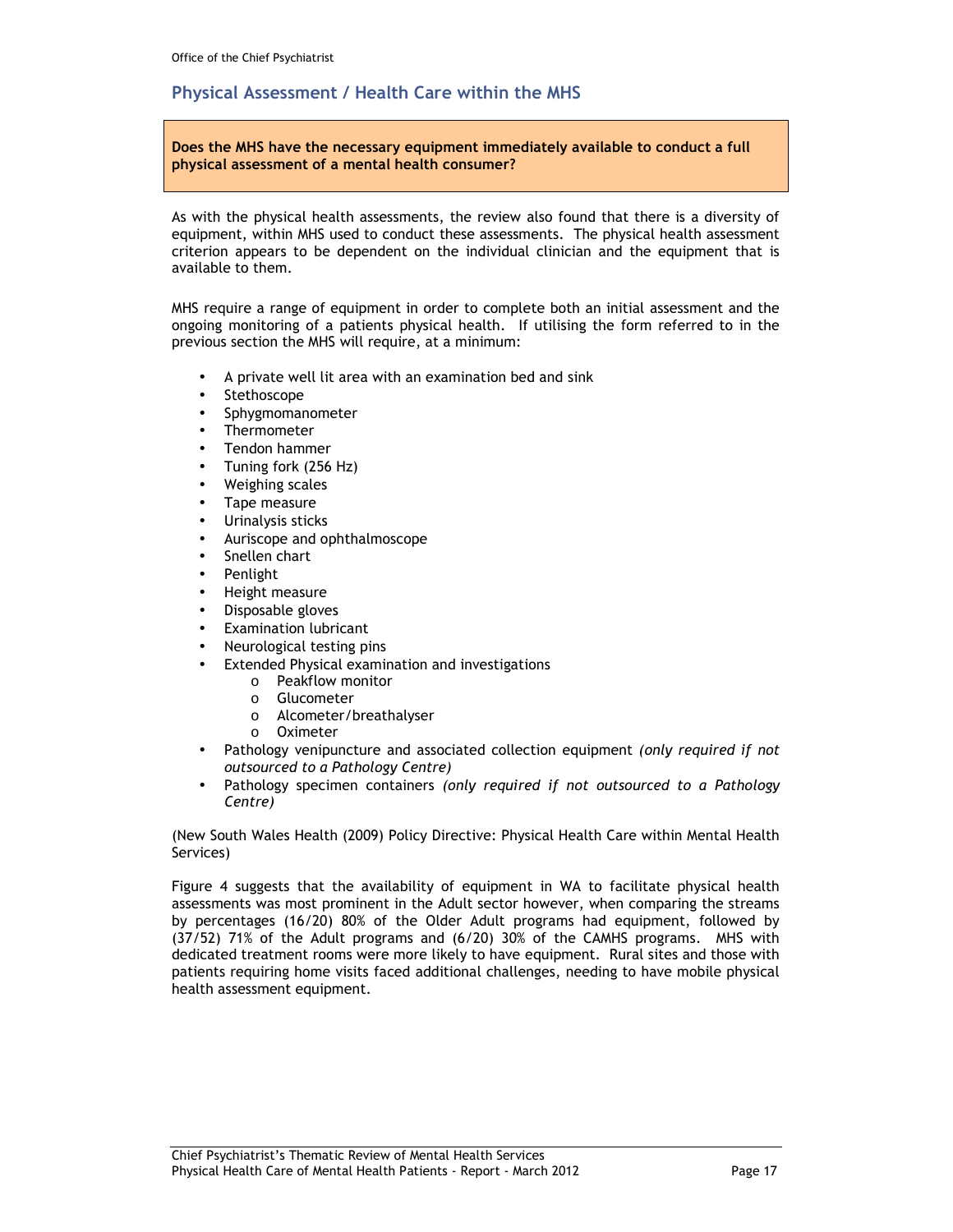#### **Figure 4: Availability of Equipment for Physical Examination**

*Note - where physical health care of patients is managed by a different program within the service, these have been removed from the data set as 'Not Applicable'* 



#### **How often does the MHS perform physical assessments of consumers?**

In relation to the frequency with which Physical Health Assessments are being conducted Figure 5 indicates that it is variable across the state.



#### **Figure 5: Frequency of Physical Health Assessments**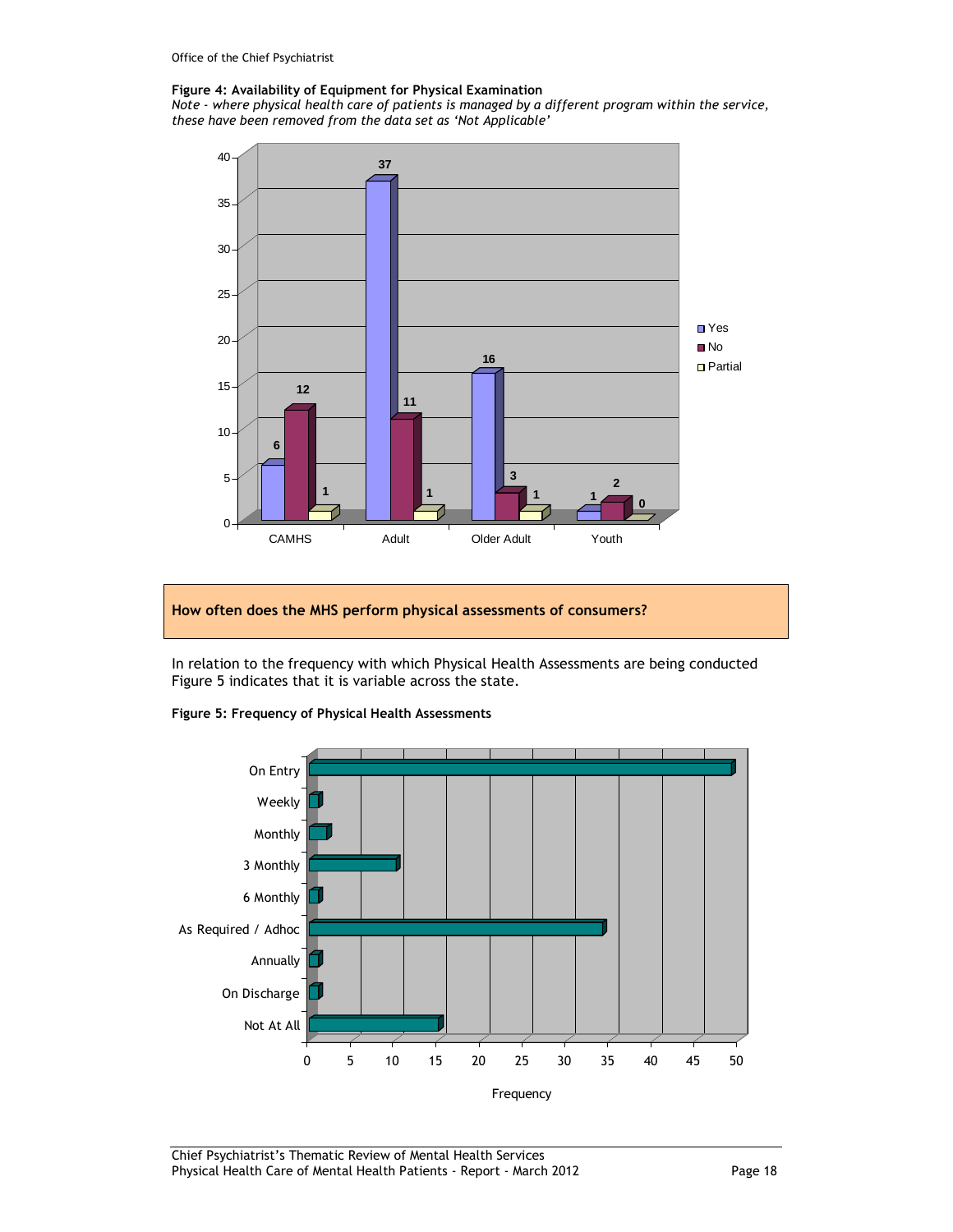While the majority of MHS reported performing some form of physical assessment on entry the frequency of physical health care assessments post entry was variable with the majority of ongoing reviews being adhoc or as and when required. Research (*Stanley & Laugharne, 2010)* suggests that the physical health care of patients with a mental illness should be monitored on a three monthly basis or more often if clinically indicated.

**Who is predominantly responsible for conducting the Physical Assessments for patients active with the service?** 

In relation to who was responsible for conducting the Physical assessments Table 2 summarises the interview responses.

**Table 2: Practitioner Responsible for Physical Health Care Assessments**  *Please note that some programs provided more than one response to this question* 

| <b>Responsible Practitioner</b>          | <b>Number</b> |
|------------------------------------------|---------------|
| <b>Consultant Psychiatrist</b>           |               |
| <b>Medical Officer</b>                   |               |
| Registrar                                |               |
| Intern                                   |               |
| <b>Nurse</b>                             |               |
| <b>General Practitioner</b>              | 34            |
| Other Practitioners (AMS, Paediatrician) |               |

Those MHS that employed medical officers were more likely to conduct physical assessments on entry to the service. The effectiveness of General Practitioners (GP) completing the physical health care assessment was dependent on the relationship between the GP and the MHS and the level of communication between both parties. The relationships between GPs and Older Adult MHS were seen to be the most effective. This is likely to be related to the frequency of co – morbid conditions needing to be managed for this group of patients as well as the initial protocols that were set up by the Older Adult sector. The majority of Older Adult services will not accept the referral of a patient without a full physical health care assessment having been completed as part of the referral process. This process is less well defined in the Adult sector with referral details often being very brief. Overall the data suggests that information regarding patient results being provided by the GP to the Adult MHS occurs inconsistently across the sector and is dependent on the individual GP (or Practice Manager) and clinician involved.

#### **Does the MHS have a General Practitioner Liaison Officer?**

General Practitioners have a unique role in the health care system in that they can offer a comprehensive service for the patient and their family that extends beyond triage or follow-up, and ensures a comprehensive approach to the patient's overall wellbeing, including physical and mental health. The general practitioner has the added advantage of providing continuity of care over a lifespan. GPs are also uniquely positioned to offer early intervention and timely responses in mental health illness diagnosis, relapse, and referral, as well as ongoing management of ongoing issues.

There are benefits for the both the GP and the patient, in the relationship, including:

- Increased access to MHS
- Collaboration in patient care
- **Communication** 
	- $\circ$  To improve communication between the mental health service and general practitioners.
	- o Timely notification to GP of patient admission to acute psychiatric units.
	- o Timely discharge summaries from community MHS to GP's.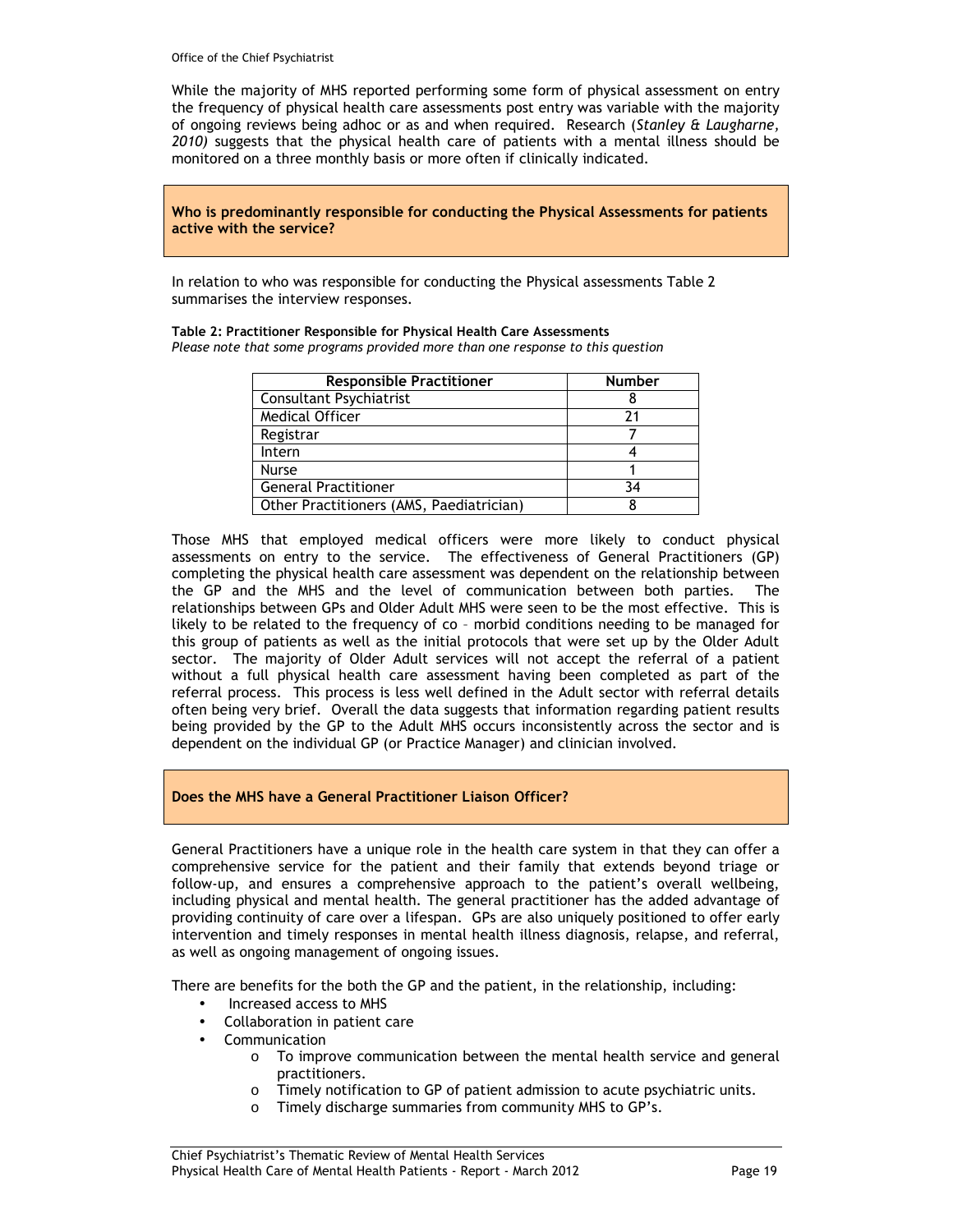The introduction of GP Liaison positions into MHS is a fairly new initiative, in WA, with only 12 programs indicating that they had an established GP Liaison position within the MHS (these 12 programs were within seven MHS).

#### **What is the role of this individual in relation to Physical Care Assessments?**

The role of the GP Liaison Officer in relation to physical health care assessments involves facilitating:

- General practice referrals to mental health inpatients
- Regular physical assessments for mental health patients
- Effective communication processes between the GP and the MHS
- Those patients that are not linked in with a GP to find one that suits their needs
- Discharge planning from inpatients and community teams.

To date the MHS employing a GP Liaison Officer have been allowed to develop the position to fit the requirements of the individual mental health service. The content of the job description across the seven sites appears to be influenced by the individual in the position and the challenges faced within the MHS with regard to the relationship between the GP and the MHS.

### **If GP conducts regular assessment is the MHS notified of the outcome?**

33 of the 48 outpatient / community based programs indicated that GPs conducted regular assessments of their mental health patients. For the remaining programs, the lack of GP involvement seemed to be related to the ability of the MHS to find GPs that bulk billed, GPs that were mental health friendly and access to GPs generally in the rural and remote sector. Older Adult MHS reported having a better relationship with the GPs given that they have a set of information that the GP is required to complete prior to acceptance of a referral.

Programs reported a lack of feedback from GPs regarding the physical health care of mental health patients with only 14 programs indicating that they were informed when the GP conducted an assessment.

Clinicians provided the following direct responses in relation to this item:

- *"Communication very variable. As a group Child Psychiatrists have tried to improve relationships with GPs - variable response"*
- *"We receive very little feedback from GPs. Usually the patients feedback regarding their GP visit"*
- *"We do not have a communication system in place yet, but we are hoping to develop this"*
- *"In the rural areas it is harder to get GP input"*
- *"The communication is one way. If GP's change medications they do not inform the MHS"*
- *" We do not have a 'tight relationship' "*
- "*No feedback is provided. If information is needed then contact is made to request information*"
- *"Half give feedback and half do not. Good relationship. Service always advises GP in writing*"
- *"GPs are responsible for conducting physical assessments. They are considered the case managers. The MHS does not necessarily receive a copy of the report, but they are advised of issues and will follow up with GP if required"*
- "*Our GP Liaison Officer is trying to improve these relationships*"
- "*The communication is good we just ring up and speak with the GP*".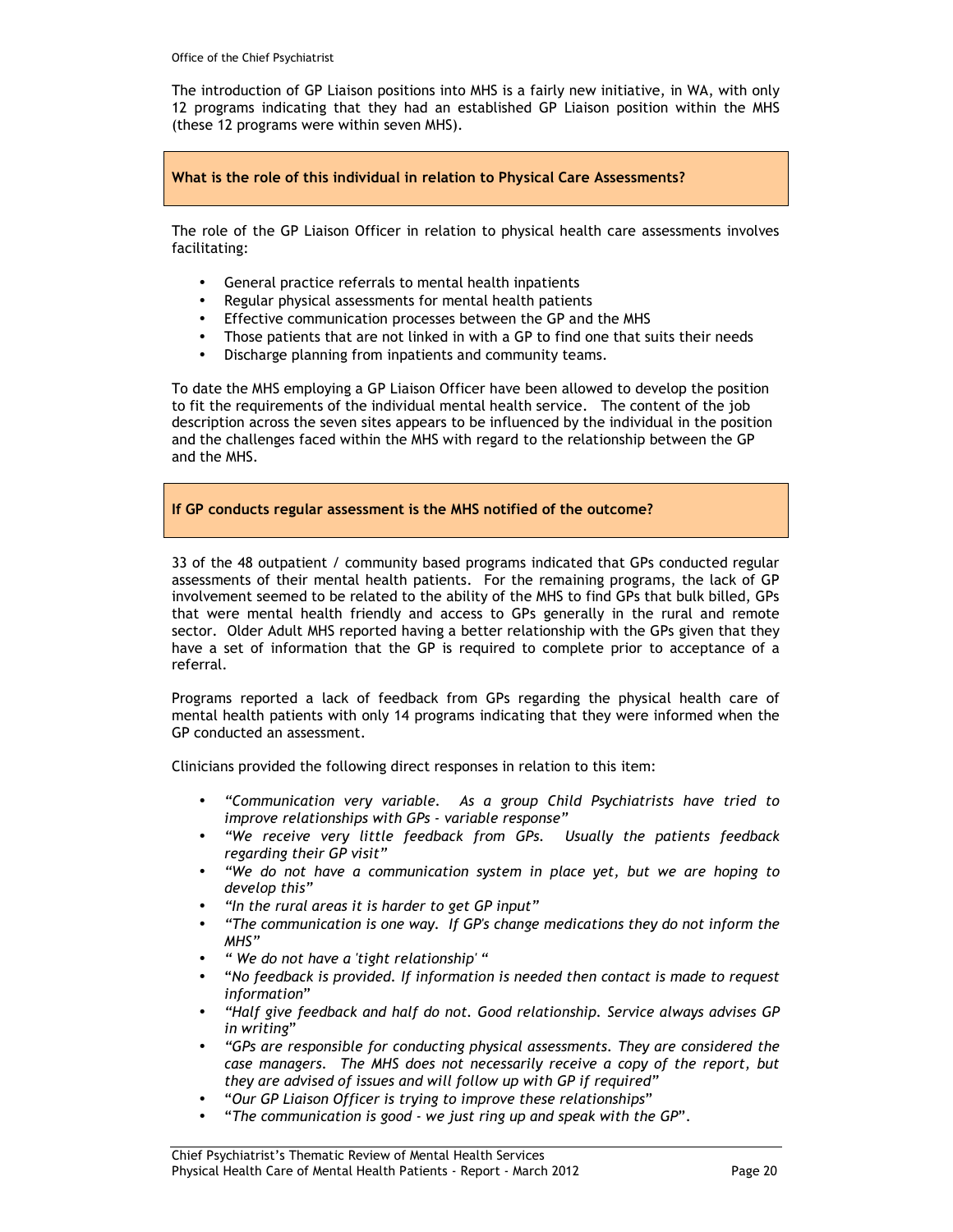- *"Can't rely on the processes. Only if coming in as a referral from a GP, but not in any standardised reportable way"*
- *"All of our patients have a GP and we have strong links with GPs"*
- *"Communication processes are ad hoc. Have difficulties hearing from back GP our therapists send fax to GP after every session"*
- "*Access is difficult (only a few GPs who bulk bill). GP's don't always do physical exam. Older Adults tend to have systems in place (doctors/carers) to help"*
- " *We send 3 monthly letters to the GP for communication of treatment"*

As is indicated by the Clinician comments above the practices in relation to communication with GPs are variable. It is clear however that the MHS recognise the need for improved communication processes with GP and the associated benefit to the patient, carer, and MHS that effective communication provides.

**If the feedback, from the GP is verbal, is there a documented requirement that the clinician receiving the information documents the outcome in the consumer's medical record?** 

Discussions with clinicians indicated that there is no specific requirement for clinicians to document discussions with other stakeholders although it was recognised by many that this would be considered good practice. The practices were variable within and between MHS and appeared dependent on the level of detail provided to the clinician by the stakeholder, the individual clinician's style of practice and the specific requirements of the MHS.

**Access to Additional Services** 

As is summarised in Figure 6 below some MHS assist patients in accessing ancillary services including dental, podiatry, nutrition and physiotherapy. These services were provided in a range of ways including: by in house staff employed specifically to provide these services, via links with general hospitals or by access to private or community services located near the MHS.

The provision of dental services by Graylands Hospital contributed to 74% of patients in adult programs, across all MHS, having access to dental services. It can be suggested that the similarly large percentage (74%) receiving access to Nutrition services is in part due to the prevalence of cardiovascular risk factors (smoking, physical inactivity, and obesity) and a recognition and recent focus, by MHS, on issues such as metabolic screening and the provision of education and groups on healthy lifestyle. Podiatry services were predominantly provided to those patients with diabetes, or Older Adult patients whose foot care is important in maintaining their mobility. Physiotherapy services were provided less consistently across the MHS and were dependent on MHS being able to access general hospital Physiotherapists.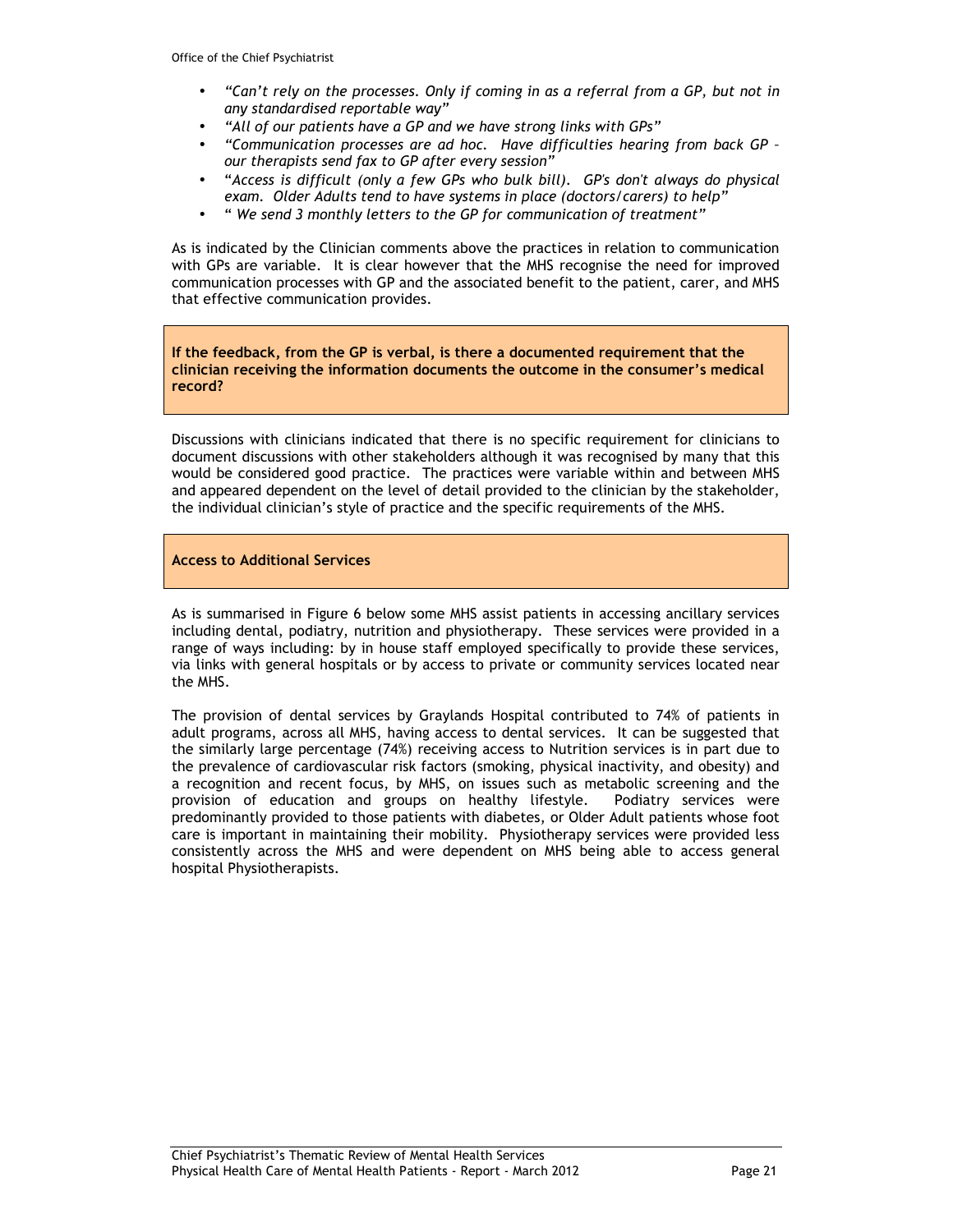#### **Figure 6: Percentage of Programs with Access to Additional Services**



These figures relate specifically to ancillary services accessed by patients via the MHS. Patients were also able to access private agencies providing these services and were able to gain access to community services via their General Practitioner**.** The effectiveness of the latter two avenues of access was dependent on the motivation of the patient coupled with the encouragement of the GP.

Twenty-one programs reported access to other specialties as required (speech therapy, urology, pain management, etc.) Thirty-nine programs reported links with other agencies, NGOs, to provide comprehensive care. Some MHS did report that there were issues regarding waitlists for some public services.

**Does the service have communication links in place with specialist care physicians, surgical and / or specialty areas?** 

Thirty nine of the MHS indicated that they had links with external agencies that provide services addressing physical health care issues. These agencies included General Practitioners, General Hospitals, Geriatricians, Paediatricians, Aboriginal Medical Service, Medical Specialists and Non Government Organisations providing healthy lifestyle activities. The formality of the links with such agencies was variable with some MHS having Memorandums of Understanding with external agencies and others having only an unwritten historical understanding. The latter being problematic when clinicians move from one service to another and there is no written agreement for the next clinician to refer to.

**How are physical health care investigations managed within the service - eg. pathways, data collection, who requests investigations, who signs off on investigations?** 

Thirty one programs provided feedback on how physical health care investigations are managed within the MHS. They reported a range of avenues including via General Practitioners, Interns, Medical Officers and Specialist Consultants. The frequency of investigations is dependent on the clinical presentation of the patient and may occur following anomalies identified during daily observations, feedback from the patient or a request from the treating team. For outpatients and community based patients the need for investigations is discussed by the team with the Team Leader having the overall responsibility of ensuring the appropriate investigations are undertaken. The Consultant Psychiatrist, Medical Officer or Registrar is usually responsible for ensuring that the appropriate investigations are undertaken for inpatients.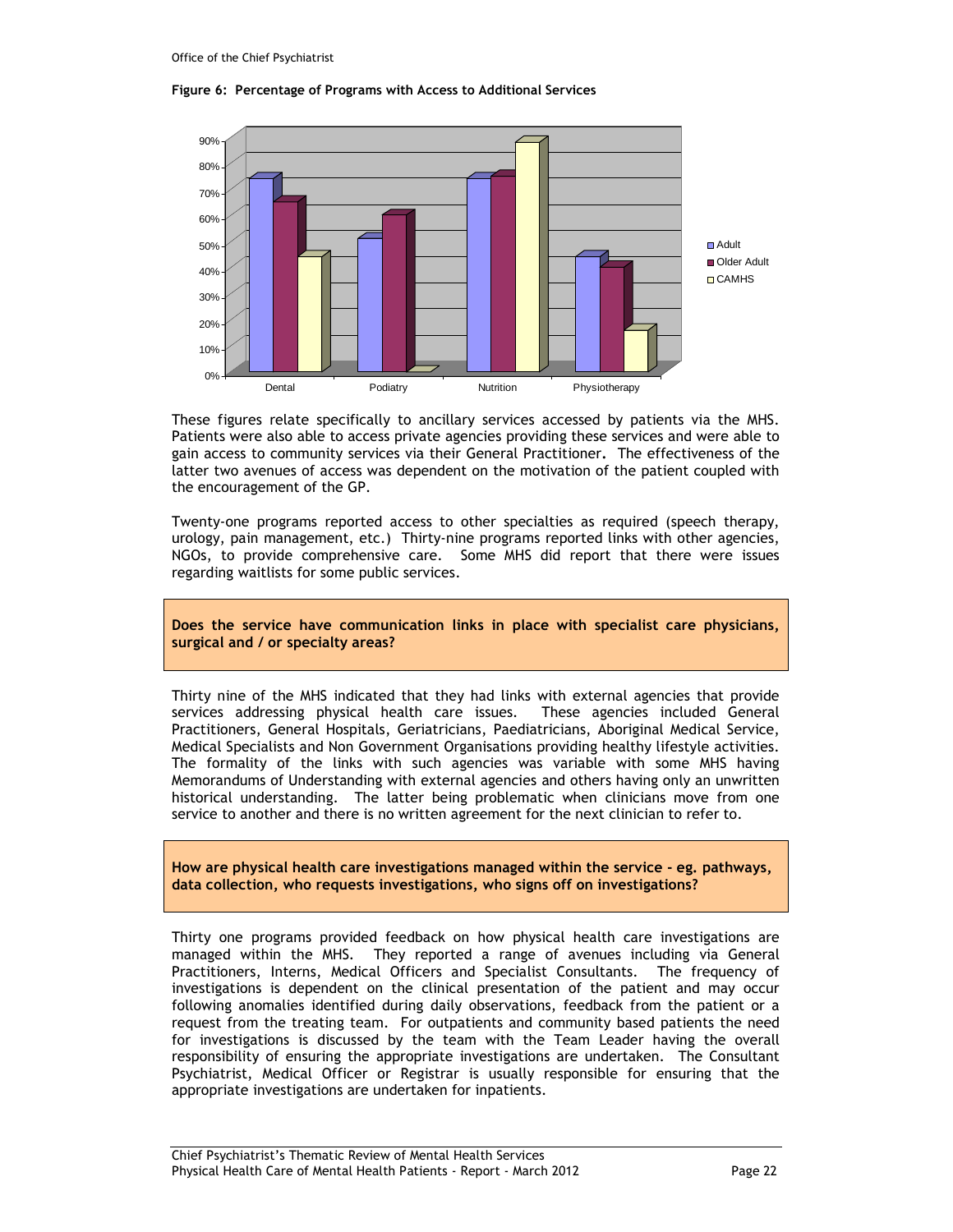#### **Mental Health Inpatient units – How often are routine observations conducted - weight, pulse, blood pressure?**

The data collected indicates that the frequency of routine observations being conducted was variable across the inpatient units and even within the same MHS. Twenty one inpatient units reported conducting routine observations as part of their regular nursing procedures. The frequency of collecting the data varied from 'as clinically required' to daily. Those MHS engaged in metabolic screening projects were more likely to collect the data on a regular basis.

In relation to the use of observation charts, although not specifically reviewed in this thematic review the comments reflected in the data set suggest that the use of nursing observation charts on inpatient units are common practice on initial entry to the MHS and that the ongoing frequency is dependent on the clinical need as assessed by the treating team.

**Do long stay inpatients have appropriate access to health promotion, screening and preventative activities?** 

A total of 12 programs reported having long stay patients. Of those 9 reported that patients had access to preventative activities including pap smears, prostrate exams, mammograms etc. Discussions with staff indicated that if an inpatient advised staff of a particular health issue an investigation would be conducted. If the individual was an outpatient or community patient they were more likely to be referred to a GP for follow up.

**Stand Alone services (ie. MHS not attached to a General Hospital) - how are issues related to physical health care managed?** 

For those services that are not attached to a general hospital, issues relating to physical health care are generally managed by the GP. Some mental health services also reported that they have the ability to refer directly to a specialist if required. Leaving the responsibility of patient's physical health entirely to the GP does raise the issues documented in previous sections in relation to those patients who do not have a GP, lack of effective feedback loops between the MHS and the GP (which may lead to a lack of continuity of care), lack of access to GPs in the rural sector and a paucity of GPs who bulk bill. It is imperative that MHS develop strong working relationships with GPs and ensure that there are effective communication processes in place to provide the best outcome for patients.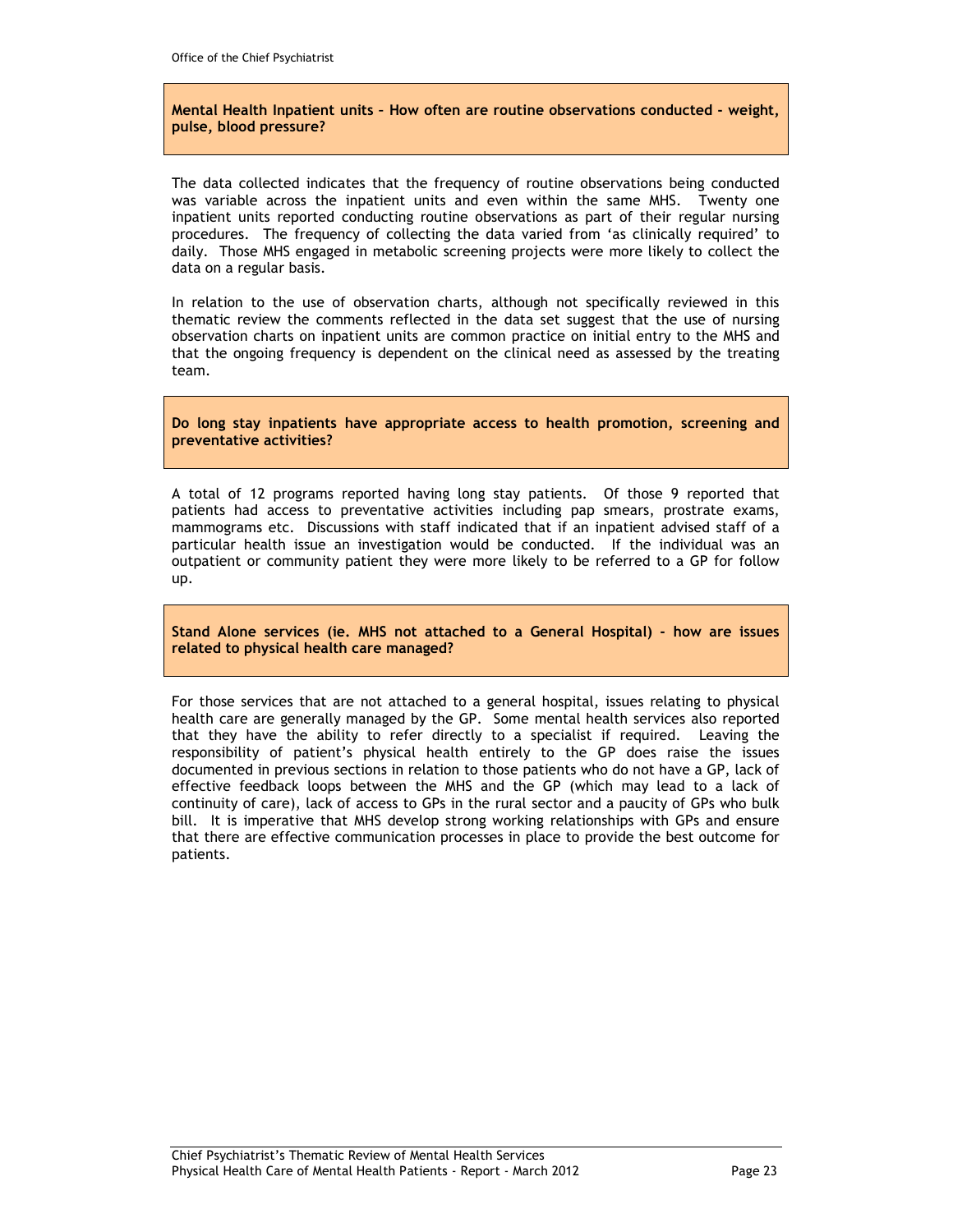### **Substance Abuse and Dependence**

The effective management of both substance abuse and mental illness is challenging. Dual diagnosis can mean an increase in challenging behaviours including self-harm and aggression, avoidance of services, and resistance to or non-compliance with treatment and recovery programs. Research suggests that people with a dual diagnosis respond well to comprehensive programs that address both their mental illness and their substance abuse. Sane (2010).

**Does the service have an established liaison pathway for assisting patients with substance abuse / dependence issues?** 

Historically the issue of mental illness and substance abuse is one that has been fraught with controversy in that many MHS are not well prepared to deal with patients having co morbid issues and as such often only one of the two problems is identified. If both are recognized, the individual may be bounced back and forth between MHS and drug and alcohol services or may be refused treatment by both given the inability to identify which is the primary problem.

More recently the issue of dual diagnosis is one that MHS have had to address and of those MHS reviewed 60 programs reported that they had established pathways for assisting patients with substance abuse / dependence issues.

**Table 3: Management of Substance Abuse / Dependence Issues**  *Please note that some programs provided more than one response* 

| Method of Management                                                    | Frequency |
|-------------------------------------------------------------------------|-----------|
| In-house (staff on site)                                                |           |
| Specialist called in to service (shared-care model)                     |           |
| Referred to Specialist Service (eg. DAYS, Mission Australia, Next Step) | 38        |

MHS reported three pathways including utilising on site staff, using a shared care model or referring patients onto a separate specialist service. The latter was the most commonly used pathway, followed by on site staff and shared care.

#### **How is information communicated between the services?**

Discussions with MHS staff indicated that where there is a shared-care model in place, communication between the two services is effective, with the relevant information is being relayed and recorded in the clinical records. The communication processes vary with some MHS having joint meetings with drug and alcohol workers, others relying on verbal and written feedback from co workers.

**Is there any joint work between the services and does the service provide any training in substance abuse / dependence?** 

24 programs reported undertaking some form of joint work with Drug and Alcohol Specialist Agencies. This takes the form of shared ward rounds / team meetings and co-management of cases. Six programs also provided and / or attended joint training sessions with Specialist Drug and Alcohol Agencies.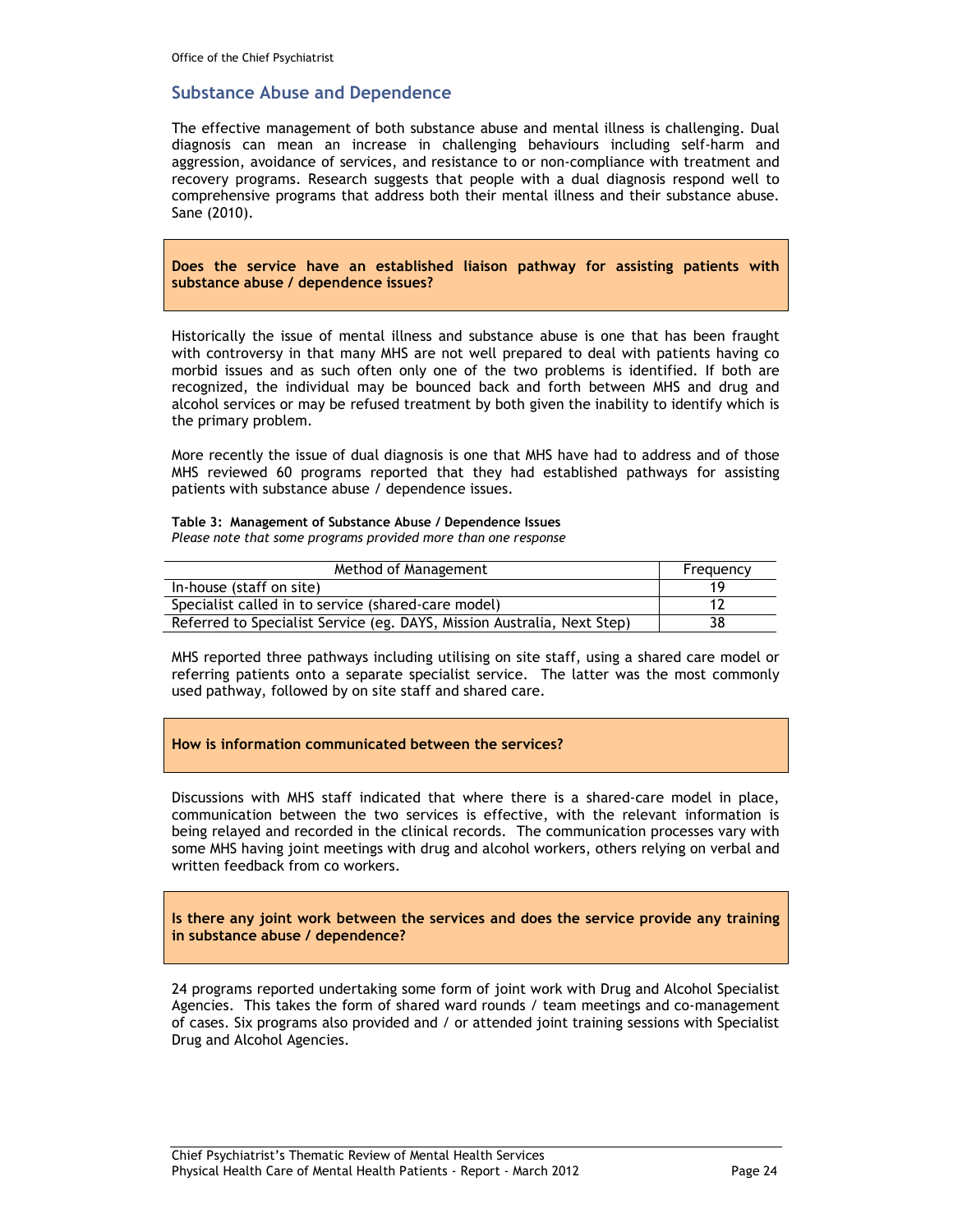### **Formal Documentation**

**Does the MHS have a standardised physical assessment protocol which is documented in the consumer's medical record?** 

A total of 24 programs reported that they utilised a Standardized Physical Assessment Form. The majority of the forms, with the exception of those MHS involved in piloting the Standardised Statewide Assessment Form, were developed in house by MHS staff. Although this practice has led to MHS having forms that are tailored to meet their specific needs it means that there is a lack of continuity across the state in relation to what information is collected.

As discussed previously in the section entitled 'Physical Assessment / Health Care within MHS' (page 17) there are two recent initiatives that have contributed to the implementation of standardized assessment documentation across WA. These include The WA Statewide Standardized Clinical Documentation project (SSCD) and the research conducted by the School of Psychiatry and Clinical Neurosciences at the University of Western Australia regarding the best practice Clinical Guidelines for the Physical Care of Mental Health Consumers (UWA).

The standardized form developed by the Statewide Standardised Clinical Documentation Group contains the following fields:

- Demographic information about the patient and the facility
- General Appearance and Observations including:
	- o Pulse
	- o Blood Pressure (lying and standing)
	- o Temperature
	- o Respirations
	- o Urinalysis
	- o Height
	- o Weight
	- o Body Mass Index
	- o Blood Sugar Levels
	- o Waist
	- o Hip
	- o Waist / hip ratio
	- System Review (e.g. relevant positive or negative symptoms)
	- **Cardiovascular**
- **Respiratory**
- **Gastrointestinal**
- **Neurological** 
	- o Consciousness
	- o Pupils
	- o Cranial Nerves
	- o Power
	- o Sensation
	- o Tone
	- o Reflexes
- Gait
- Abnormal Involuntary Movement Scale (AIMS)
- Additional Examination
- Pregnancy Status
- Overall Impressions
- Immediate Actions (e.g. investigations ordered, urgent treatment, consults requested)

*(Statewide Standardised Mental Health Clinical Documentation Steering Committee, 2011)*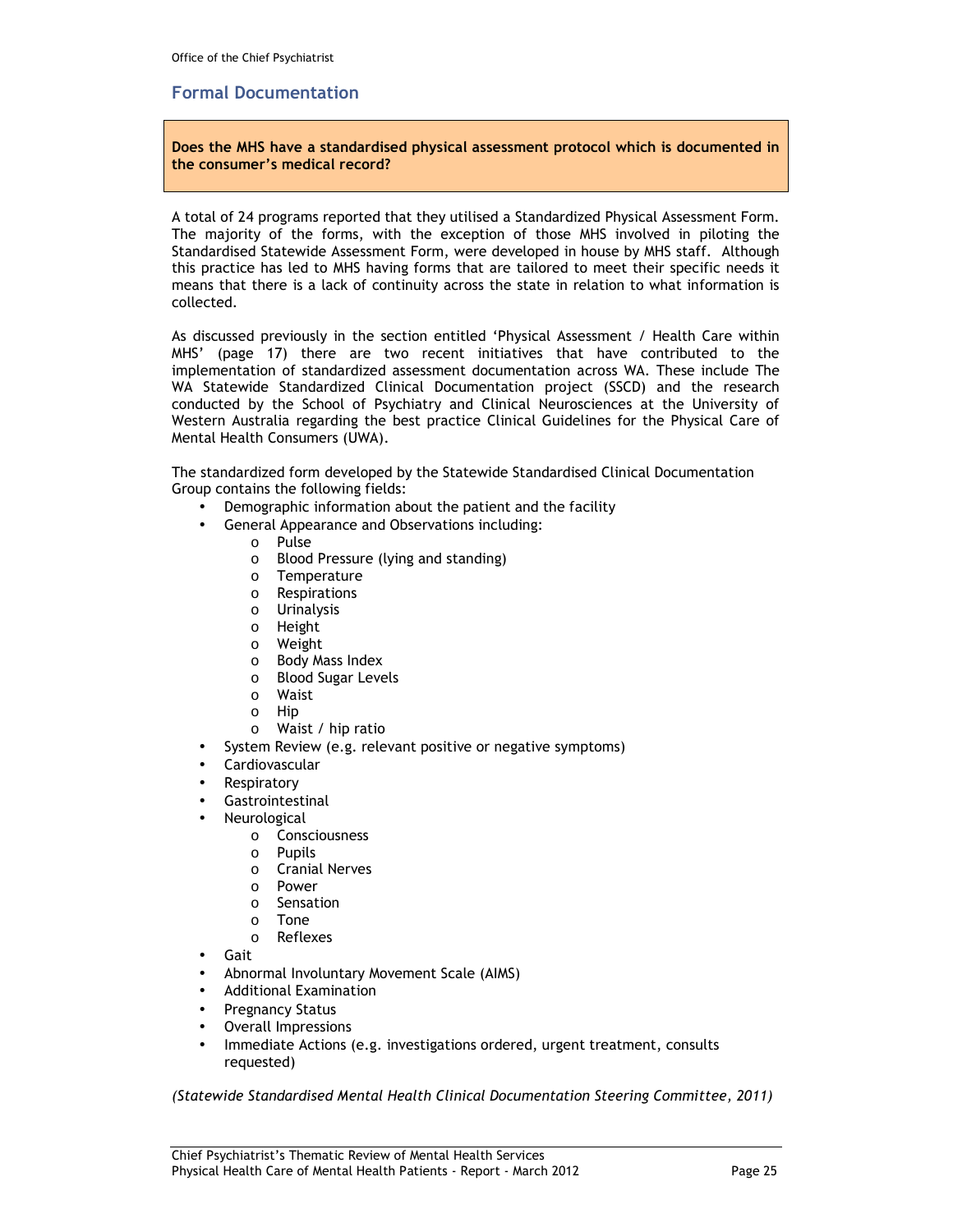In addition to the domains above it has been suggested that following supplementary baseline data be collected in order to present a comprehensive physical health care picture. The following additional domains have been developed and it is suggested that both sets of data be collected on a three monthly basis *Stanley & Laugharne (2010).*

- o Lifestyle
	- o Exercise
		- **Activity level**
		- o Diet
			- Nutritionist
			- Eating Guide
		- o Smoking
		- o Dental
			- **Last Appointment**
		- o Contraception
- o Physical Disorders & Allergies
	- o HIV/STI
	- o Hepatitis C/B
	- o IBS/Gastrointestinal Disorders
	- o Type 2 Diabetes
- o Alcohol & illicit Drug use
	- o Alcohol (AUDIT, SADQ-C)
	- o Other Drugs (DAST-10, SDS)
- o Psychosocial
	- o Familial support
	- o Social support
	- o SES & Employment and Culture/Religion

While it would be considered best practice to collect all of the data listed above it may not necessarily be practical. The following scenarios are likely to impact on the level of detail that can realistically be collected on a three month basis:

- Clinicians with high case loads who are less likely to have the capacity to all aspects of the patients care
- Clinicians caring for patients who live in rural and remote areas
- Patients who are managed by a Consultant Psychiatrist only (no case manager)

The Chief Psychiatrist would recommend that information collected in relation to the domains identified by the SSCD be considered as standard practice with collection of data to address the additional domains, as identified in the UWA research, as best practice.

**If No, what specific health care information is documented in the consumer's medical record?** 

Those MHS that did not utilise a standardized physical assessment form tended to complete and document a brief physical assessment in the integrated patient notes. The content and comprehensiveness of these assessments was largely clinician dependent. Those MHS that have an inpatient unit and employ Medical Officers or have access to Interns or Medical students are more likely to perform regularly physical health checks than those that do not.

Medical students and Interns conduct brief physical health assessments and document their findings in the patient's medical record. The notations relate to general health, head, ears, eyes, nose and throat (HEENT), respiratory, cardiovascular, abdominal, extremities, neurological.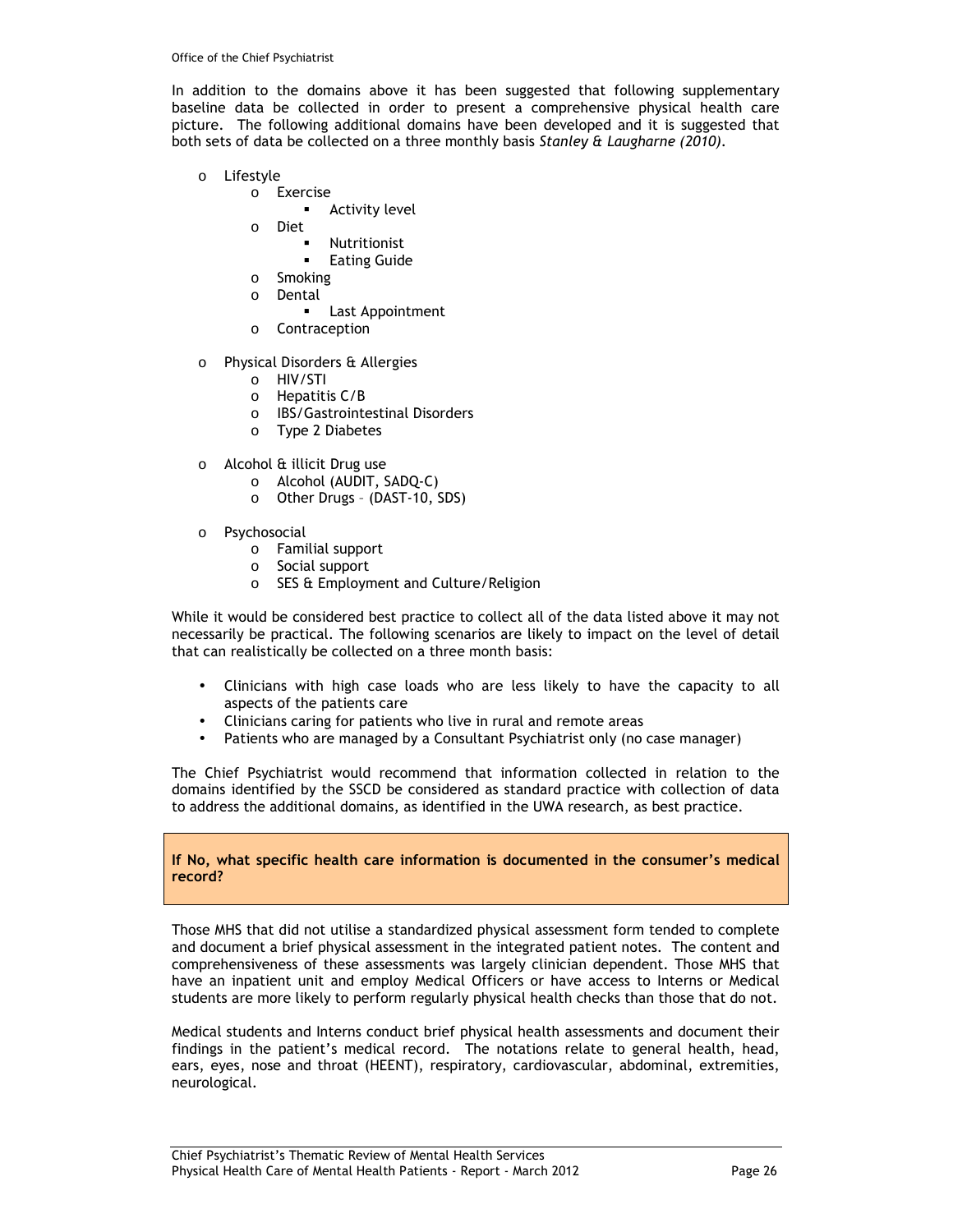#### **Does the MHS have a current policy relating to the physical health care of consumers?**

Sixty four of the seventy four programs reviewed did not have a current policy in relation to physical health care. Practices appeared to be service and clinician dependent and were heavily influenced by the stream being catered for and staff mix. Inpatient units were more likely than community services to attend to physical health care issues. Discussions with metropolitan community mental health staff indicated that the physical health aspect of care was likely to the responsibility of the patients' General Practitioner unless the issue had a specific impact on the patient's mental health status (i.e. possible causal relationship between some of the newer antipsychotic medications and metabolic abnormalities). MHS that employed Medical Officers were more likely to have a focus on physical health care issues. Patients on atypical antipsychotics including Clozapine were more likely to have their physical health care monitored regularly. MHS with staff undertaking metabolic screening projects were more likely to monitor the physical health care of their patients regularly.

**If a mental health consumer has an identified physical illness does the MHS have a protocol on this is to be managed (i.e. Policy on Managing Co - morbid issues)?** 

Approximately half of the programs reviewed had a specific documented policy on managing co morbid issues. Interviews with staff at the remaining programs indicated that a number of MHS had unwritten practices relating to the management of co morbid issues in particular patients with co morbid drug and alcohol issues. Staff inferred that there was an understanding with a number of agencies including the Aboriginal Medical Service and Drug and Alcohol Services, general hospitals and private practitioners that cases involving comorbid issues would be co managed by the relevant services.

**Does the MHS have any specific protocols relating to consumers and the development of the metabolic syndrome?** 

24 programs across 14 different mental health services reported that they had a policy relating to Metabolic Syndrome. The review noted that there are a number of local research projects being conducted by Psychiatric Registrars as part of their ongoing professional development. Particularly patients on atypical antipsychotics were likely to be included in the screening process. A number of MHS reported having adapted the clinical monitoring system for Clozapine (Castle, 2006) and are collecting the following data on a three monthly basis: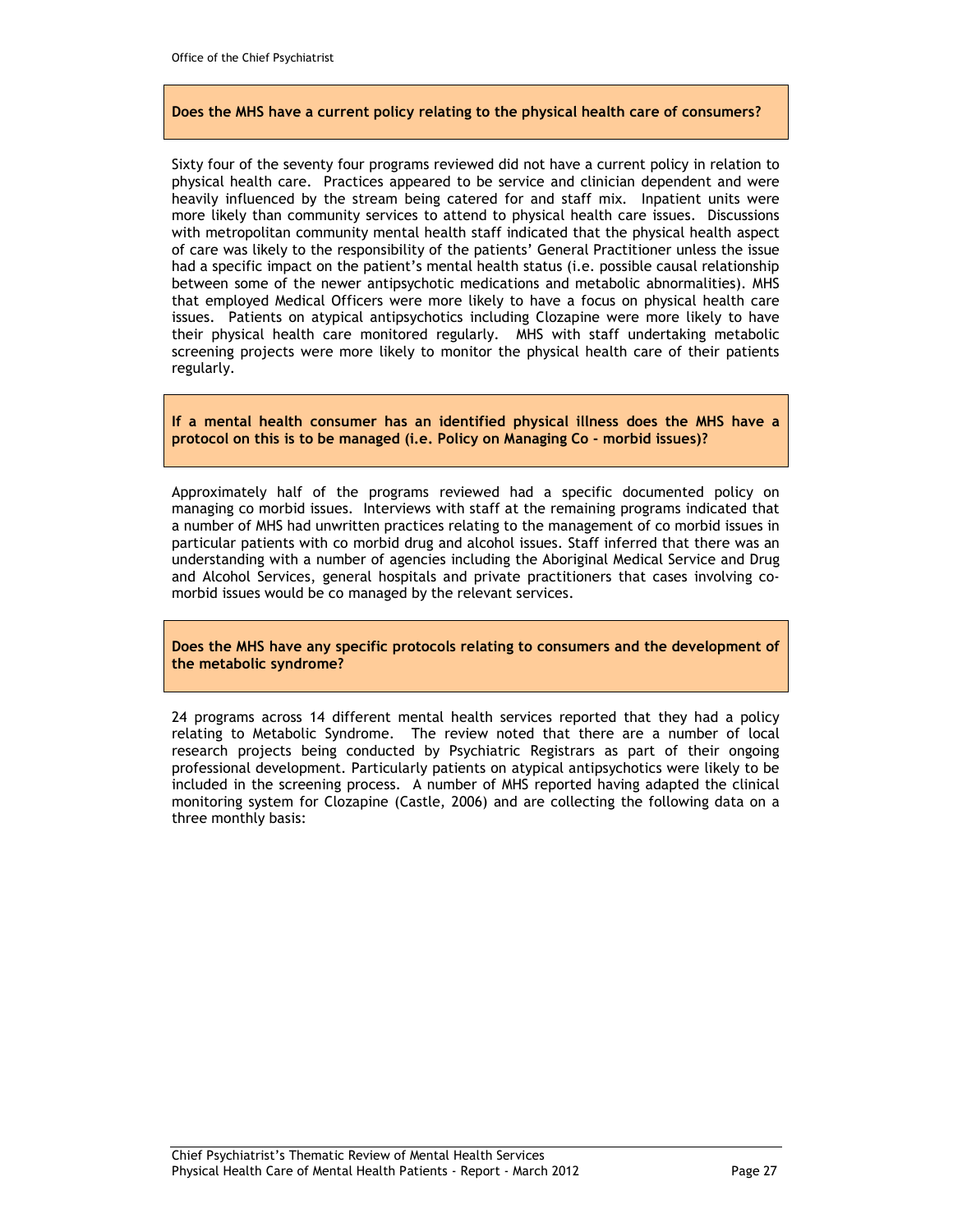- Patient demographics
- Doctor details
- Drugs prescribed
- Dose prescribed
- Waist circumference
- Blood Pressure
- Fasting blood glucose
- Lipids
- **Triglycerides**
- Intervention required

#### **Does the MHS have any specific protocols relating to consumers on Clozapine?**

57 programs across 28 different mental health services reported that they had a policy relating to Clozapine. The programs that did not have a policy on Clozapine use were services where this was not relevant (eg. no prescribing, CAMHS services, triage-based services). During the review it became evident that despite MHS having Clozapine policies adherence to the policies was inconsistent. These findings led the Chief Psychiatrist to conduct a Targeted Review of Clozapine Monitoring across all Western Australian MHS. The report from this review is likely to be available in July 2012.

**Are there any other specific medication/syndrome protocols /policies used by the MHS?** 

20 programs across 13 different mental health services reported that they had other specific policies related to medication including, but not limited to, policies on monitoring the side effects of atypical antipsychotics, long term medication use, and medication for co morbid conditions.

#### **Information Provision**

**Does the MHS have pamphlets or information readily available for consumers and carers on general physical health issues and the links between physical and mental health issues and the side effects of medication?** 

The majority of MHS had a pamphlet stand in the waiting area which contained a range of pamphlets on physical and mental health issues. Information was not routinely provided to patients unless they specifically asked for it. MHS staff responsible for refilling the pamphlet stand indicated that they did so regularly suggesting that patients and carers did take copies of the pamphlets.

**Does the MHS conduct any groups/education sessions for consumers and carers in relation to physical health issues or psychotropic medication and side effects?** 

25 programs reported that they provided education sessions for consumers and carers in relation to physical health issues. The types of groups run included:

- Healthy Living
- **Wellness**
- **Exercise**
- Pharmacy /Medication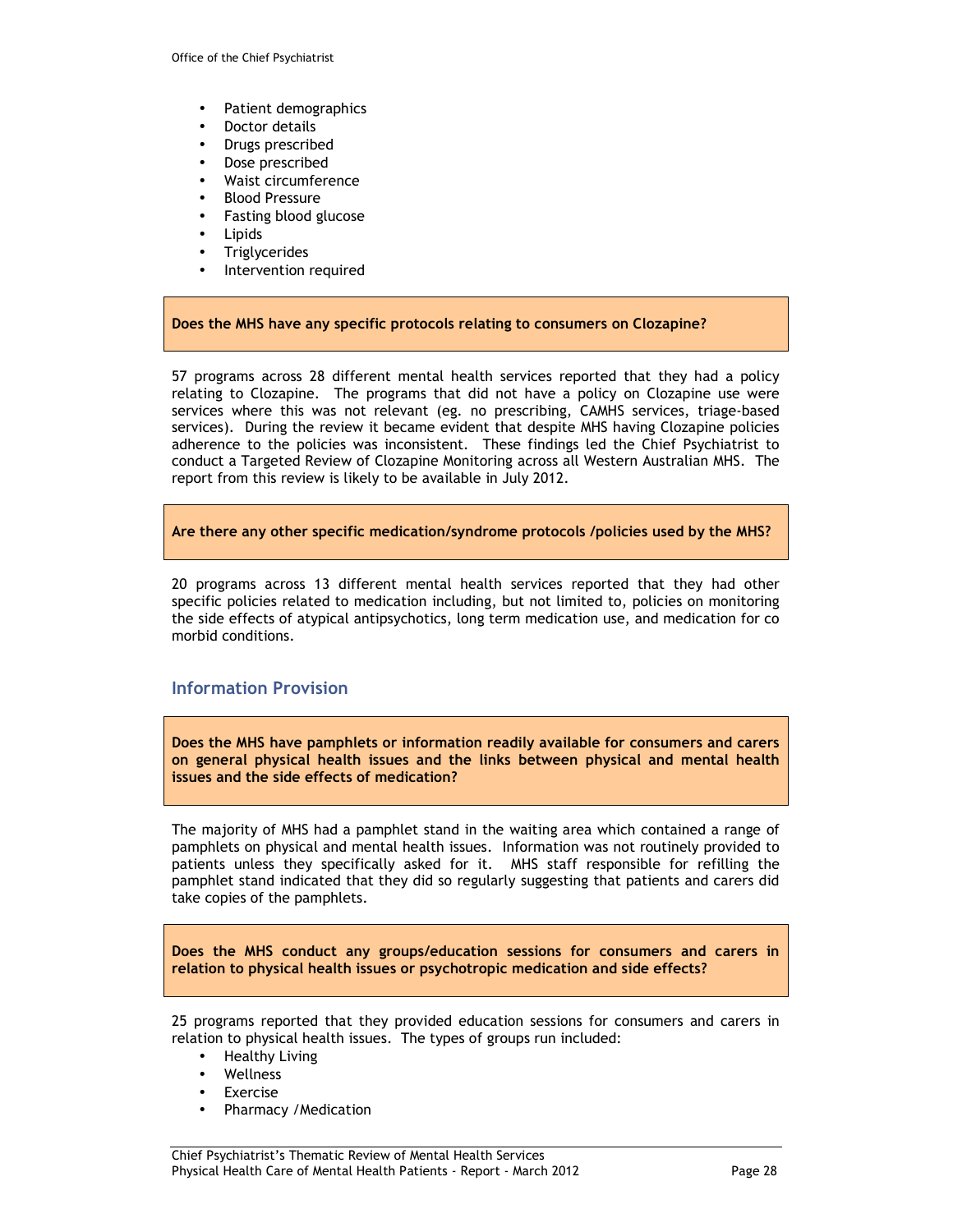One area requiring attention related to those patients attending the Exercise groups. Despite the potential health risks, associated with this group, none of the MHS running these groups required patients to have a physical prior to being accepted into the Exercise Group. These groups were also likely to be run by Allied Health staff employed by the mental health staff that are not trained in completing comprehensive physical examinations.

While the Chief Psychiatrist is supportive of Exercise groups being provided as part of the patient's management plan it is imperative that patients are 'cleared' to participate prior to attendance. This clearance may be completed by the MHS medical Officer or Psychiatric Registrar or may be completed by the patients GP.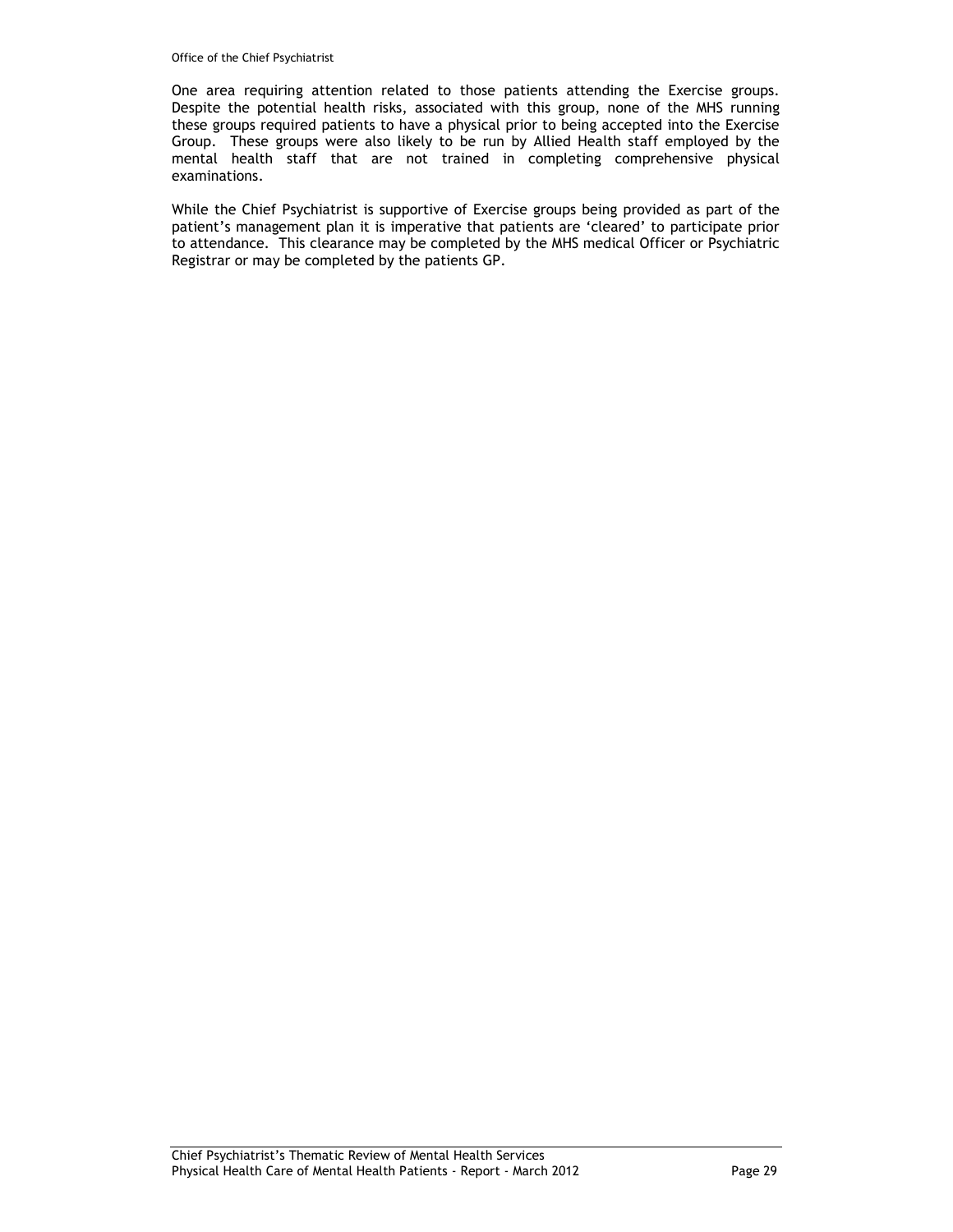## **Consumer Feedback**

### **Demographic Information**

1,500 Consumer Questionnaires (Appendix A) were sent to a random sample of mental health consumers across all four streams. A total of 207 questionnaires were completed and returned (14% return rate). The questionnaires were in relation to the aspects of clinical care under examination. In addition to the questionnaire, a consumer reviewer formed part of the thematic review team, and interviewed 99 consumers across multiple sites. In total, 306 consumers provided feedback to the review team (overall 20.4% response rate).

#### **Figure 7: Consumer Feedback by Type of Admission**



169 of the 306 respondents (55%) reported that the mental health service they attend conducted a physical health check when they were admitted to the service. 50% of physical health checks were performed by Nurses, 44% by Doctors, and 6% by others (usually a Case Manager).

| <b>Physical Check Performed</b>    | On Admission | Routinely |
|------------------------------------|--------------|-----------|
| <b>Blood Pressure</b>              | 181          | 143       |
| <b>Blood Test</b>                  | 148          | 124       |
| Temperature                        | 149          | 108       |
| Height                             | 133          | 63        |
| Weight                             | 169          | 124       |
| X-Ray / Scan (inc. ECG)            |              |           |
| Urinalysis                         |              |           |
| Other (BSL, ENT, Heart Rate, etc.) | 10           |           |

**Table 4: Physical Health Checks Performed (Consumer Feedback)** 

Of the 151 patients who said that their physical health was checked on an ongoing basis, 56% reported that their nurse checked their health, 33% said it was their Psychiatrist, and 31% said their GP.

This finding is contradictory to previous comments in which the community MHS indicated that they utilised GPs to manage physical health care issues. Given the small sample size it is difficult to interpret the meaning of the consumer data and as such this question would require further testing.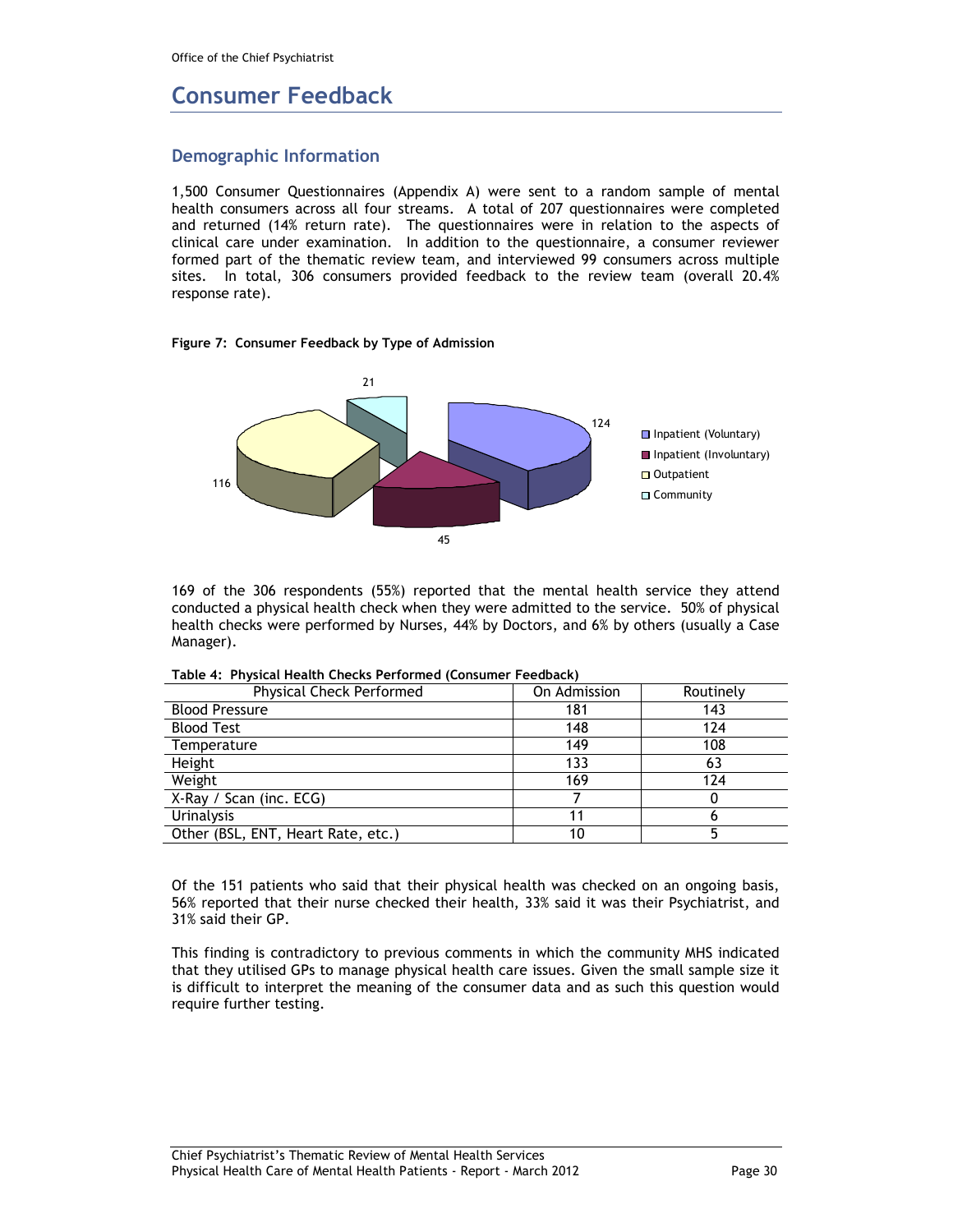## **Contributing Factors to Success**

There are a number of factors which appear to contribute to the success of the effective management of physical health care within this population.

- The Older Adult stream attends to physical health care better, than other streams, due to co-morbidity issues and strong links with General Practitioners
- Variances in the level of initial screening are dependent on the referral source with those patients referred via Emergency Departments or other medical specialty areas being more likely to receive an initial physical health care assessment.
- Relationships with GPs were crucial in the ongoing management of physical health conditions.
- Inpatient services attended to physical health care issues whilst the individual was an inpatient with more variability post discharge to community.
- There was a trend for Rehabilitation programs to provide physical activity groups and groups with a focus on healthy lifestyle.
- The inconsistent availability of treatment rooms and equipment required to conduct physical health screening impacted negatively on success.
- Links with other agencies such as the Aboriginal Medical Service contributed to better outcomes.
- Appointment of designated Medical Officers, GP Liaison, Nurse Practitioners contributed to improved processes and more consistent management of physical health issues.
- Variable compliance with Clozapine and other atypical antipsychotics monitoring impacted on success.
- Services who engaged or encouraged clinicians with a particular area of interest in metabolic screening had a more consistent approach to regular screening and subsequent compliance with monitoring of medication side effects.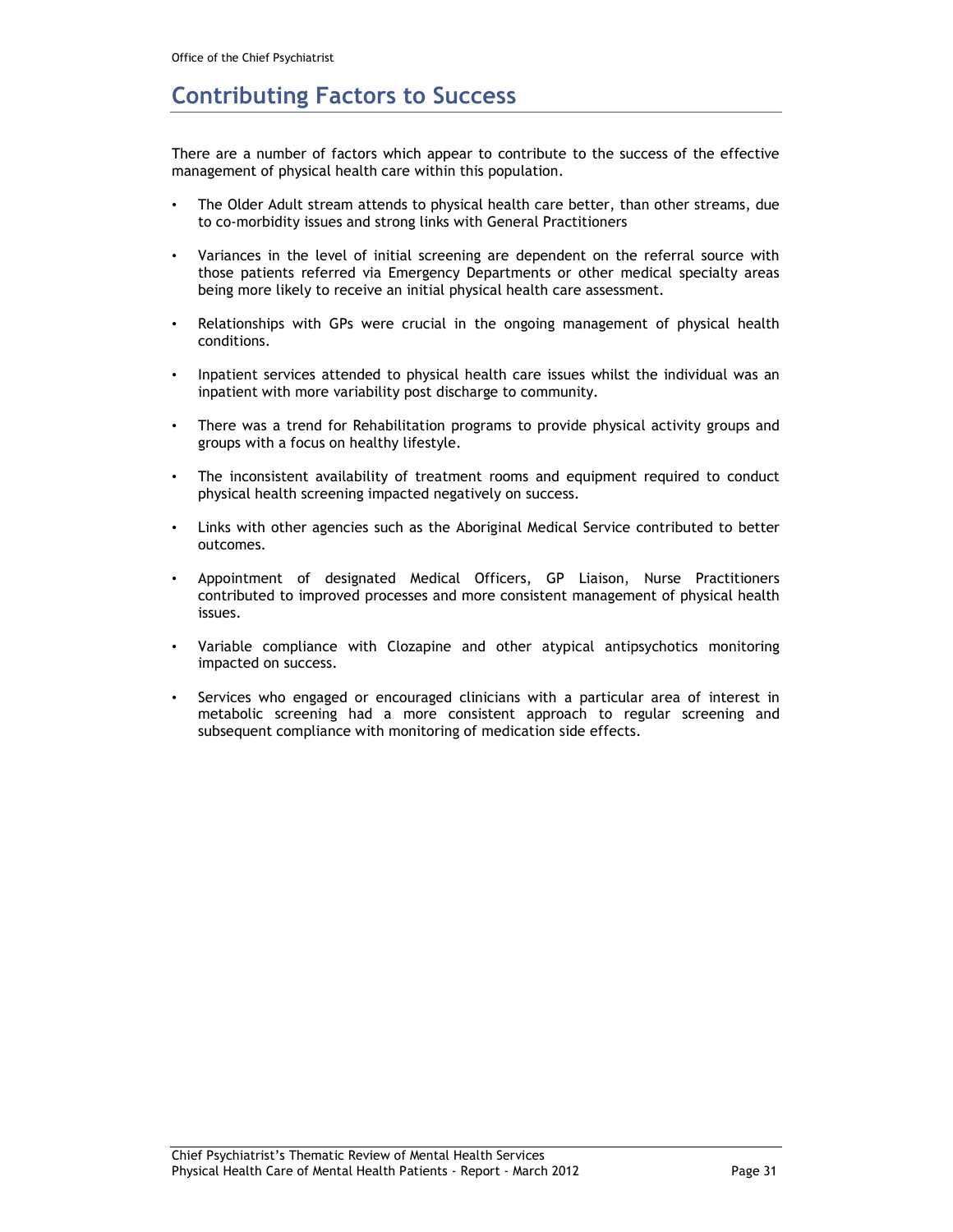## **Limitations of the Review**

As with all research there are limitations that need to be considered when interpreting the data. The limitations of this review have been summarized below.

One of the main limitations to this Thematic Review was the low response rate from Consumers in relation to the Consumer Questionnaire sent out. While 1500 questionnaires were sent to MHS for dissemination, only 207 (14%) were returned despite including a self addressed, stamped envelope to assist consumers in returning their forms.

It should be noted however that the OCP is unable to establish if all 1500 of the questionnaires were sent out to consumers. In order to maintain confidentiality the OCP sent packs of questionnaires and consent forms (already packed in envelopes) to the MHS. The MHS were required to identify, randomly, from PSOLIS a range of consumers (current and or recently discharged) across all of their programs and send the packs to them. This process maintained the Consumer's confidentiality and allowed consumers to make their own choice about whether they participated in the review. A return rate of 14% is significantly lower than would be expected (normally around 25%) so may indicate that not all of the 1500 packs were actually sent out.

On a positive note the number of responses from Consumers was increased to 306 with a total of 99 face to face interviews also conducted by our Consumer Reviewer. This translates to an overall response rate of 20.4%. Despite this the response rate remains a limitation and needs to be considered in the development of future review methodology.

In addition future reviews should consider asking the MHS to document the number of consumers that the information is sent to. While it may not increase the uptake, it would allow a more accurate presentation of the uptake.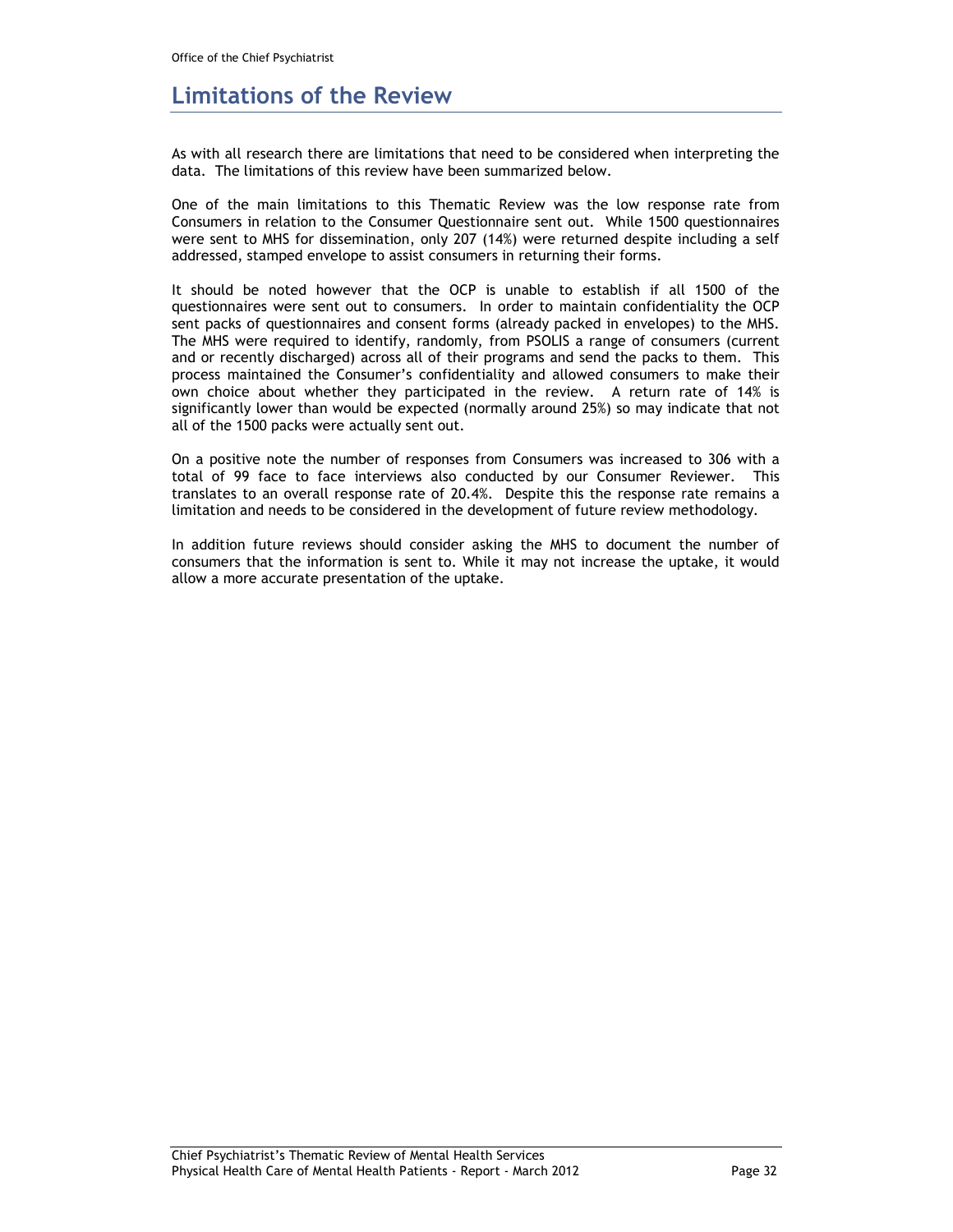## **Conclusion**

The findings of this Thematic Review indicate that while attention to the physical health care of mental health patients has increased over the past few years the processes associated with initial physical health care assessments, the ongoing management of physical health issues, the monitoring of metabolic syndromes and ensuring that patients are provided with education regarding the relationship between physical and mental health are inconsistently applied across WA.

The results would suggest that there are some very practical considerations that impact on the ability of the MHS to provide of physical health care provision including:

- Access to a treatment room and the equipment to perform physical health care assessments
- Employment of Medical Officers to assist with physical health care assessments
- Standardized referral and initial assessment documentation to guide clinicians and ensure the collection of consistent data across the state
- Strong relationships with General Practitioners or providers of physical health care to optimise the management of clients' mental and physical health care needs

The Chief Psychiatrist also recognises the significant work being undertaken by both the WA Statewide Standardised Clinical Documentation Steering Committee and the School of Psychiatry and Clinical Neurosciences at the University of Western Australia. The Chief Psychiatrist Guidelines for Physical Health Care will reflect and endorse these bodies of work.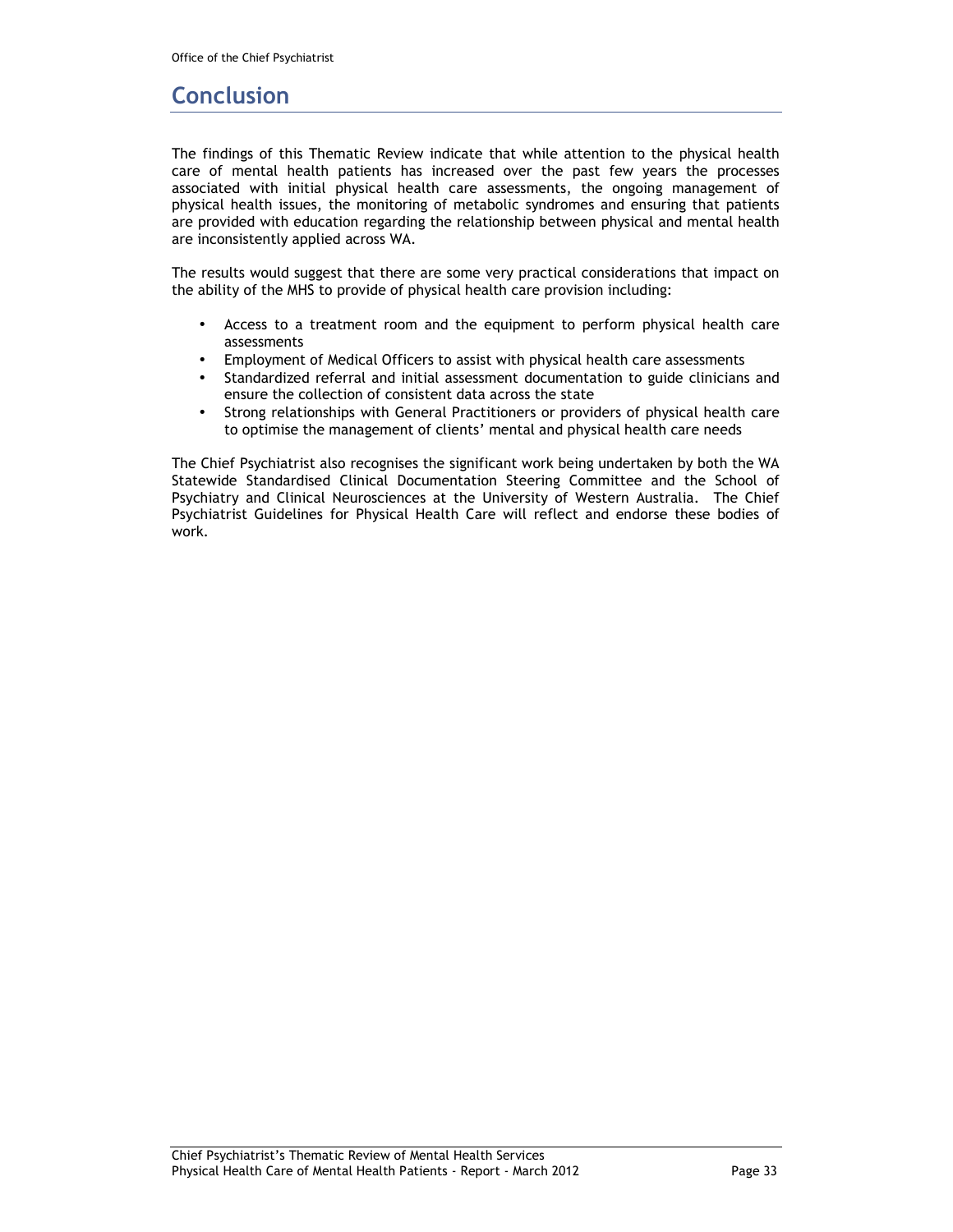### **References**

Castle D., et al (2006). Clinical Monitoring System for Clozapine. Australasian Psychiatry, Vol 14(2): 156-168.

Harrison, C.A (2010). Physical Health Assessment across Four Mental Health Sites: Clinical Case Note Audits, Report of Findings. Centre for Clinical Research in Neuropsychiatry – Clinical Applications Unit.

Lawrence D, Holman CDJ, Jablensky AV (2001*). Preventable Physical Illness in People with Mental Illness*. Perth: The University of Western Australia.

New South Wales Health (2009). Policy Directive: *Physical Health Care within Mental Health Services* New South Wales Government.

Tosh G, Clifton A, Mala S, Bachner M (2010). *Physical health care monitoring for people with serious mental illness* Cochrane Database System Review. March 17;(3):CD008298.

Sane (2007) *Dual Diagnosis* Sane Australia. Retrieved from: http://www.sane.org (2010).

Stanley S, and Laugharne J (2010). *Clinical guidelines for the physical care of mental health consumers*. Community, Culture and Mental Health Unit, School of Psychiatry and Clinical Neurosciences, The University of Western Australia. Perth: The University of Western Australia.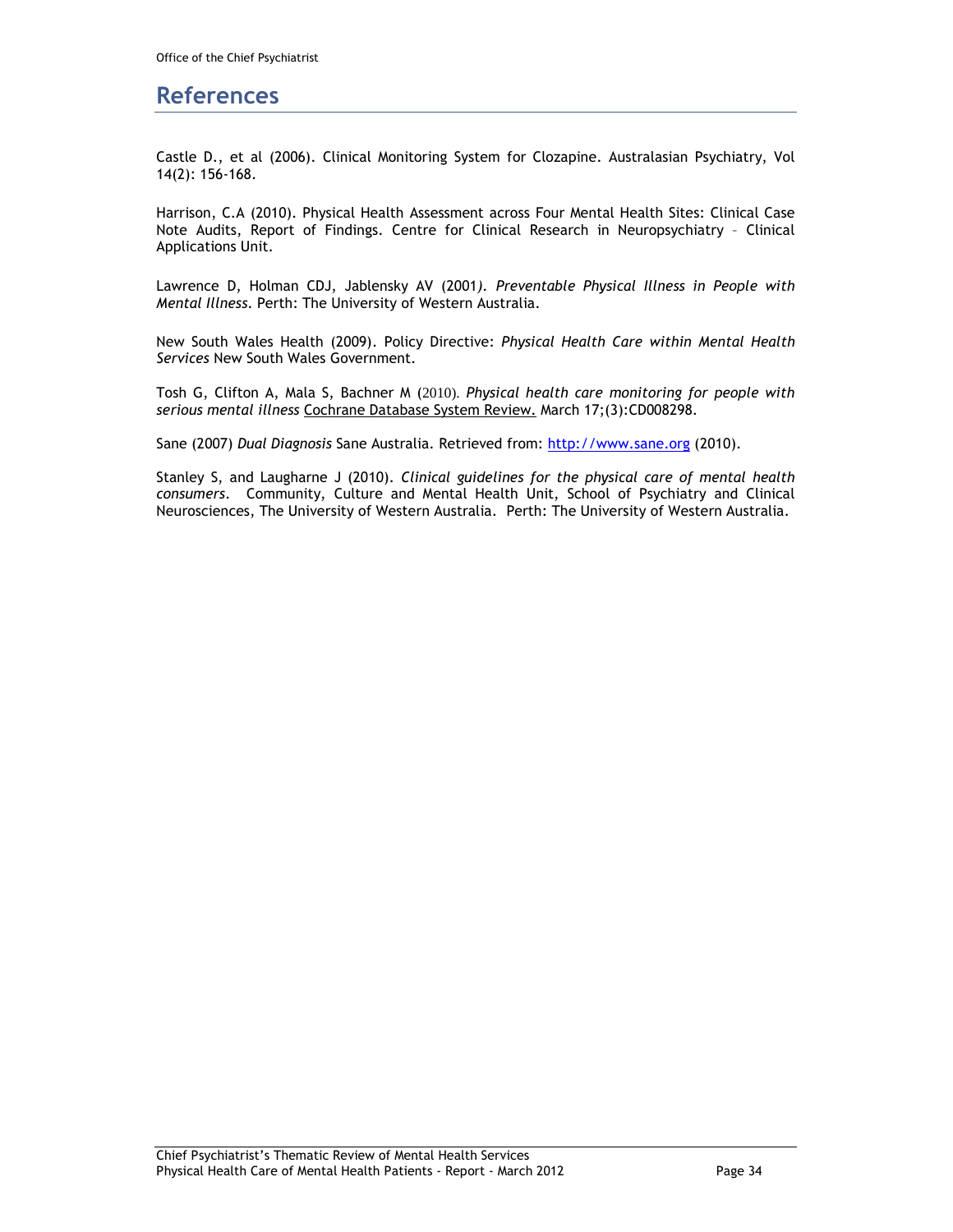## **Appendix A**

#### **OFFICE OF CHIEF PSYCHIATRIST**

#### **PHYSICAL HEALTH CARE QUESTIONNAIRE 2010**

#### **RATIONALE**

There is a substantial amount of research indicating that physical and mental health is vitally related. Individuals diagnosed with a mental illness are often likely to have poorer physical health outcomes, *Duty to Care Report, Healthright (2001)* than those who do not. Psychotropic medications also have side effect profiles which may affect physical health adversely.

The Chief Psychiatrist has responsibility for monitoring the standards of psychiatric care provided throughout Western Australia. In 2010, the Office of the Chief Psychiatrist will be introducing a focus on the quality of physical health care provided to individuals with a mental health disorder or illness. This enhanced focus on the quality of physical health care is consistent with the direction provided by the National Standards for Mental Health and the work being conducted by the WA HealthRight.

Improving the processes, associated with physical health care, within Mental Health Services will be the Chief Psychiatrist's priority over the next 12 months

|          |                                  | Service Manager: ___________________________________Contact: ___________________ |                                                                                        |             |
|----------|----------------------------------|----------------------------------------------------------------------------------|----------------------------------------------------------------------------------------|-------------|
|          |                                  |                                                                                  |                                                                                        |             |
|          |                                  |                                                                                  |                                                                                        |             |
|          |                                  |                                                                                  |                                                                                        |             |
|          |                                  |                                                                                  | Date of Interview: ____________ Interviewer: ___________________________________       |             |
| Stream:  | $\lrcorner$ Adult                | <b>CAMHS</b>                                                                     | Older Adult                                                                            |             |
| Setting: | $\Box$ Inpatient                 | $\Box$ Open                                                                      | $\Box$ Secure                                                                          | <b>Both</b> |
|          | Outpatient                       |                                                                                  | $\Box$ Community $\Box$ Day Program                                                    |             |
|          | <b>Associated Inpatient Unit</b> |                                                                                  |                                                                                        |             |
|          | Consultation / Liaison           |                                                                                  | <b>ED Liaison</b>                                                                      |             |
|          |                                  |                                                                                  | If Day Program - is there a requirement that consumer have a link with community team? |             |
|          |                                  |                                                                                  |                                                                                        |             |
|          |                                  |                                                                                  |                                                                                        |             |

### **MENTAL HEALTH SERVICE DETAILS**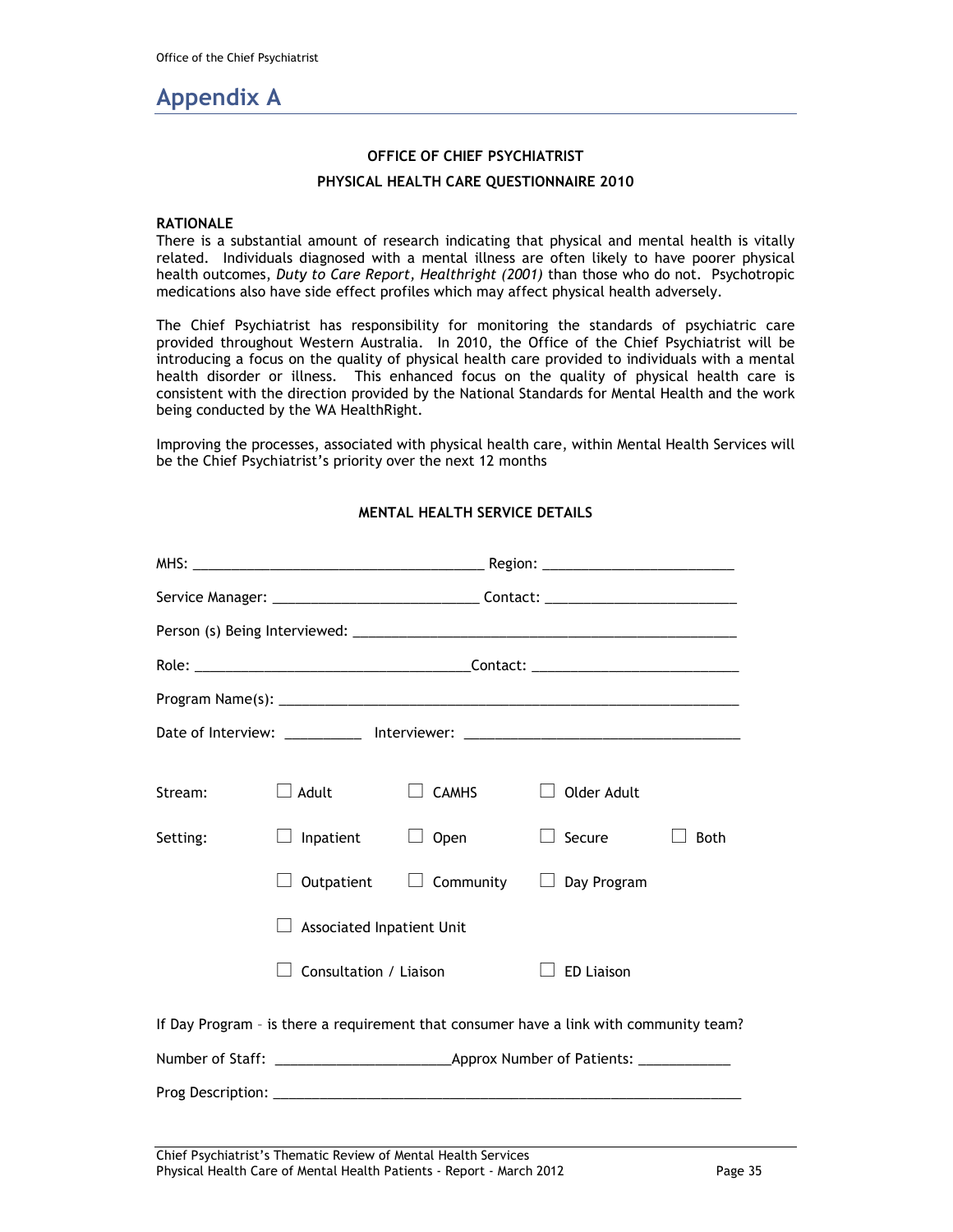|    | Office of the Chief Psychiatrist                                                                                                         |               |           |  |           |  |  |  |
|----|------------------------------------------------------------------------------------------------------------------------------------------|---------------|-----------|--|-----------|--|--|--|
|    | <b>ENTRY TO THE SERVICE</b>                                                                                                              |               |           |  |           |  |  |  |
|    | How do patients come into the program?                                                                                                   |               |           |  |           |  |  |  |
|    | ED                                                                                                                                       | Self Referral | GP        |  | Other MHS |  |  |  |
|    |                                                                                                                                          |               |           |  |           |  |  |  |
|    |                                                                                                                                          |               |           |  |           |  |  |  |
|    |                                                                                                                                          |               |           |  |           |  |  |  |
|    |                                                                                                                                          |               |           |  |           |  |  |  |
|    |                                                                                                                                          |               |           |  |           |  |  |  |
|    | 1. Does the MHS liaise with specific ED(s)? Please specify                                                                               |               |           |  | Yes / No  |  |  |  |
|    | 2. If yes, what is the ED policy on physical assessments for Mental Health Consumers?                                                    |               |           |  |           |  |  |  |
|    |                                                                                                                                          |               |           |  |           |  |  |  |
|    |                                                                                                                                          |               |           |  |           |  |  |  |
|    |                                                                                                                                          |               |           |  |           |  |  |  |
|    | 3. Does the MHS currently perform physical assessments on consumers on entry to the MHS?<br>Yes / No                                     |               |           |  |           |  |  |  |
|    | 4. Does the service receive information about ED visits? (For out of area ED visits, or services                                         |               |           |  |           |  |  |  |
|    | without their own ED)                                                                                                                    |               |           |  | Yes / No  |  |  |  |
|    | PHYSICAL ASSESSMENT / HEALTH CARE WITHIN THE MHS                                                                                         |               |           |  |           |  |  |  |
|    | 5. Does the MHS have the necessary equipment immediately available to conduct a full<br>physical assessment of a mental health consumer? |               |           |  | Yes / No  |  |  |  |
|    | Comments:                                                                                                                                |               |           |  |           |  |  |  |
|    |                                                                                                                                          |               |           |  |           |  |  |  |
|    |                                                                                                                                          |               |           |  |           |  |  |  |
|    |                                                                                                                                          |               |           |  |           |  |  |  |
|    |                                                                                                                                          |               |           |  |           |  |  |  |
| 6. | How often does the MHS perform physical assessments of consumers?                                                                        |               |           |  |           |  |  |  |
|    | On Entry                                                                                                                                 | Monthly       | 3 Monthly |  | 6 Monthly |  |  |  |
|    | Annually                                                                                                                                 | Not at All    |           |  |           |  |  |  |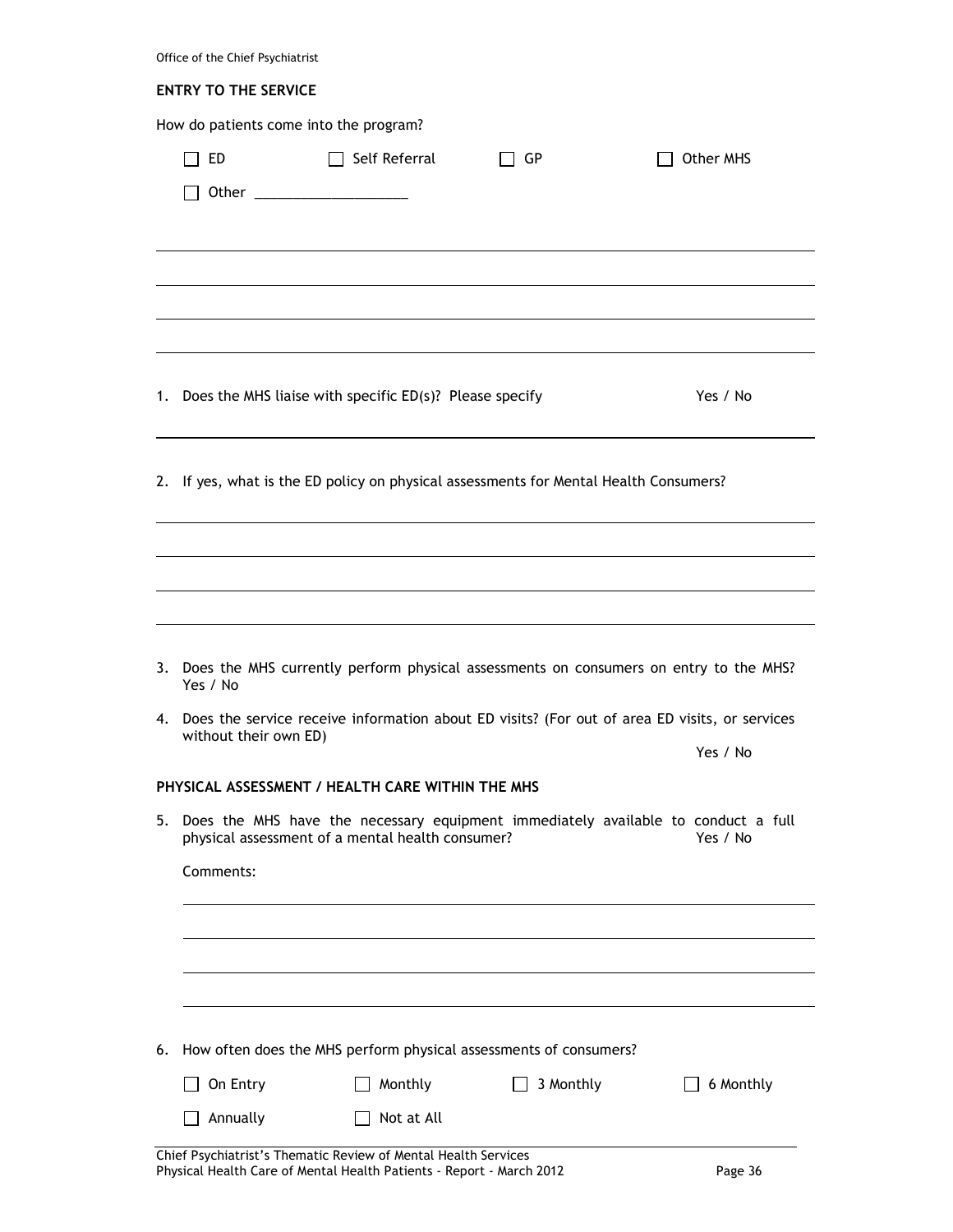| 7. Who is predominantly responsible for conducting the Physical Assessments for patients<br>active with the service?                                                                                          |
|---------------------------------------------------------------------------------------------------------------------------------------------------------------------------------------------------------------|
| $\Box$ Consultant Psych<br>$\Box$ Psych Registrar<br>$\Box$ Medical Officer<br>Nurse                                                                                                                          |
| General Practitioner (GP - go to Question 9)<br>Other ________________________                                                                                                                                |
| 8. Does the MHS have a GP Liaison Officer?<br>Yes /No                                                                                                                                                         |
| 9. What is the role of this individual in relation to Physical Care Assessments?                                                                                                                              |
|                                                                                                                                                                                                               |
|                                                                                                                                                                                                               |
|                                                                                                                                                                                                               |
| 10. If GP conducts regular assessment is the MHS notified of the outcome?<br>Yes / No                                                                                                                         |
| If yes, how?<br>Written<br>$\Box$ Verbal                                                                                                                                                                      |
| 11. If verbal is there a documented requirement that the clinician receiving the information<br>documents the outcome in the consumer's medical record?<br>Yes / No                                           |
| 12. Does the MHS have external links with agencies addressing specific physical health issues:                                                                                                                |
| Dental<br>Yes / No<br>Podiatry<br>Yes / No<br><b>Nutrition</b><br>Yes / No<br>Physiotherapy<br>Yes / No<br>Optometry<br>Yes / No<br>Other(s)                                                                  |
| 13. Does the service have communication links in place with specialist care physicians, surgical<br>and / or specialty areas? (Please provide copies of relevant documentation - eg. policies,<br>MOUs, etc.) |
| Yes / No                                                                                                                                                                                                      |
|                                                                                                                                                                                                               |
|                                                                                                                                                                                                               |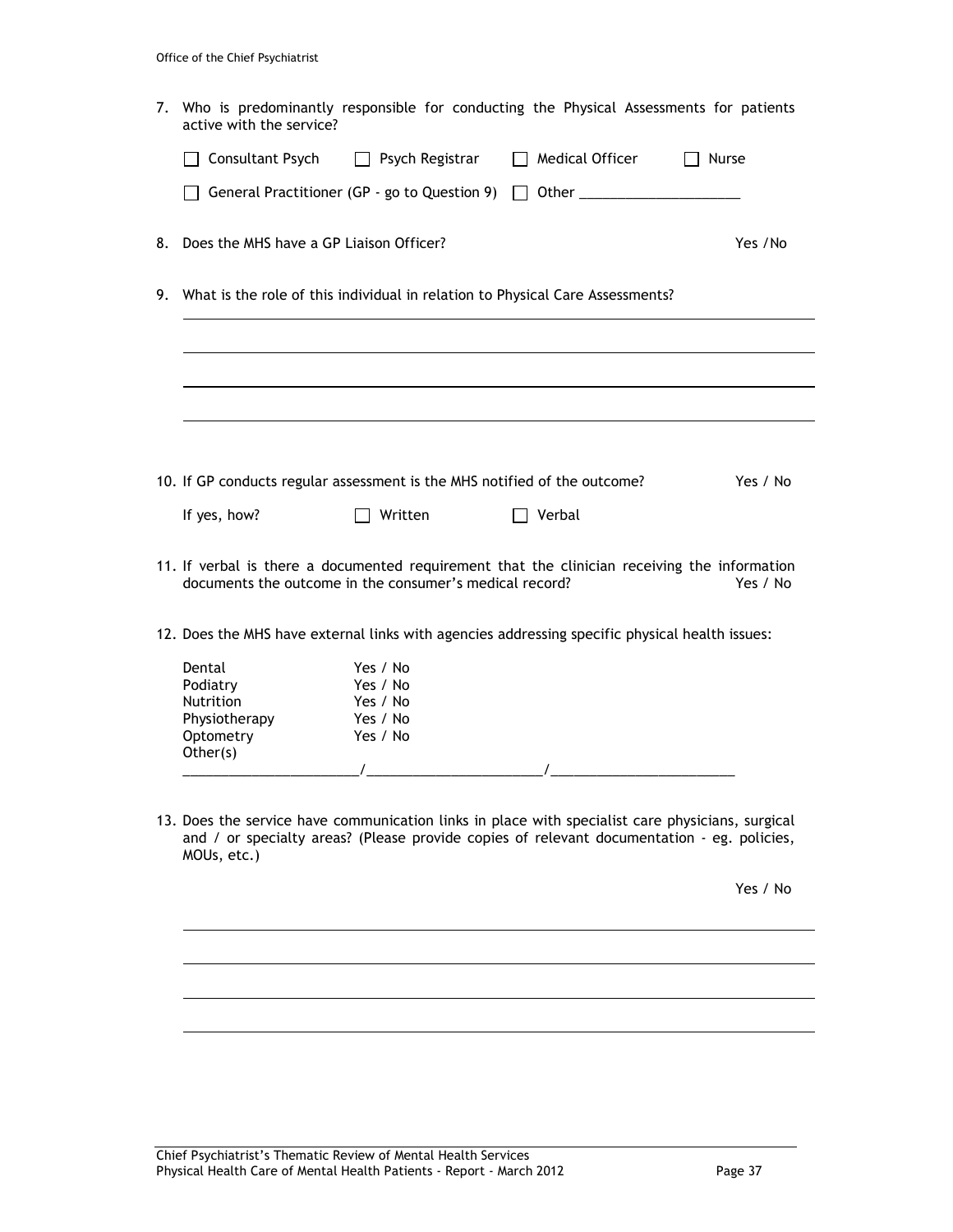|  |  | Office of the Chief Psychiatrist |
|--|--|----------------------------------|
|  |  |                                  |

| 14. How are physical health care investigations managed within the service - eg. pathways, data |  |
|-------------------------------------------------------------------------------------------------|--|
| collection, who requests investigations, who signs off on investigations?                       |  |

|       | 15. Mental Health Inpatient units - How often are routine observations conducted - weight,<br>pulse, blood pressure?                                                                                             |
|-------|------------------------------------------------------------------------------------------------------------------------------------------------------------------------------------------------------------------|
|       |                                                                                                                                                                                                                  |
|       |                                                                                                                                                                                                                  |
|       |                                                                                                                                                                                                                  |
| etc)? | 16. Do you have any long stay inpatients (ie. longer than one month, lack of accommodation<br>Yes / No                                                                                                           |
|       | 17. Do long stay inpatients have appropriate access to health promotion, screening and<br>preventative activities (i.e. pap smears, breast examination, prostate exams, diabetes,<br>annual medical)<br>Yes / No |
|       | If yes, please give details                                                                                                                                                                                      |
|       |                                                                                                                                                                                                                  |
|       |                                                                                                                                                                                                                  |
|       |                                                                                                                                                                                                                  |
|       | 18. Stand Alone services (ie. not attached to a hospital) - how are issues related to physical<br>health care managed?                                                                                           |
|       |                                                                                                                                                                                                                  |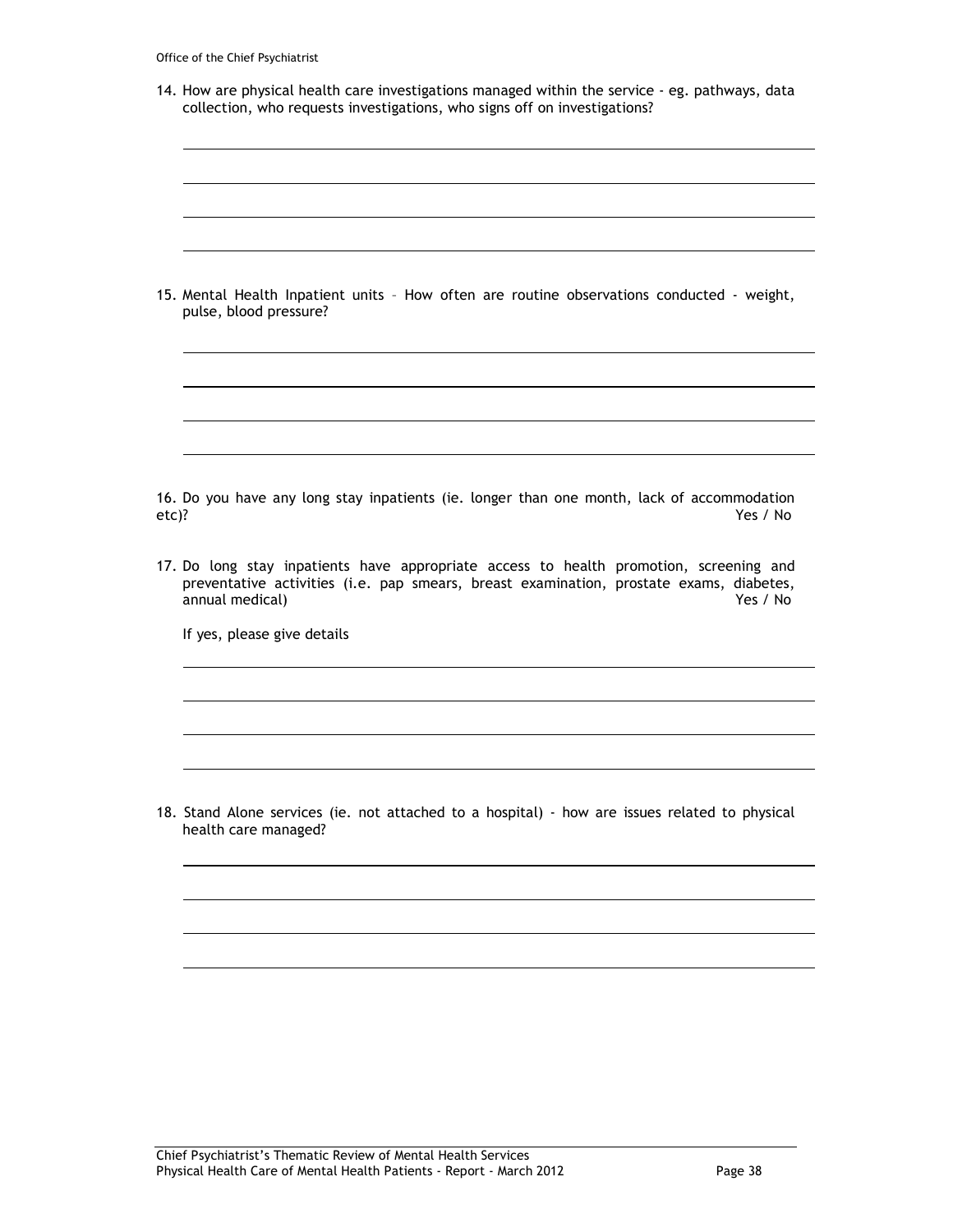#### **SUBSTANCE ABUSE AND DEPENDENCE**

| 19. Does the service have an established liaison pathway for assisting patients with substance<br>abuse / dependence issues?<br>(If yes, please provide details) | Yes / No |
|------------------------------------------------------------------------------------------------------------------------------------------------------------------|----------|
|                                                                                                                                                                  |          |
|                                                                                                                                                                  |          |
| 20. How is information communicated between the services?                                                                                                        |          |
|                                                                                                                                                                  |          |
| 21. Is there any joint work between the services?<br>(If yes, please provide details)                                                                            | Yes / No |
|                                                                                                                                                                  |          |
|                                                                                                                                                                  |          |
|                                                                                                                                                                  |          |
| 22. Does the service provide any training in substance abuse / dependence?<br>(If yes, please provide details)                                                   | Yes / No |
|                                                                                                                                                                  |          |
|                                                                                                                                                                  |          |
|                                                                                                                                                                  |          |
|                                                                                                                                                                  |          |

### **FORMAL DOCUMENTATION**

23. Does the MHS have a standardised physical assessment protocol which is documented in the consumer's medical record? consumer's medical record? (If yes, please provide a copy)

If No, what specific health care information is documented in the consumer's medical record?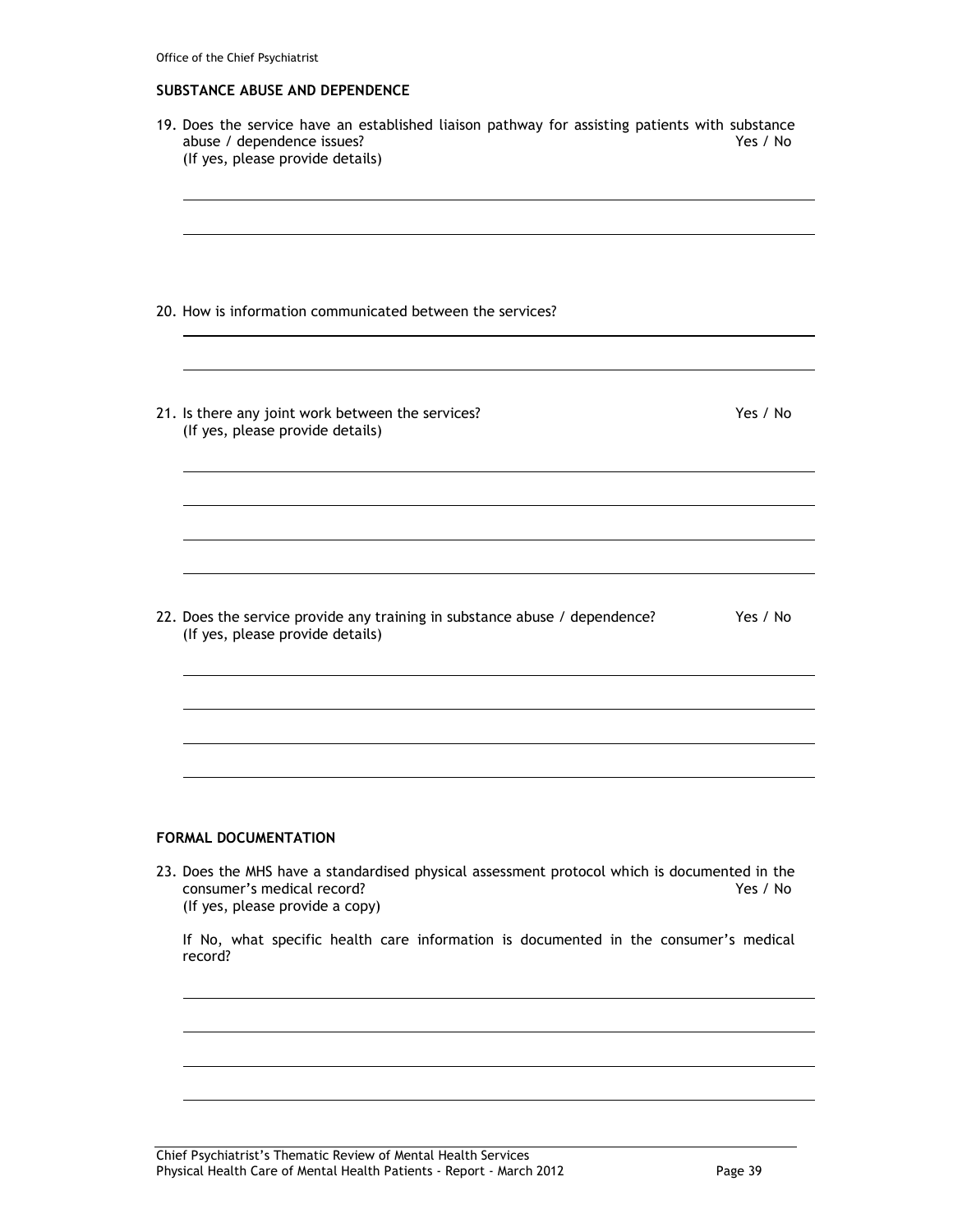|  |  | Office of the Chief Psychiatrist |
|--|--|----------------------------------|
|  |  |                                  |

| 24. Does the MHS have a current policy relating to the physical health care of consumers?<br>Yes / No<br>(If yes please provide a copy)<br>25. If a mental health consumer has an identified physical illness does the MHS have a protocol<br>on this is to be managed (i.e. Policy on Managing Co - morbid issues)<br>26. Does the MHS have any specific protocols relating to consumers and the development of the<br>metabolic syndrome?<br>If yes, please give details (provide a copy of the policy)<br>27. Does the MHS have any specific protocols relating to consumers on Clozapine?<br>If yes, please give details (provide a copy of the policy)<br>28. Are there any other specific medication/syndrome protocols / policies used by the MHS?<br>Yes/No<br>If yes, please give details (provide a copy of the policy)<br><b>INFORMATION PROVISION</b> |          |
|-------------------------------------------------------------------------------------------------------------------------------------------------------------------------------------------------------------------------------------------------------------------------------------------------------------------------------------------------------------------------------------------------------------------------------------------------------------------------------------------------------------------------------------------------------------------------------------------------------------------------------------------------------------------------------------------------------------------------------------------------------------------------------------------------------------------------------------------------------------------|----------|
|                                                                                                                                                                                                                                                                                                                                                                                                                                                                                                                                                                                                                                                                                                                                                                                                                                                                   |          |
|                                                                                                                                                                                                                                                                                                                                                                                                                                                                                                                                                                                                                                                                                                                                                                                                                                                                   |          |
|                                                                                                                                                                                                                                                                                                                                                                                                                                                                                                                                                                                                                                                                                                                                                                                                                                                                   | Yes / No |
|                                                                                                                                                                                                                                                                                                                                                                                                                                                                                                                                                                                                                                                                                                                                                                                                                                                                   |          |
|                                                                                                                                                                                                                                                                                                                                                                                                                                                                                                                                                                                                                                                                                                                                                                                                                                                                   | Yes / No |
|                                                                                                                                                                                                                                                                                                                                                                                                                                                                                                                                                                                                                                                                                                                                                                                                                                                                   |          |
|                                                                                                                                                                                                                                                                                                                                                                                                                                                                                                                                                                                                                                                                                                                                                                                                                                                                   |          |
|                                                                                                                                                                                                                                                                                                                                                                                                                                                                                                                                                                                                                                                                                                                                                                                                                                                                   |          |
|                                                                                                                                                                                                                                                                                                                                                                                                                                                                                                                                                                                                                                                                                                                                                                                                                                                                   | Yes / No |
|                                                                                                                                                                                                                                                                                                                                                                                                                                                                                                                                                                                                                                                                                                                                                                                                                                                                   |          |
|                                                                                                                                                                                                                                                                                                                                                                                                                                                                                                                                                                                                                                                                                                                                                                                                                                                                   |          |
|                                                                                                                                                                                                                                                                                                                                                                                                                                                                                                                                                                                                                                                                                                                                                                                                                                                                   |          |
|                                                                                                                                                                                                                                                                                                                                                                                                                                                                                                                                                                                                                                                                                                                                                                                                                                                                   |          |
|                                                                                                                                                                                                                                                                                                                                                                                                                                                                                                                                                                                                                                                                                                                                                                                                                                                                   |          |
|                                                                                                                                                                                                                                                                                                                                                                                                                                                                                                                                                                                                                                                                                                                                                                                                                                                                   |          |
|                                                                                                                                                                                                                                                                                                                                                                                                                                                                                                                                                                                                                                                                                                                                                                                                                                                                   |          |
|                                                                                                                                                                                                                                                                                                                                                                                                                                                                                                                                                                                                                                                                                                                                                                                                                                                                   |          |
|                                                                                                                                                                                                                                                                                                                                                                                                                                                                                                                                                                                                                                                                                                                                                                                                                                                                   |          |

29. Does the MHS have pamphlets or information readily available for consumers and carers on general physical health issues and the links between physical and mental health issues?<br>Yes / No

Yes / No

(If yes please provide a copy)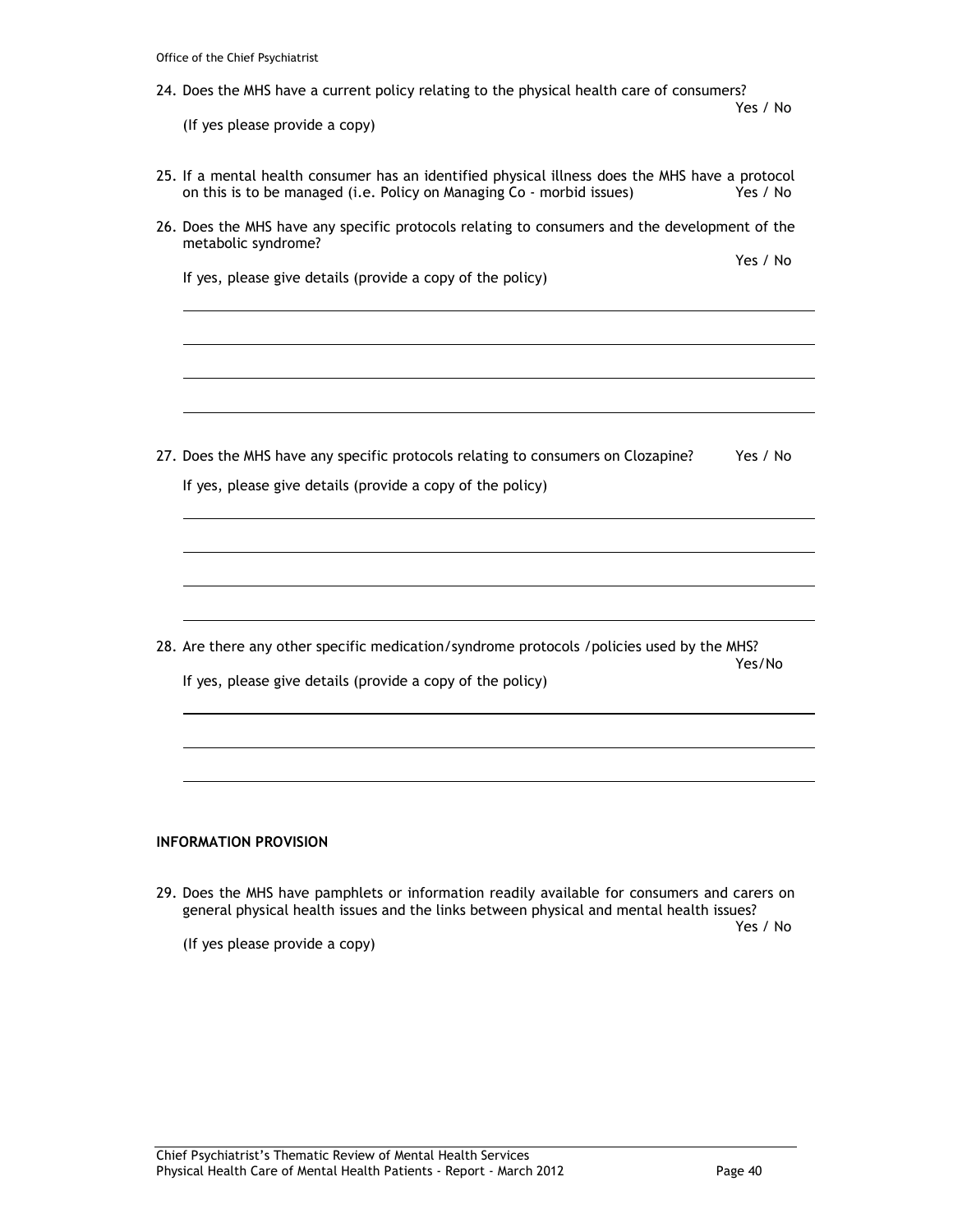30. Does the MHS provide consumers and carers with information on the possible physical side effects of any medication the consumer has been prescribed? Yes / No effects of any medication the consumer has been prescribed?

| Comments: |                                                                                                |  |          |
|-----------|------------------------------------------------------------------------------------------------|--|----------|
|           |                                                                                                |  |          |
|           |                                                                                                |  |          |
|           |                                                                                                |  |          |
|           | 31. Does the MHS conduct any groups/education sessions for consumers and carers in relation to |  | Yes / No |
|           | physical health issues or psychotropic medication and side effects?                            |  |          |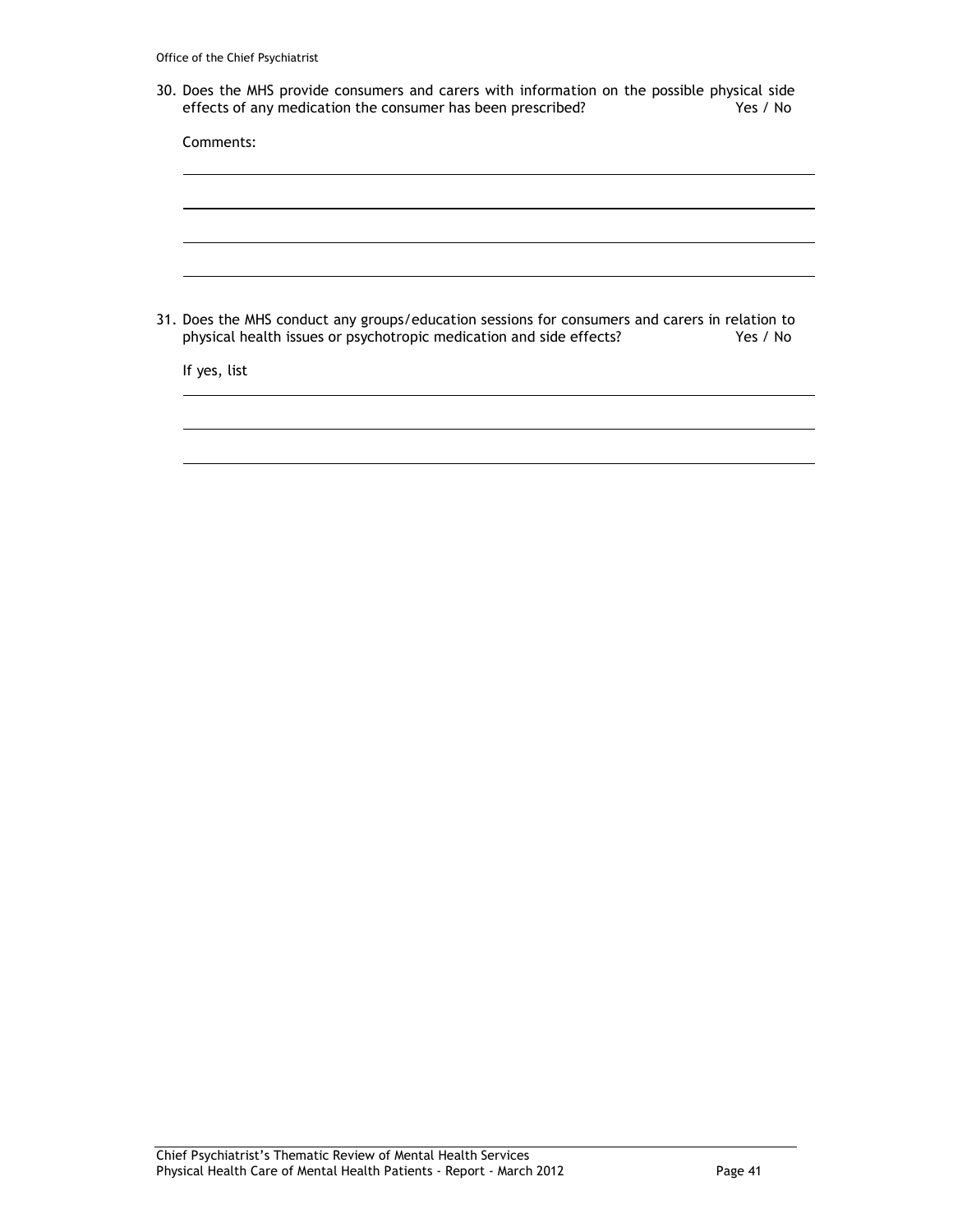## **Appendix B**

The questionnaire below was distributed to all mental health services as part of Thematic Review 2 in 2011. The questions relevant to the Physical Health Care of Mental Health Patients are questions 13 - 15.

#### **OFFICE OF CHIEF PSYCHIATRIST**

#### **CONSUMER QUESTIONNAIRE 2011**

#### **Instructions**

**Please complete the questions and return the completed questionnaire in the envelope provided.** 

The questions relate to the following areas:

- Your involvement in your treatment
- Physical Health

#### **Interview Details**

**What is the name of Mental Health Service you are currently attending?** 

| Date:                                                     | Type of interview: $\Box$ Face to Face Interview |
|-----------------------------------------------------------|--------------------------------------------------|
|                                                           | $\Box$ Telephone Interview                       |
|                                                           | Questionnaire                                    |
| <b>Involvement - Decision about Treatment and Support</b> |                                                  |

**Please think about your current episode of care and answer the following questions. Please tick the appropriate boxes and make comments in the spaces provided.** 

**1. Are you (please tick all that apply):** 

| $\Box$ Inpatient - Voluntary            | $\Box$ Inpatient - Involuntary |
|-----------------------------------------|--------------------------------|
| $\Box$ Outpatient (seen at clinic only) |                                |
| Community services (seen in your home)  |                                |

**2. Do you know who your key worker or case manager is?** (A case manager is a person within the Mental Health Service who is responsible for your care. This is the person you contact if you need support)

| Yes   |  |
|-------|--|
| l INo |  |

**3. Have you got an individual management plan?** (a piece of paper where the staff have written down the treatment and support you are to get).

 Yes No (If **No**, go to Question 4)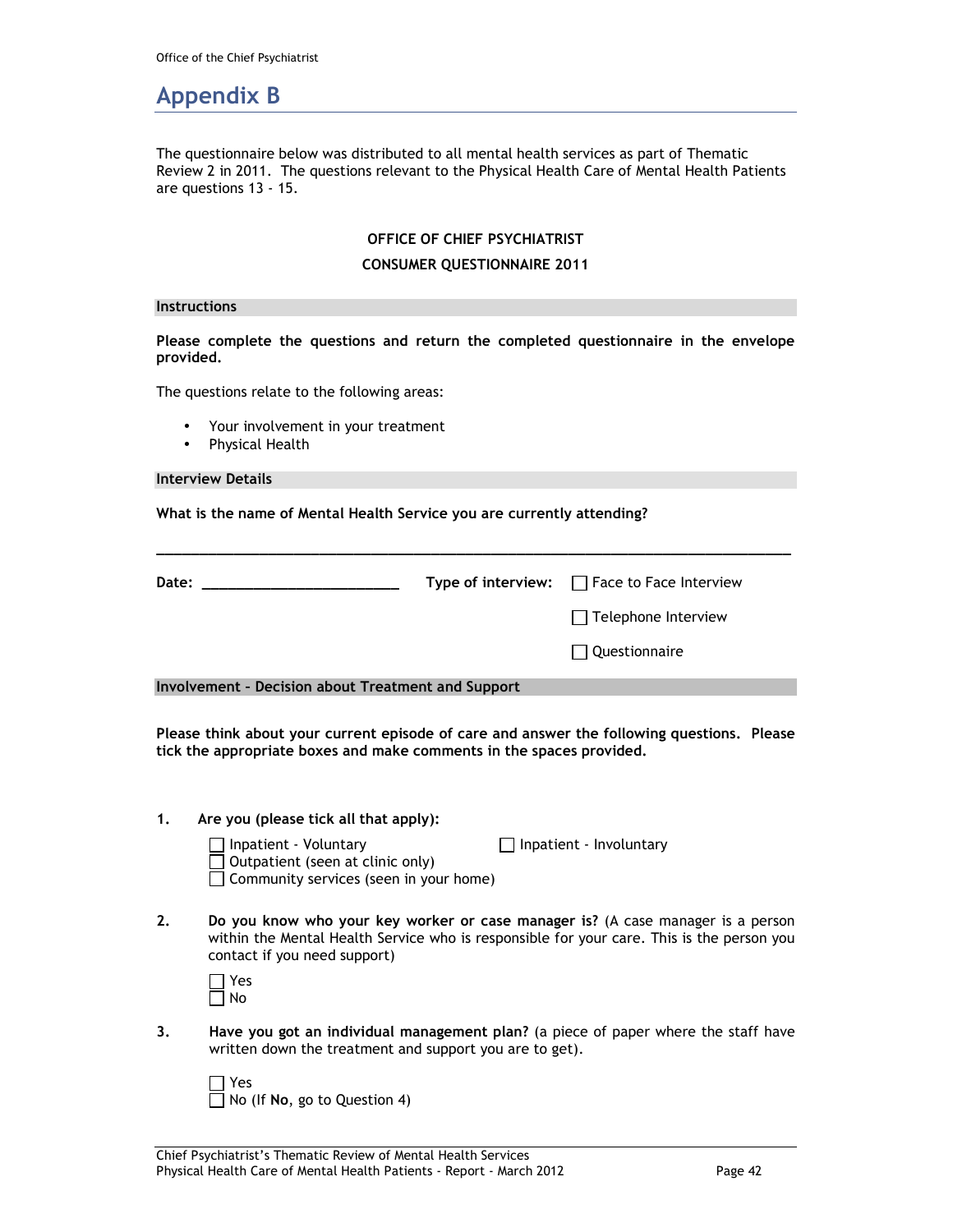#### **3.a) Were you involved in drawing up your individual management plan?**

- □ Yes  $\Box$  No  $\Box$  Partly I don't have a Management Plan
- **3.b) Do you agree with what is in your individual management plan?**

 $\Box$  Yes  $\Box$  No  $\Box$  Partly I have not seen my Management Plan

**3.c) Have you been provided with a copy of your individual management plan?** 

| I Yes     |                                  |
|-----------|----------------------------------|
| $\Box$ No |                                  |
|           | □ I don't have a Management Plan |

**4. Have you ever been asked to complete a 'Kessler 10' form?** 

**5. Have other members of your family been invited to be involved in your treatment?** 

| Yes    |
|--------|
| No     |
| Partly |

- **6. How good are the staff members at this Service at including your family in your care?** 
	- Very good Good Fair  $\Box$  Poor

**7. Has anybody discussed your possible discharge plan with you?** 

| $\Box$ Yes    |
|---------------|
| ∣ No          |
| $\Box$ Partly |

**7.a) What have they talked about?** 

#### **Mental Health Act**

**8. Have you ever been made an involuntary patient under the Mental Health Act (1996)?** 

\_\_\_\_\_\_\_\_\_\_\_\_\_\_\_\_\_\_\_\_\_\_\_\_\_\_\_\_\_\_\_\_\_\_\_\_\_\_\_\_\_\_\_\_\_\_\_\_\_\_\_\_\_\_\_\_\_\_\_\_\_\_\_\_\_\_\_\_\_\_\_\_\_\_ \_\_\_\_\_\_\_\_\_\_\_\_\_\_\_\_\_\_\_\_\_\_\_\_\_\_\_\_\_\_\_\_\_\_\_\_\_\_\_\_\_\_\_\_\_\_\_\_\_\_\_\_\_\_\_\_\_\_\_\_\_\_\_\_\_\_\_\_\_\_\_\_\_\_

 **(Please tick all that apply)** 

 $\Box$  Yes - made an inpatient and admitted to hospital Yes - put on a Community Treatment Order  $\Box$  No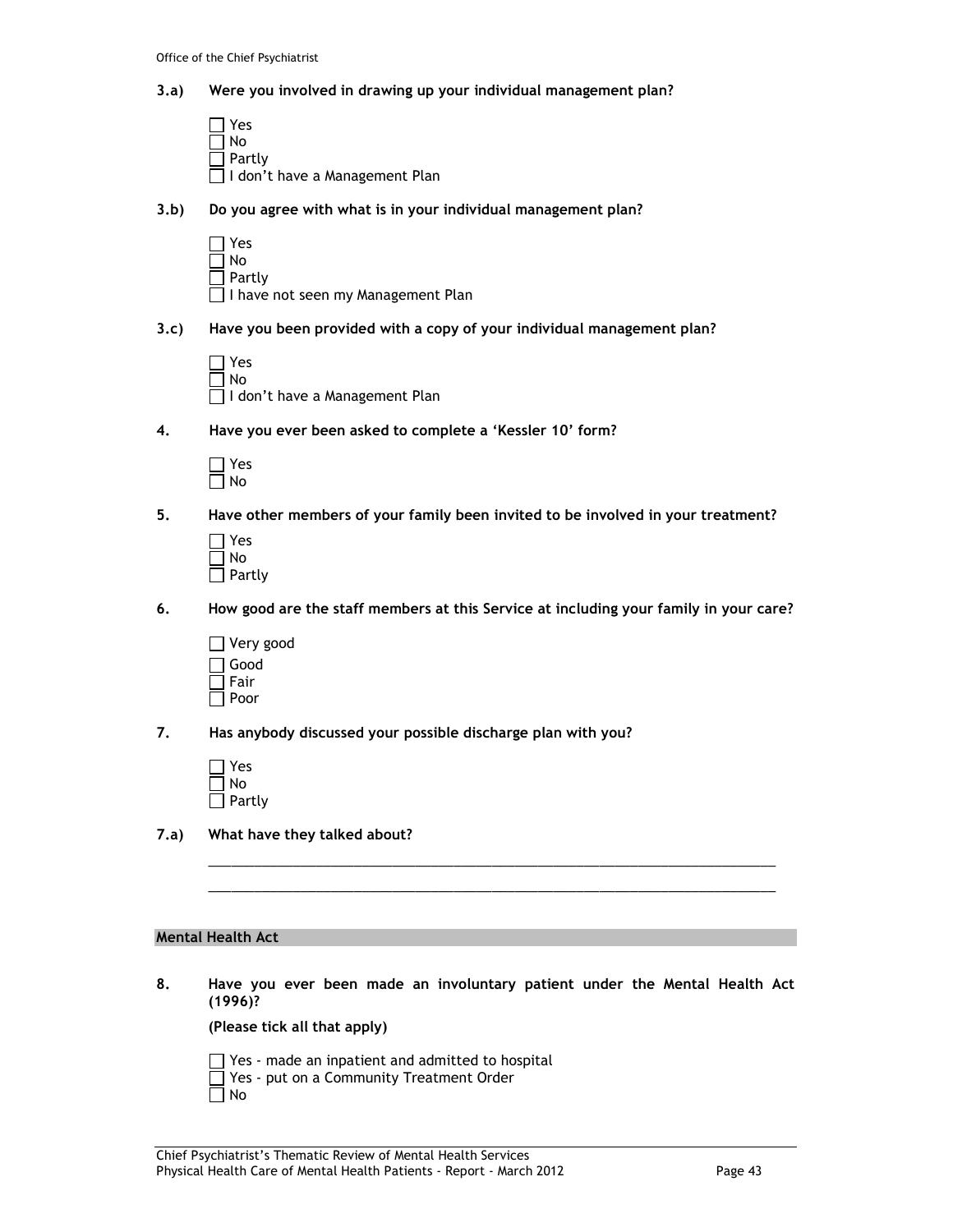| 9.     | Was it explained to you why you were being made involuntary?                                                                      |
|--------|-----------------------------------------------------------------------------------------------------------------------------------|
|        | Yes<br>No                                                                                                                         |
| 9.a)   | If yes, who explained to you:                                                                                                     |
|        |                                                                                                                                   |
| 10.    | If you were put on a Community Treatment Order, did you receive a copy of your<br><b>Community Treatment Order form?</b>          |
|        | Yes<br>No                                                                                                                         |
| 11.    | If your Community Treatment Order was extended, did you receive a copy of the<br><b>Community Treatment Order Extension form?</b> |
|        | Yes<br>No                                                                                                                         |
| 12.    | Have you received a copy of any other Mental Health Act Forms?                                                                    |
|        | Yes<br>No                                                                                                                         |
| 12.a)  | If yes, which ones:                                                                                                               |
|        |                                                                                                                                   |
|        | <b>Physical Health</b>                                                                                                            |
| 13.    | When you first entered the service (for your current admission) did you receive a<br>physical health check?                       |
|        | Yes<br>No                                                                                                                         |
| (13.a) | If yes, who checked your physical health? (please tick all that apply)                                                            |
|        | Doctor<br><b>Nurse</b><br>Other $\qquad \qquad$                                                                                   |
| (3.b)  | What, of the following, did they check? (please tick all that apply)                                                              |
|        | Height<br>Weight<br>Blood pressure<br>Temperature                                                                                 |

Other \_\_\_\_\_\_\_\_\_\_\_\_\_\_\_\_\_\_\_\_\_\_\_\_\_\_\_\_\_\_\_\_\_\_\_\_\_\_\_\_\_\_\_\_\_\_\_\_\_\_\_\_\_\_\_\_\_\_\_\_

Blood test